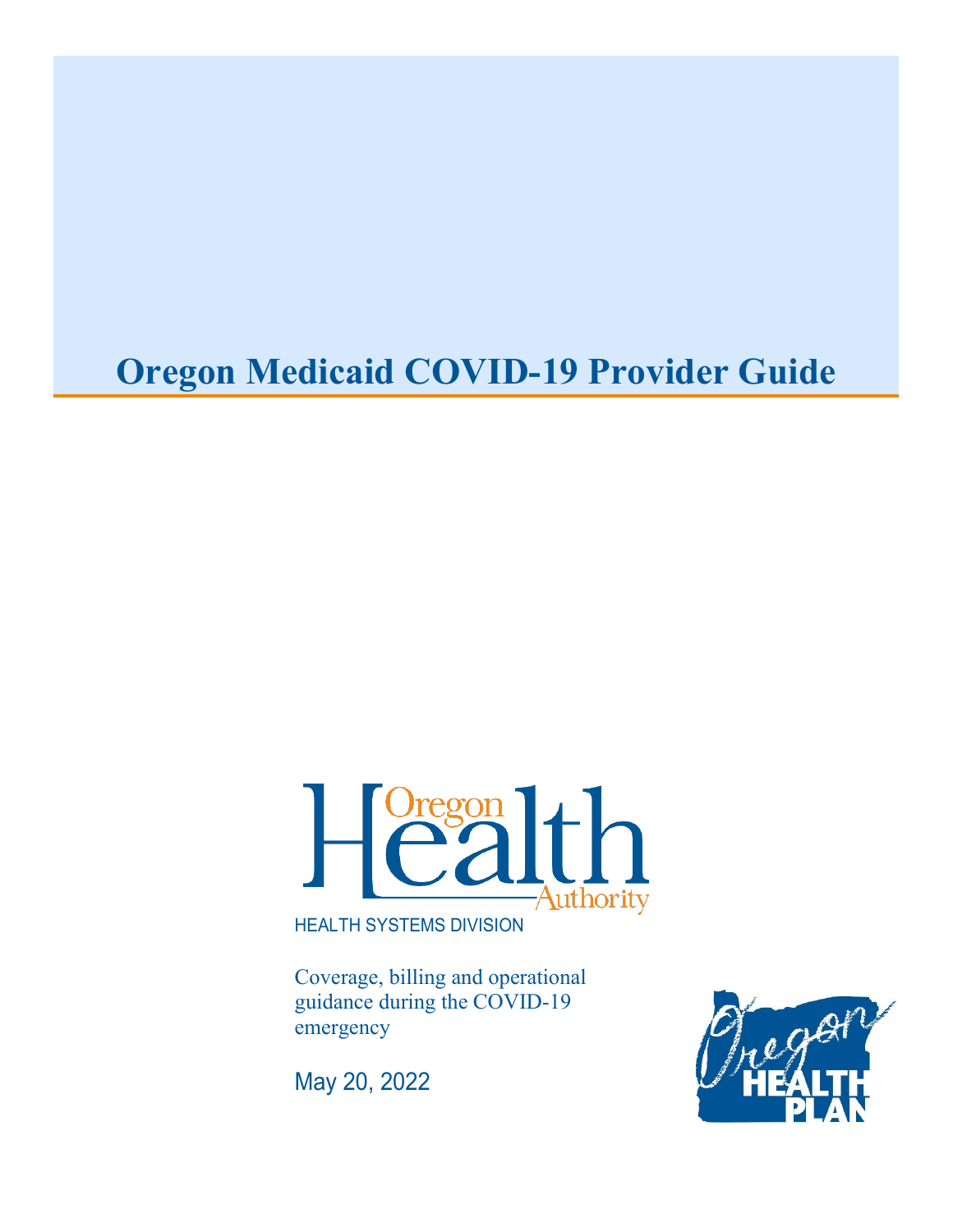# **Contents**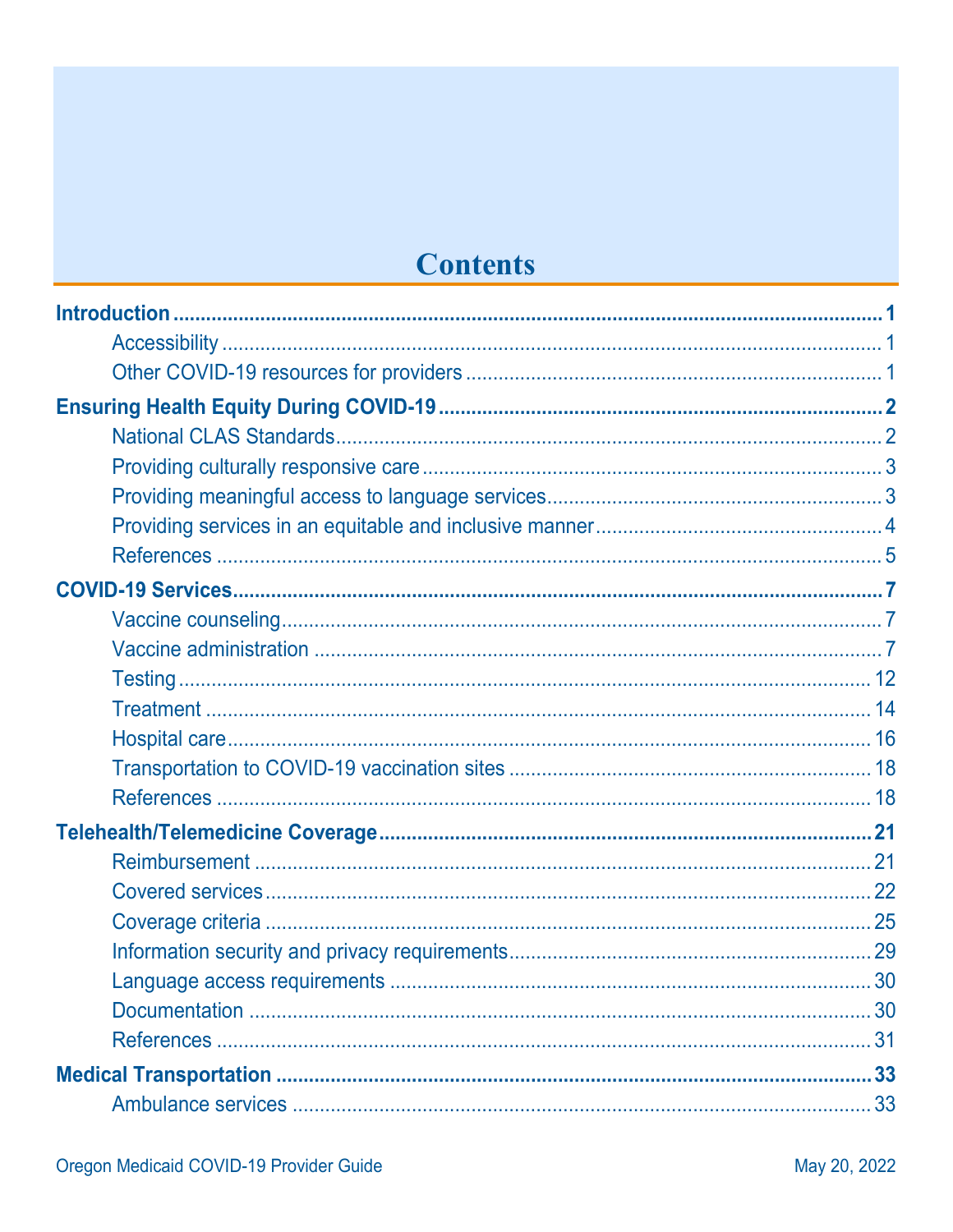| Rules superseded by OAR 410-120-0011 during the COVID-19 emergency37        |  |
|-----------------------------------------------------------------------------|--|
|                                                                             |  |
| Oregon Health Plan and CWM eligibility during the COVID-19 emergency38      |  |
|                                                                             |  |
| Presumptive Eligibility determinations by OHP community partners  39        |  |
|                                                                             |  |
|                                                                             |  |
| Rules superseded by OAR 410-120-0011 during the COVID-19 emergency 40       |  |
|                                                                             |  |
|                                                                             |  |
|                                                                             |  |
|                                                                             |  |
| Extended deadline for submitting initial out-of-hospital birth requests  42 |  |
|                                                                             |  |
| Rules superseded by OAR 410-120-0011 during the COVID-19 emergency 42       |  |
|                                                                             |  |
|                                                                             |  |
|                                                                             |  |
|                                                                             |  |
|                                                                             |  |
|                                                                             |  |
|                                                                             |  |
| Rules superseded by OAR 410-120-0011 during the COVID-19 emergency53        |  |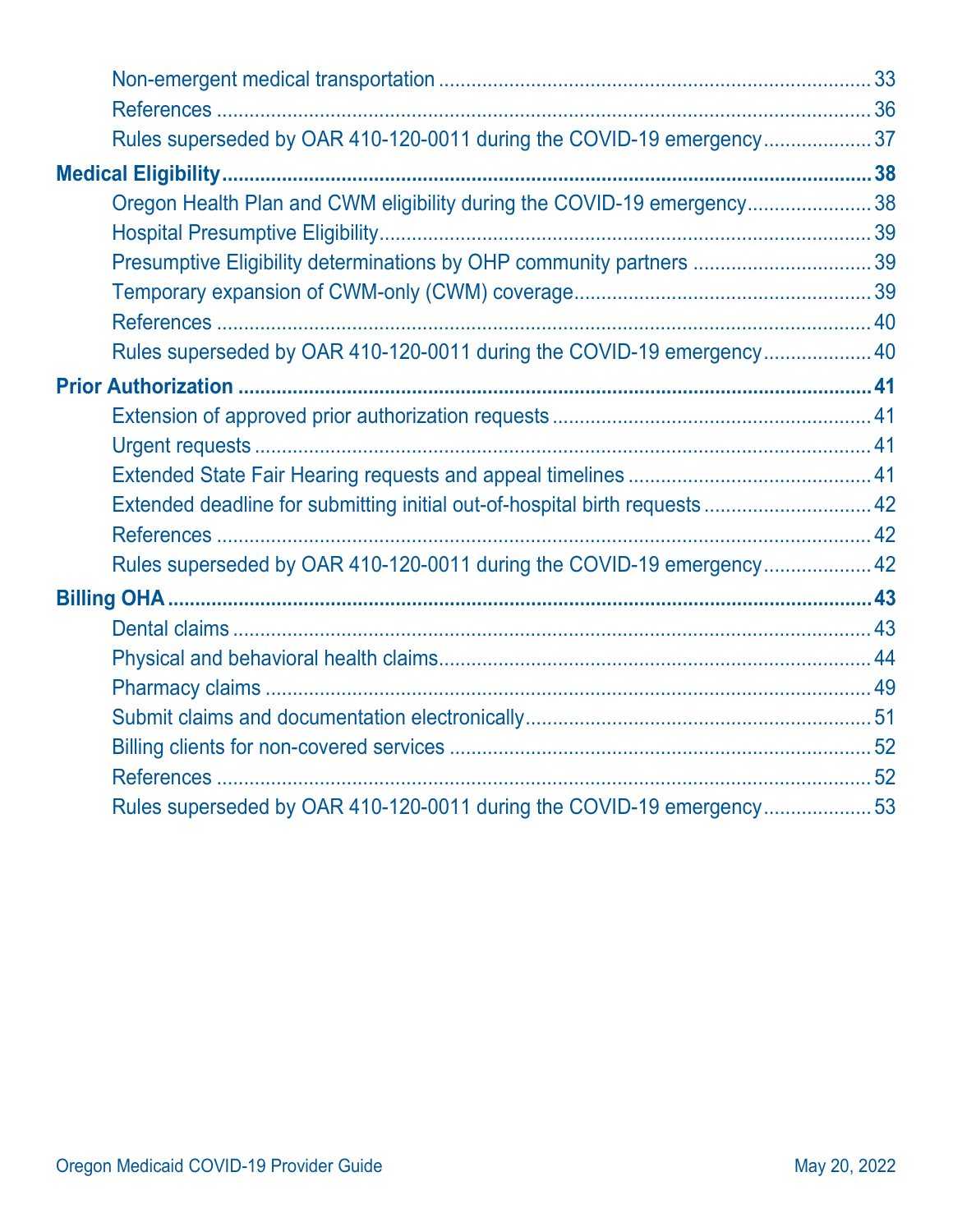# **Introduction**

<span id="page-3-0"></span>This guide acts as the single source for Oregon Medicaid provider guidance related to provision of services under Medicaid during the COVID-19 emergency declaration, as supported by:

- Oregon Administrative Rule (OAR) [410-120-0011](https://secure.sos.state.or.us/oard/view.action?ruleNumber=410-120-0011) (Effect of COVID-19 Emergency Authorities on Administrative Rules) and
- Flexibilities approved by the Centers for Medicare & Medicaid Services (CMS), described on OHA's [page about Temporary Waivers and Flexibilities for Medicaid Programs during the COVID-19](http://www.oregon.gov/OHA/HSD/Medicaid-Policy/Pages/COVID-19.aspx)  [emergency.](http://www.oregon.gov/OHA/HSD/Medicaid-Policy/Pages/COVID-19.aspx)

The Oregon Health Authority (OHA) shall issue guidance concerning any OAR in the Medical Assistance Program rules [\(Chapter 410\)](https://secure.sos.state.or.us/oard/displayChapterRules.action?selectedChapter=87) that is inconsistent with the COVID-19 Emergency Authorities rule.

- Where information is contradictory, guidance issued by authority of OAR 410-120-0011 supersedes the Chapter 410 rules for the duration of the COVID-19 emergency declaration.
- Where applicable, this guide notes the rules that OAR 410-120-0011 supersedes.
- Any part of Chapter 410 rules not addressed in emergency guidance still applies.

If you have any questions about Oregon Health Plan (OHP) coverage during the COVID-19 emergency, email [covid.19@dhsoha.state.or.us.](mailto:covid.19@dhsoha.state.or.us)

# <span id="page-3-1"></span>**Accessibility**

Everyone has a right to know about and use OHA programs and services. OHA provides free help. Some examples of the free help OHA can provide are:

- Sign language and spoken language interpreters,
- **E** Written materials in other languages, Braille, large print, audio and other formats.

If you need help or have questions, please contact Mavel Morales at 1-844-882-7889, 711 TTY, or [OHA.ADAModifications@dhsoha.state.or.us.](mailto:OHA.ADAModifications@dhsoha.state.or.us)

## <span id="page-3-2"></span>**Other COVID-19 resources for providers**

This guide pertains only to Medicaid coverage. For information about public health precautions, infection control guidance, vaccine administration, therapeutics distribution, state guidelines for resuming elective and non-emergent services and other clinical information, [please refer to OHA's COVID-19 page for health care](https://www.oregon.gov/oha/covid19/Pages/Healthcare-Partners.aspx)  [providers](https://www.oregon.gov/oha/covid19/Pages/Healthcare-Partners.aspx) and partners.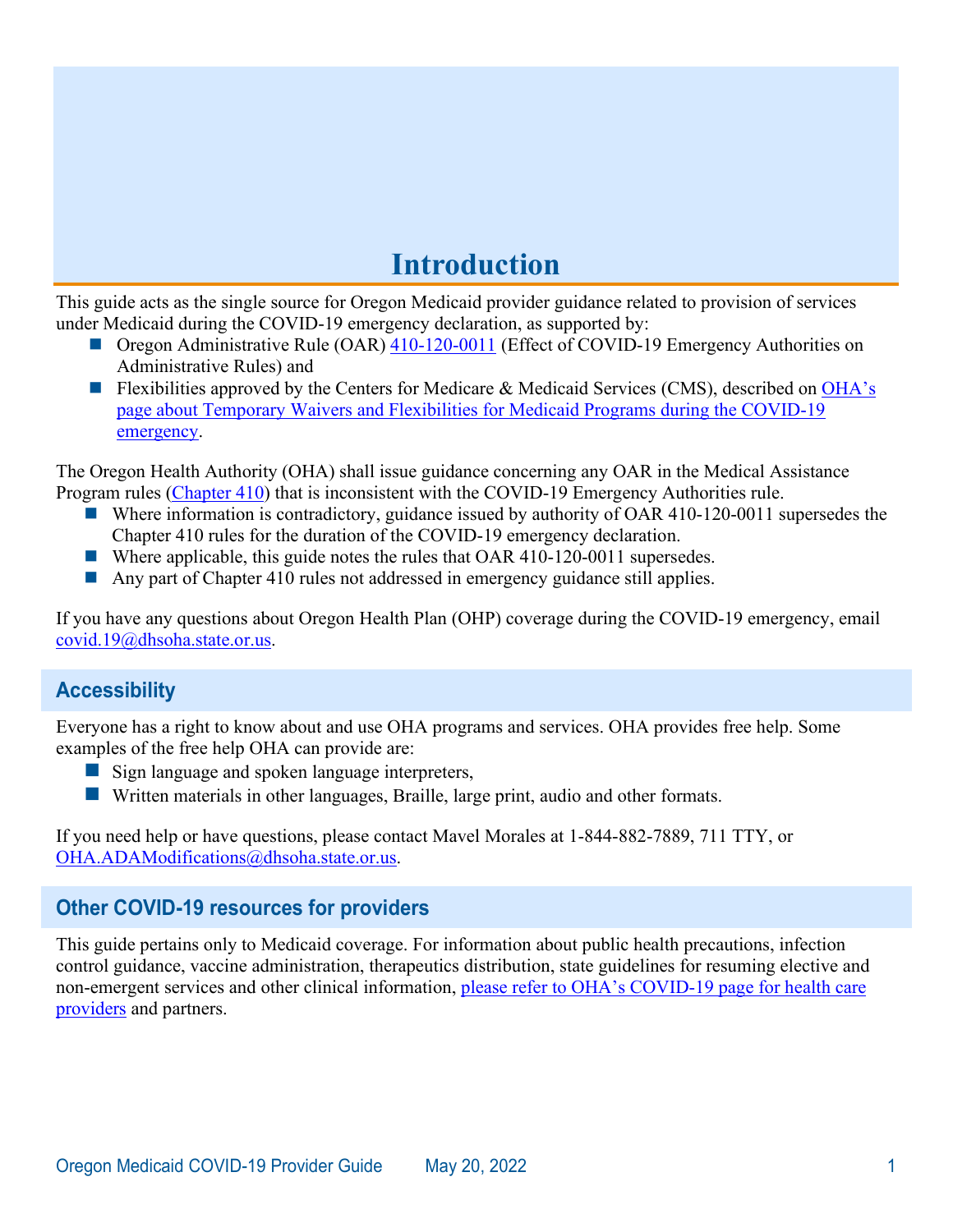# **Ensuring Health Equity During COVID-19**

<span id="page-4-0"></span>OHA is committed to ensuring that its programs and activities comply with civil rights laws such as **Oregon** [Revised Statute \(ORS\) 659A.403,](https://www.oregonlaws.org/ors/659A.403) the [Americans with Disabilities Act \(ADA\),](https://www.ada.gov/effective-comm.pdf) [Title VI of the Civil Rights Act](https://www.justice.gov/crt/fcs/TitleVI-Overview)  [of 1964](https://www.justice.gov/crt/fcs/TitleVI-Overview) and [Section 1557 of the Affordable Care Act](https://www.gpo.gov/fdsys/pkg/PLAW-111publ148/pdf/PLAW-111publ148.pdf) and corresponding regulations [45 CFR Part 92,](https://www.federalregister.gov/documents/2016/05/18/2016-11458/nondiscrimination-in-health-programs-and-activities?utm_campaign=subscription+mailing+list&utm_medium=email&utm_source=federalregister.gov) as established in OHA's [nondiscrimination policy and procedures for investigating reports of discrimination.](https://secure.sos.state.or.us/oard/displayDivisionRules.action?selectedDivision=4200)

All OHA contractors and subcontractors, including OHP providers, coordinated care organizations (CCOs) and dental care organizations (DCOs), must comply with these laws. These requirements are not waived during the COVID-19 emergency.

# <span id="page-4-1"></span>**National CLAS Standards**

The National Standards for Culturally and Linguistically Appropriate Services in Health and Health Care [\(National CLAS Standards\)](https://thinkculturalhealth.hhs.gov/clas):

- Emphasize respectful, understandable, effective and equitable care, and
- **Provide a framework for improving quality and eliminating health care disparities.**

To reduce barriers to accessing quality and appropriate care and advance Health Equity [\(OHA's Health Equity](https://www.oregon.gov/oha/OEI/Pages/Health-Equity-Committee.aspx)  [definition\)](https://www.oregon.gov/oha/OEI/Pages/Health-Equity-Committee.aspx), OHA expects all OHP providers, CCOs and DCOs to provide services in support of OHA's health equity goals, consistent with National CLAS Standards. This means all health services, including telemedicine services:

- **Are culturally responsive:** Specifically, providing effective, equitable, understandable, and respectful quality care and services that are responsive to diverse cultural health beliefs and practices, preferred languages, health literacy, and other communication needs. Providers must demonstrate awareness of, and sensitivity to, cultural differences and similarities, and the effect on the member's care;
- **Provide meaningful access to language services** as required by [Title VI of the Civil Rights Act,](https://www.justice.gov/crt/fcs/TitleVI-Overview) the [ADA,](https://www.ada.gov/effective-comm.pdf) [Section 1557 of the Affordable Care Act](https://www.gpo.gov/fdsys/pkg/PLAW-111publ148/pdf/PLAW-111publ148.pdf) and corresponding regulations [45 CFR Part 92](https://www.federalregister.gov/documents/2016/05/18/2016-11458/nondiscrimination-in-health-programs-and-activities?utm_campaign=subscription+mailing+list&utm_medium=email&utm_source=federalregister.gov) (Section 1557); and
- **Are provided in an equitable and inclusive manner,** without regard to race, color, religion, national origin, sex, age, disability, English proficiency, or economic status. See the U.S. Department of Health and Human Services (HHS) [Office of Civil Rights Action Bulletin.](https://www.hhs.gov/sites/default/files/ocr-bulletin-3-28-20.pdf)

During the COVID-19 emergency, the importance of providing CLAS-based care is elevated because of the disproportionate impacts that COVID-19 infections and mortality have on the populations who rely most on CLAS-based care for quality, reliable, and meaningful access to services.

OAR [410-141-3515\(12\)\(d\)](https://secure.sos.state.or.us/oard/view.action?ruleNumber=410-141-3515) requires managed care entities (CCOs and DCOs) to ensure **all services** are provided according to National CLAS Standards.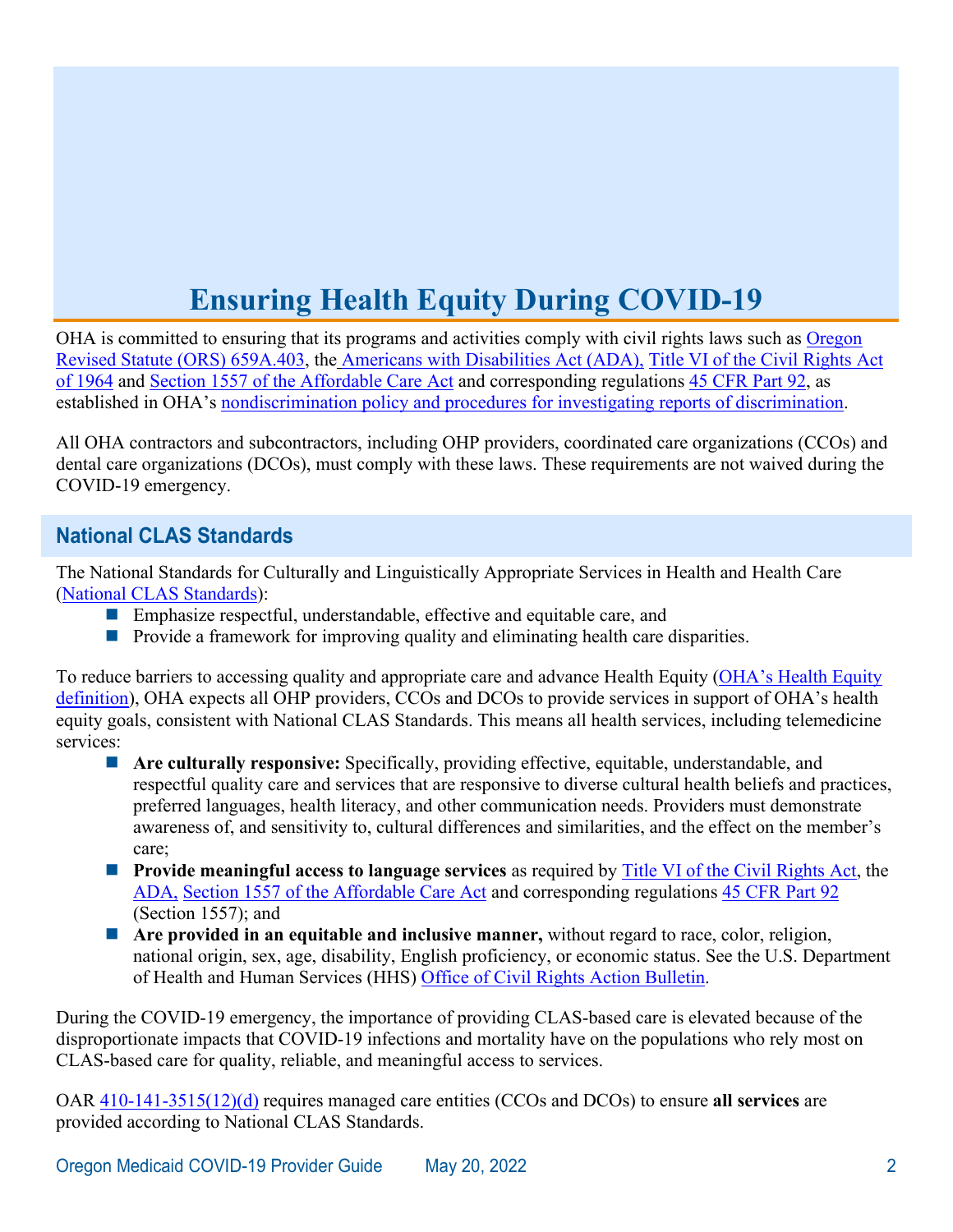# <span id="page-5-0"></span>**Providing culturally responsive care**

A person- and family-centered approach to culturally responsive services begins with understanding the social and cultural differences among members, then providing care that is consistent with members' social and cultural preferences. Culturally responsive services include:

- Working with OHA-approved HCIs, available on OHA's [HCI Registry;](https://hciregistry.dhsoha.state.or.us/)
- Working with Traditional Health Workers (THWs), available on OHA's [THW Registry;](https://traditionalhealthworkerregistry.oregon.gov/Search) and
- Recognizing implicit bias in service delivery for patients or members, including individuals who have physical disabilities, who are Deaf or hard of hearing, or who have developmental or intellectual challenges; and delivering appropriate services in way that helps overcome any bias. Helpful resources on this topic include [NW ADA Effective Communication,](http://nwadacenter.org/factsheet/effective-communication-healthcare) [ARC Q and A on COVID-19 and Down](http://thearc.org/wp-content/uploads/2020/04/2020-COVID19-DS-QA-Abbreviated-03-27-FINAL-2-Copy.pdf)  [Syndrome, National Association for the Deaf Guidance](http://thearc.org/wp-content/uploads/2020/04/2020-COVID19-DS-QA-Abbreviated-03-27-FINAL-2-Copy.pdf) and [Supporting Individuals with Autism.](https://afirm.fpg.unc.edu/supporting-individuals-autism-through-uncertain-times)

## <span id="page-5-1"></span>**Providing meaningful access to language services**

Providers, CCOs and DCOs must ensure all services, including telehealth/telemedicine services preserve meaningful access to language services as described on the [Office of Civil Rights website](https://www.hhs.gov/civil-rights/for-individuals/special-topics/hospitals-effective-communication/limited-english-proficiency/index.html) and in [OHA's](https://www.oregon.gov/oha/OEI/Pages/Language-Disability-Access.aspx)  [language and disability access page.](https://www.oregon.gov/oha/OEI/Pages/Language-Disability-Access.aspx) This includes but is not limited to:

- American Sign Language (ASL) interpretation services to individuals who are Deaf or Hard of Hearing and
- Spoken language interpretation services for individuals with limited English proficiency (LEP).

Interpreter services must be free, timely and protect the privacy and independence of the LEP individual. The interpreter must be a certified or qualified HCI. This can be:

- An interpreter on [OHA's current HCI registry](https://docs.google.com/spreadsheets/d/17K6H39Usc_fxL-xnNJLrzpVLlw0Fi2TA7TZscjzdtH8/pub?single=true&gid=0&output=html) or
- Any other interpreter that meets the qualifications required by state and federal law.

To learn more about preserving language access for telemedicine services, [please refer to the](#page-32-0)  [Telehealth/Telemedicine section of this guide.](#page-32-0)

#### **Reimbursement**

#### **Fee-for-service (FFS)**

Starting January 1, 2021, and for the duration of the COVID-19 public health emergency, OHA will pay an administrative add-on fee for interpreter services at FFS health care visits (including telehealth visits). The fee, [as approved by CMS,](https://www.oregon.gov/oha/HSD/Medicaid-Policy/StatePlans/20-0017.pdf) is payable at a rate of \$60 once per event. OHA will cover this fee only when:

- The fee is billed in conjunction with a covered OHP service or medically necessary follow-up visit(s) related to the initial covered service;
- The fee is **not** billed in conjunction with bundled rate services that incorporate administrative costs (e.g., inpatient hospital stays, home health or hospice visits, services provided by long-term care facilities, or services billed at an encounter rate by rural health clinics, federally qualified health centers and tribal health centers); and
- The language assistance service is provided by a qualified or certified HCI as described in [ORS 413.](https://www.oregonlaws.org/ors/413.550)

Providers remain responsible for ensuring interpreter services are provided to ensure effective communication and billing OHA for the service. Federal Medicaid requirements do not allow interpreters to enroll and bill as Medicaid providers.

**Keep documentation in the medical record** that indicates use of qualified or certified HCIs for any potential audit of services billed.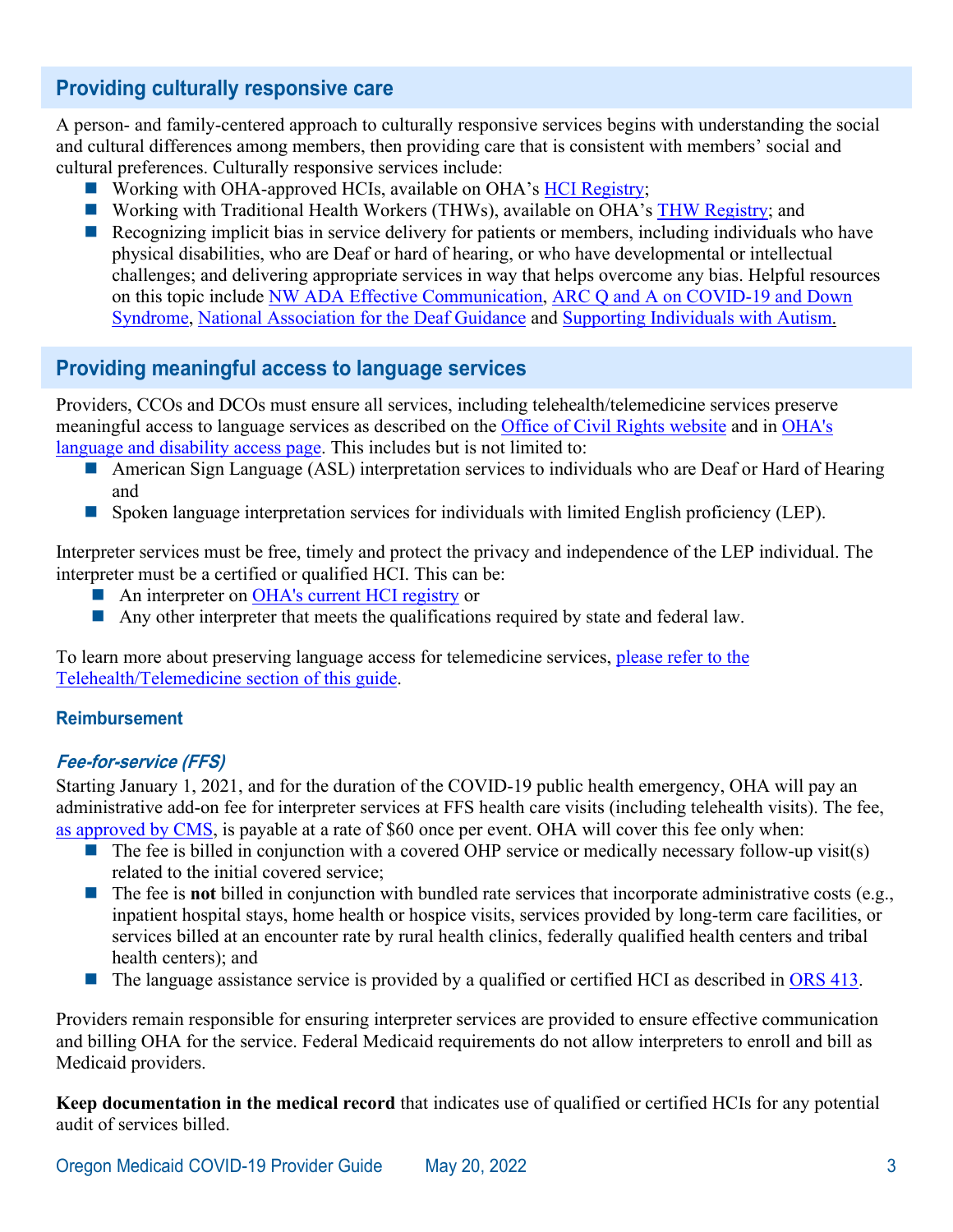# **CCOs**

OHA requires CCOs and DCOs to reimburse certified and qualified HCIs for interpretation services provided via telemedicine at the same rate as face-to-face interpretation services. See OARs [410-141-3515\(12\)](https://secure.sos.state.or.us/oard/view.action?ruleNumber=410-141-3515) and [410-](https://secure.sos.state.or.us/oard/view.action?ruleNumber=410-141-3860) [141-3860\(12\).](https://secure.sos.state.or.us/oard/view.action?ruleNumber=410-141-3860)

# <span id="page-6-0"></span>**Providing services in an equitable and inclusive manner**

The [ADA](https://www.ada.gov/regs2010/titleIII_2010/titleIII_2010_regulations.htm) requires all health care providers to make reasonable modifications in policies, practices and procedures when necessary to serve or provide accommodations to people with disabilities.

- $\Box$  [OAR 410-141-3515\(12\)\(e\)](https://secure.sos.state.or.us/oard/view.action?ruleNumber=410-141-3515) requires CCOs and DCOs to comply with ADA requirements in providing access to covered services for all members and arrange for services to be provided by nonparticipating providers when necessary.
- $\Box$  OAR [410-141-3810\(4\)\(e\)\(A\)](https://secure.sos.state.or.us/oard/view.action?ruleNumber=410-141-3810) requires CCOs and DCOs to ensure that providers and staff are educated about making disability accommodations.
- $\Box$  OAR [410-120-1380\(1\)\(c\)\(A\)\(3\)](https://secure.sos.state.or.us/oard/view.action?ruleNumber=410-120-1380) requires all providers and subcontractors to ensure compliance with ADA requirements when providing health care services to OHP members.
- $\Box$  OAR [943-005-0060\(1\)\(c\)](https://secure.sos.state.or.us/oard/view.action?ruleNumber=943-005-0060) requires all OHA contractors and subcontractors to establish nondiscrimination and reasonable modifications policies. Section 5 of this rule also requires timely and meaningful notification to individuals about these policies.

#### **Reasonable accommodations and COVID-19 safety protocols**

Disabilities may prevent patients from being able to comply with safety procedures such as face covering protocols, COVID-19 testing prior to surgical procedures, or going to health care appointments without a support person. **People in such situations should not be denied access to care.** Instead, providers should provide reasonable accommodations as required by the ADA.

OHA's [Clinical Care, and Healthcare Infection Prevention and Control Recommendations for COVID-19](https://sharedsystems.dhsoha.state.or.us/DHSForms/Served/le2288J_R.pdf) state:

- **Providers should not deny care because the patient or the patient's caregiver is unable to wear a mask** or face covering for medical reasons.
- Care should be provided with appropriate precautions for health care providers, other staff and members of the public.
- OHA's guidance is **not** intended to serve as a basis for denying emergency medical care to anyone, regardless of whether the patient is wearing a face covering or mask.

To maintain ADA compliance and meet OHA's requirements for CCOs, DCOs, OHP providers and all OHA contractors, please train staff and update your organization's policies and procedures to ensure reasonable accommodations for patients who indicate they cannot comply with COVID-19 policies due to a disability.

## **Training staff on ADA requirements**

Please ensure that all staff (including front desk staff, schedulers and care coordinators) are trained on ADA requirements, including how to determine modifications in consultation with the patient or their representative when the need arises.

- Consider providing all staff the contact information of individuals within your health care system who are knowledgeable about the ADA to help minimize delays in service.
- Share [OHA's clinical care guidance](https://sharedsystems.dhsoha.state.or.us/DHSForms/Served/le2288J.pdf) within your health care systems and provider networks.
- Share updated policies that outline the modifications staff may make in these situations.

#### **Identify and develop reasonable accommodations**

Identify reasonable modifications to policies, procedures, or protocols that ensure that people with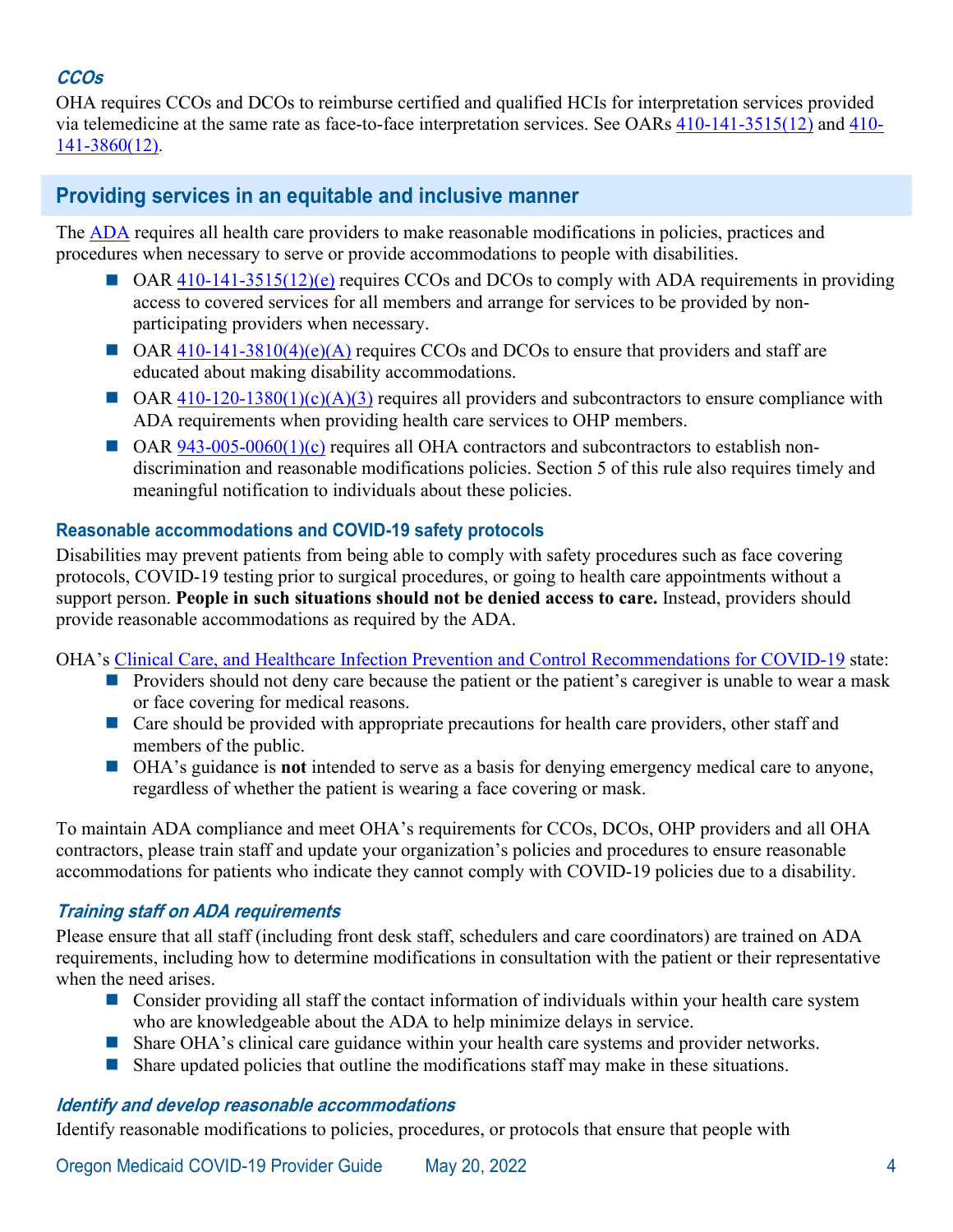disabilities can access the care they need. Even if your organization has not yet experienced this issue, it is reasonable to anticipate such a situation.

For example, some common policy modifications to face covering requirements in a medical setting are:

- Increased personal protective equipment (PPE) for staff,
- **First appointment of the day,**
- Extended appointment for additional cleaning,
- A separate entrance,
- Curbside COVID-19 screening before entering a medical facility.

If the patient has a caregiver, support person or representative to help them navigate health care settings due to a disability, allow that person to be present at the appointment.

#### **Responding to access to care concerns**

If you know of OHP members with disabilities who have experienced barriers to accessing care due to COVID-19 restrictions, please:

- Refer CCO members to their CCO's care coordination team.
- Refer FFS members to [OHP Care Coordination](http://ohpcc.org/) at 800-562-4620 or CareOregon Tribal Care Coordination at 844-847-9320 (for American Indian/Alaska Native FFS members).

The CCO and FFS care coordinators will work with the member's providers to develop appropriate modifications.

#### **Member rights**

Please note that members who are not provided reasonable modifications have the right to share their concerns with the following state and federal entities:

- **[HHS Office of Civil Rights](https://www.hhs.gov/ocr/complaints/index.html)**
- **Depart** [Oregon Bureau of Labor and Industries](https://www.oregon.gov/boli/civil-rights/Pages/default.aspx)
- **[OHA Ombuds Program](https://www.oregon.gov/oha/ERD/Pages/Ombuds-Program.aspx)**

#### **Additional resources**

National and local resources about the ADA and reasonable modifications for people with disabilities:

- **WWW.ADA.gov**
- [www.NWADACenter.org](http://www.nwadacenter.org/)
- **[Disability Rights Oregon](https://www.droregon.org/know-your-rights)**

## <span id="page-7-0"></span>**References**

#### **Federal guidance**

[Title VI of the Civil Rights Act](https://www.justice.gov/crt/fcs/TitleVI-Overview) The [Americans with Disabilities Act](https://www.ada.gov/) (ADA) [Section 1557 of the Affordable Care Act](https://www.gpo.gov/fdsys/pkg/PLAW-111publ148/pdf/PLAW-111publ148.pdf) and corresponding regulations at [45 CFR Part 92](https://www.govinfo.gov/content/pkg/FR-2016-05-18/pdf/2016-11458.pdf) (Section 1557) [HHS Office of Civil Rights Action Bulletin](https://www.hhs.gov/sites/default/files/ocr-bulletin-3-28-20.pdf)

## **Oregon Administrative Rules**

 $410-120-1380(1)(c)(A)(3)$  Compliance with Federal and State Statutes [410-141-3515\(12\)](https://secure.sos.state.or.us/oard/view.action?ruleNumber=410-141-3515) Network Adequacy  $410-141-3810(4)(e)(A)$  Disenrollment from MCEs [410-141-3860\(12\)](https://secure.sos.state.or.us/oard/view.action?ruleNumber=410-141-3860) Integration and Coordination of Care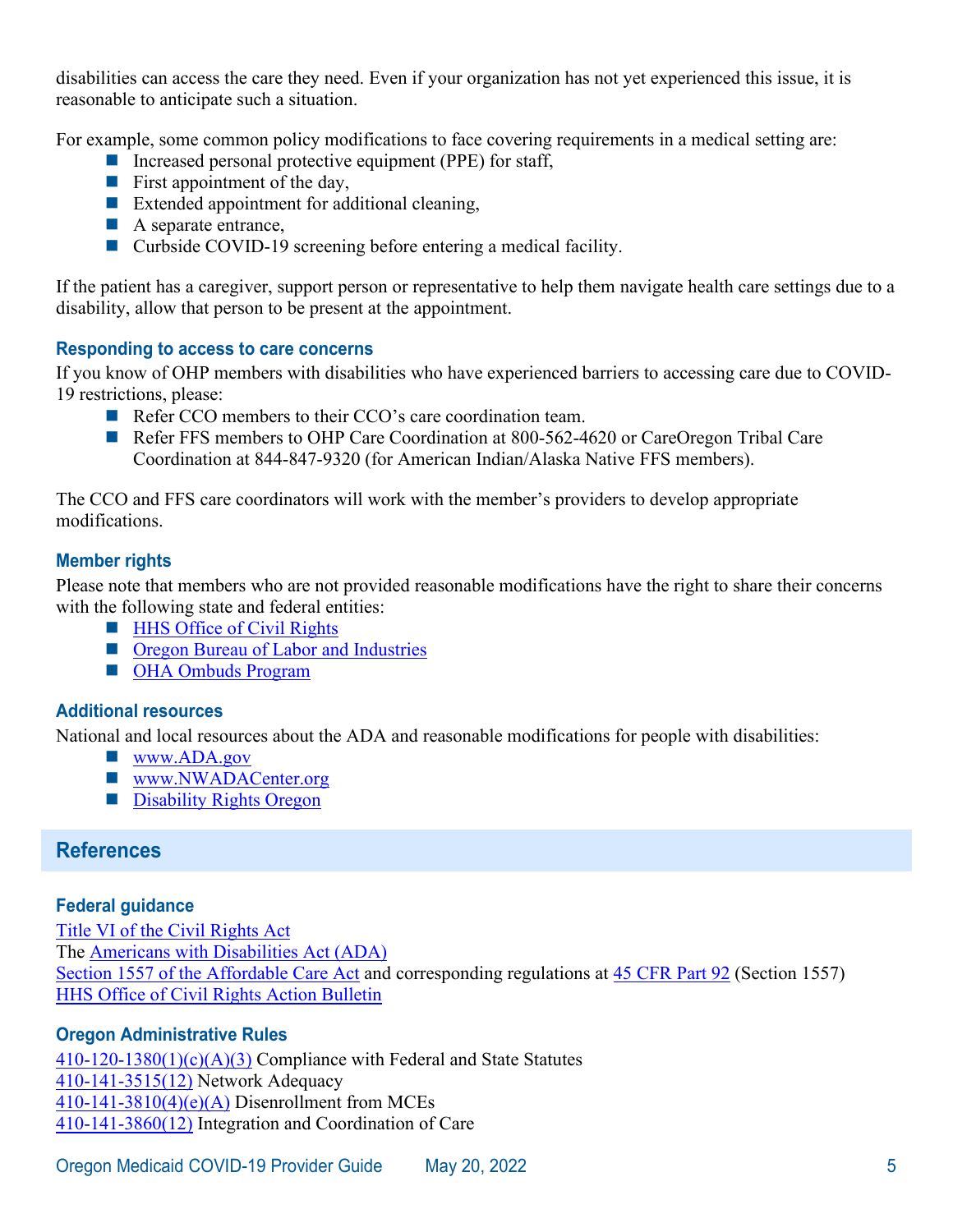[943-005-0060\(1\)\(c\)](https://secure.sos.state.or.us/oard/view.action?ruleNumber=943-005-0060) Authority Contractors and Subcontractors

[Chapter 943 Division 5](https://secure.sos.state.or.us/oard/displayDivisionRules.action?selectedDivision=4200) OHA's nondiscrimination policy and procedures for investigating reports of discrimination

### **Previous guidance**

This section incorporates guidance in the following documents:

- [Add-on fee for cost of interpreter services is extended for fee-for-service payment](https://www.oregon.gov/oha/HSD/OHP/Announcements/interpreter-services-fee0521.pdf) (5/18/2021)
- [Eliminating barriers to care for people with disabilities during the COVID-19 pandemic](https://www.oregon.gov/oha/HSD/OHP/Announcements/reasonable-accommodations0221.pdf) (2/3/2021)
- [Add-on fee for interpreter services now open for fee-for-service payment](https://www.oregon.gov/oha/HSD/OHP/Announcements/interpreter-services-fee1220.pdf) (12/31/2020)
- **[Providing culturally and linguistically appropriate services during the COVID-19 emergency](https://www.oregon.gov/oha/HSD/OHP/Announcements/Providing%20Culturally%20and%20Linguistically%20Appropriate%20Services%20During%20the%20COVID-19%20Emergency.pdf)** (5/11/2020)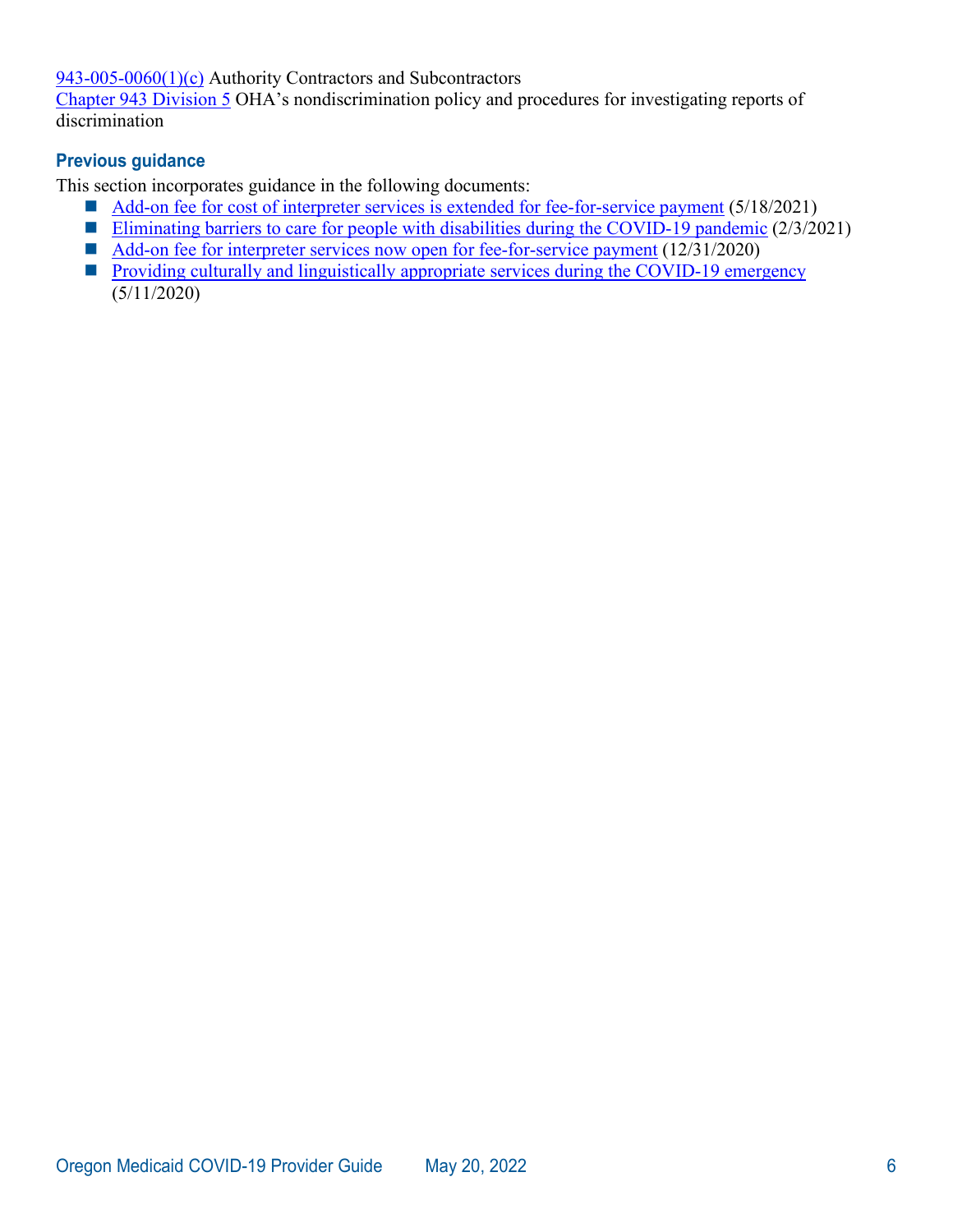# **COVID-19 Services**

<span id="page-9-0"></span>This guidance applies to OHA's FFS coverage of COVID-19 vaccine, testing, screening and treatment for OHP and CWM members.

CWM members may obtain vaccines, tests and treatment at an emergency department, clinic, or urgent care that accepts open card (FFS) members. To learn more, refer to the [Medical Eligibility](#page-40-0) section of this guide.

OHP and CWM members may not be billed for any COVID-19-related services, including any administrative fees or cost-sharing.

<span id="page-9-1"></span>To learn about CCO or DCO coverage, please contact the [CCO](https://www.oregon.gov/OHA/HSD/OHP/Pages/Coordinated-Care-Organizations.aspx) or [DCO.](https://www.oregon.gov/oha/HSD/OHP/pages/dental-plans.aspx)

## **Vaccine counseling**

Counseling patients about COVID-19 vaccine, including advising them about the risks from getting and not getting vaccinated, is covered by OHP. Counseling-only visits and reimbursement for more than 20 minutes of counseling time is available only through the professional billing pathway.

#### **Counseling with vaccine administration (same visit)**

Reimbursement under the vaccine administration codes is for 20 minutes of counseling and the vaccine administration. Providers may bill separately for counseling that exceeds 20 minutes.

#### **Counseling without vaccine administration (separate visit)**

Counseling that does not occur during the vaccine administration visit is reimbursed under the Evaluation and Management (E/M) code appropriate for the time spent counseling.

## <span id="page-9-2"></span>**Vaccine administration**

OHP covers the administration of COVID-19 vaccine supplied to providers through allocations from the federal government. OHP will cover administration of additional products once they receive FDA approval or Emergency Use Authorization.

#### **Reimbursement**

FFS program rates for the administration fee are listed below. No payment will be made for the vaccine serum.

#### **Ages 5 to 11 years**

| Code | <b>Description</b>                                   | <b>Effective</b> | Rate    |
|------|------------------------------------------------------|------------------|---------|
|      | <b>0071A</b> Pfizer-BioNTech – Pediatric First Dose  | 11/2/2021        | \$40.00 |
|      | <b>0072A</b> Pfizer-BioNTech – Pediatric Second Dose | 11/2/2021        | \$40.00 |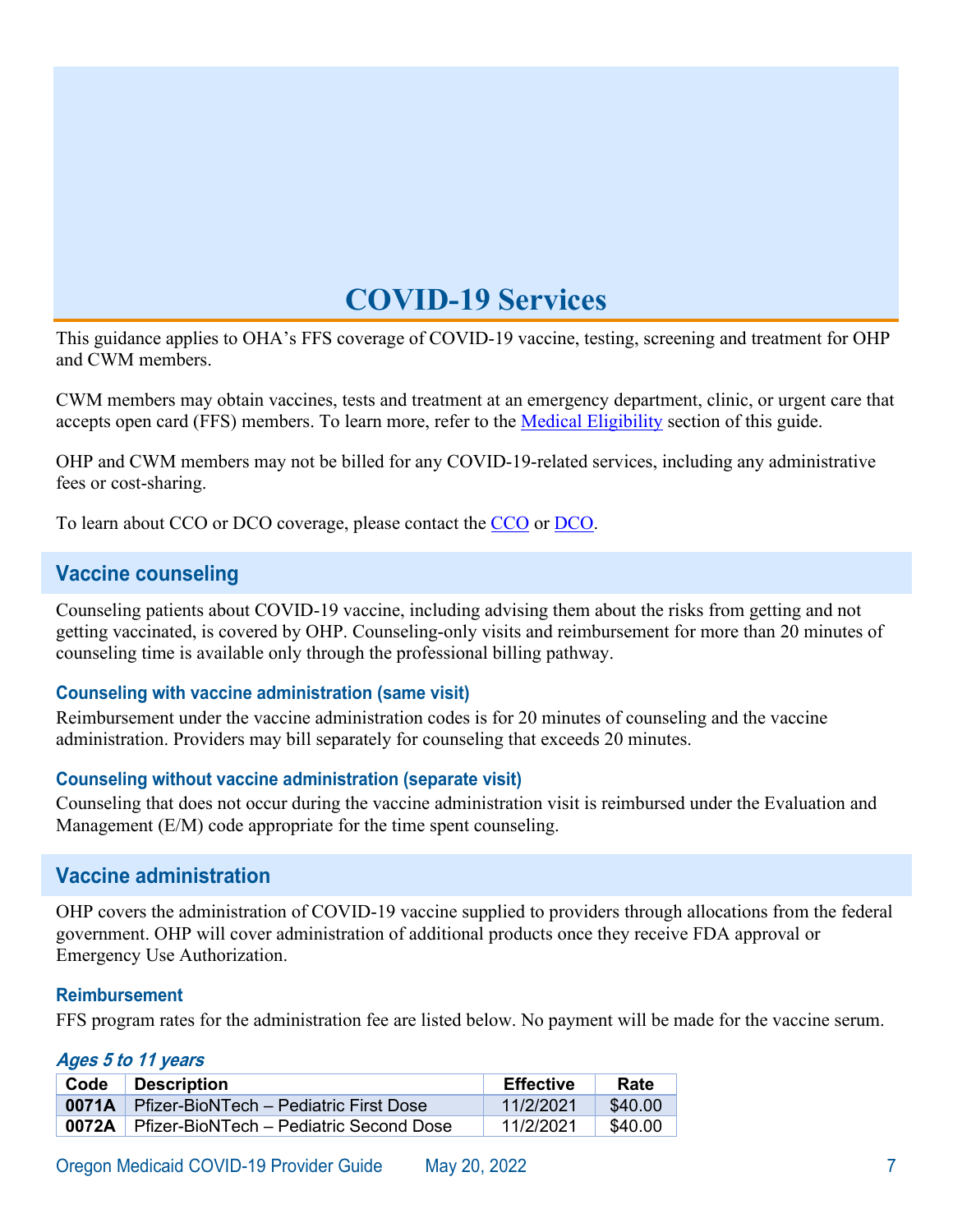| Code Description                                    | Effective | Rate                  |
|-----------------------------------------------------|-----------|-----------------------|
| <b>0073A</b> Pfizer-BioNTech – Pediatric Third Dose | 1/3/2022  | $\frac{1}{2}$ \$40.00 |

#### **Ages 12 years and older**

|       |                                               |                |                  |           | <b>Rates</b> |
|-------|-----------------------------------------------|----------------|------------------|-----------|--------------|
|       |                                               | <b>MInimum</b> |                  | Through   | On or after  |
| Code  | <b>Description</b>                            | age            | <b>Effective</b> | 3/14/2021 | 3/15/2021    |
| 0001A | Pfizer-BioNTech - First Dose                  | 16 years       | 12/13/2020       | \$16.94   | \$40.00      |
| 0001A | Pfizer-BioNTech - First Dose                  | 12 years       | 5/13/2021        | N/A       | \$40         |
| 0051A | Pfizer-BioNTech - First Dose                  |                |                  |           |              |
|       | (preservative free, 30 mcg/0.3 mL             | 12 years       | 10/29/2021       | N/A       | \$40.00      |
|       | dosage, tris-sucrose formulation)             |                |                  |           |              |
| 0002A | Pfizer-BioNTech - Second Dose                 | 16 years       | 12/13/2020       | \$28.39   | \$40.00      |
| 0002A | Pfizer-BioNTech - Second Dose                 | 12 years       | 5/13/2021        | N/A       | \$40.00      |
| 0052A | Pfizer-BioNTech - Second Dose                 |                |                  |           |              |
|       | (preservative free, 30 mcg/0.3 mL             | 12 years       | 10/29/2021       | N/A       | \$40.00      |
|       | dosage, tris-sucrose formulation)             |                |                  |           |              |
| 0003A | Pfizer-BioNTech - Third Dose                  | 12 years       | 8/12/2021        | N/A       | \$40.00      |
| 0053A | Pfizer-BioNTech - Third Dose                  |                |                  |           |              |
|       | (preservative free, 30 mcg/0.3 mL             | 12 years       | 10/29/2021       | N/A       | \$40.00      |
|       | dosage, tris-sucrose formulation)             |                |                  |           |              |
| 0004A | Pfizer-BioNTech - Booster Dose                | 18 years       | 09/22/2021       | N/A       | \$40.00      |
| 0004A | Pfizer-BioNTech - Booster Dose                | 12 years       | 01/05/2022       | N/A       | \$40.00      |
| 0004A | Pfizer-BioNTech - Booster Dose                | 16 years       | 12/09/2021       | N/A       | \$40.00      |
| 0054A | Pfizer-BioNTech - Booster                     |                |                  |           |              |
|       | (preservative free, 30 mcg/0.3 mL             | 12 years       | 10/29/2021       | N/A       | \$40.00      |
|       | dosage, tris-sucrose formulation)             |                |                  |           |              |
| 0011A | Moderna - First Dose                          | 18 years       | 12/18/2020       | \$16.94   | \$40.00      |
| 0012A | Moderna - Second Dose                         | 18 years       | 12/18/2020       | \$28.39   | \$40.00      |
| 0013A | Moderna - Third Dose                          | 18 years       | 8/12/2021        | N/A       | \$40.00      |
| 0064A | Moderna - Booster Dose                        | 18 years       | 10/21/2021       | N/A       | \$40.00      |
| 0094A | Moderna - Booster Dose                        | 18 years       | 3/29/2022        | N/A       | \$40.00      |
| 0031A | Johnson & Johnson - Janssen - First           | 18 years       | 2/28/2021        | \$28.39   | \$40.00      |
|       | Dose<br>Johnson & Johnson - Janssen - Booster |                |                  |           |              |
| 0034A | Dose                                          | 18 years       | 10/21/2021       | N/A       | \$40.00      |

Physical health and dental providers may bill OHA for FFS COVID-19 vaccine administration at these rates using the professional claim format. Hospitals may split bill vaccine administration as an outpatient service using the institutional claim format. Pharmacies may bill in both the professional and pharmacy claim formats (including point of sale). [See the Billing section of this guide](#page-45-0) to learn more.

OHA will reimburse Federally Qualified Health Centers (FQHCs) and Rural Health Clinics (RHCs), including clinics participating in the Alternative Payment and Advanced Care Model (APCM) program, for COVID-19 vaccine administrations at the clinic's Medicaid Prospective Payment System (PPS) or encounter rate. To learn more about reimbursement for participating APCM clinics, [please read OHA's fact sheet.](https://www.oregon.gov/oha/HSD/OHP/Tools/APCM-Vaccine-Fact-Sheet.pdf)

OHA will reimburse Indian Health Care Providers (Indian Health Service, Tribal 638, and Urban Indian Health Programs) at the clinic's applicable encounter rate (a PPS rate or the Indian Health Service "OMB" rate).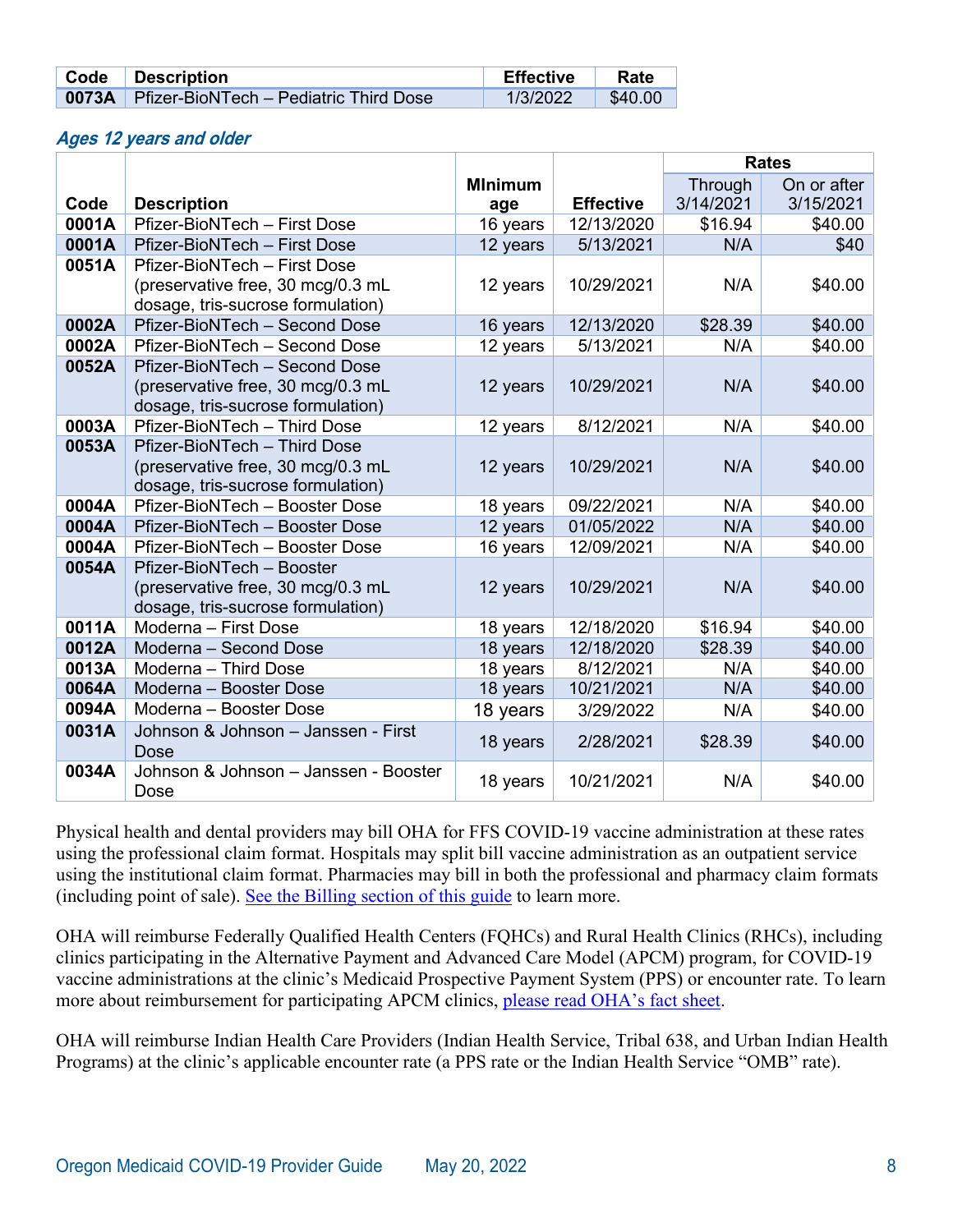### **Additional and booster doses**

Instruct members to get second dose vaccines on the date specified by the manufacturer's product labeling for products that require a second dose.

#### [Refer to OHA's COVID-19 immunization protocol](https://www.oregon.gov/oha/PH/PREVENTIONWELLNESS/VACCINESIMMUNIZATION/IMMUNIZATIONPROVIDERRESOURCES/COVIDDocuments/SOCOVID-19.pdf) for current guidance for COVID-19 immunization providers, including:

- The COVID-19 vaccine schedule
- Recommendations for use
- Contraindications, warnings and precautions,
- Recommendations for additional doses for immunocompromised individuals,
- Booster dose recommendations, and
- Other considerations.

#### **Additional doses for moderate to severe immunodeficiency**

OHP covers a third or fourth dose when recommended by a qualified health care provider. A patient's clinical team is best positioned to determine the degree of immune compromise and appropriate timing of vaccination.

Moderately to severely immunocompromised persons should be offered a third dose.

Conditions causing moderate to severe immunodeficiency include:

- Active treatment for solid tumor and hematologic malignancies;
- Receipt of solid-organ transplant, including pretransplant vaccination, and taking immunosuppressive therapy;
- Receipt of CAR<sup>[1](#page-11-0)</sup>-T-cell or hematopoietic stem cell transplant (within 2 years of transplantation or taking immunosuppression therapy);
- Moderate or severe primary immunodeficiency (e.g., DiGeorge, Wiskott-Aldrich syndromes);
- Advanced or untreated HIV infection;
- Active treatment with high-dose corticosteroids (i.e.,  $\geq 20$  mg prednisone or equivalent per day), alkylating agents, antimetabolites, transplant-related immunosuppressive drugs, cancer chemotherapeutic agents classified as severely immunosuppressive, TNF blockers, and other biologic agents that are immunosuppressive or immunomodulatory;
- Advanced or untreated HIV infection (people with HIV and CD4 cell counts <200/mm3, history of an AIDS-defining illness without immune reconstitution, or clinical manifestations of symptomatic HIV).

Refer to OHA's [COVID-19 immunization protocol](https://www.oregon.gov/oha/PH/PREVENTIONWELLNESS/VACCINESIMMUNIZATION/IMMUNIZATIONPROVIDERRESOURCES/COVIDDocuments/SOCOVID-19.pdf) for additional information.

## **Children's COVID-19 and flu immunizations at OHP-enrolled pharmacies**

To increase the number of places OHP-eligible children and families can go to access flu and COVID-19 immunizations, OHA will not require Vaccines for Children (VFC) program enrollment for:

- Any OHP provider administering children's COVID-19 immunizations; or
- **Any OHP-enrolled pharmacies providing children's flu immunizations, for the duration of the COVID-**19 Public Health Emergency.

Pharmacies will need to enroll in the VFC program to provide any other children's immunizations.

## **Additional payment for in-home COVID-19 vaccine administrations**

OHA can reimburse providers an additional \$35.50 for administering COVID-19 vaccines to FFS OHP or CAWEM members in their home or dwelling, for dates of service on or after **June 8, 2021**. This fee:

 $\blacksquare$  Is in addition to the base vaccine administration rates listed above,

<span id="page-11-0"></span><sup>&</sup>lt;sup>1</sup> Chimeric antigen receptor. Added to a patient's T lymphocytes so that they recognize and attack cancer cells.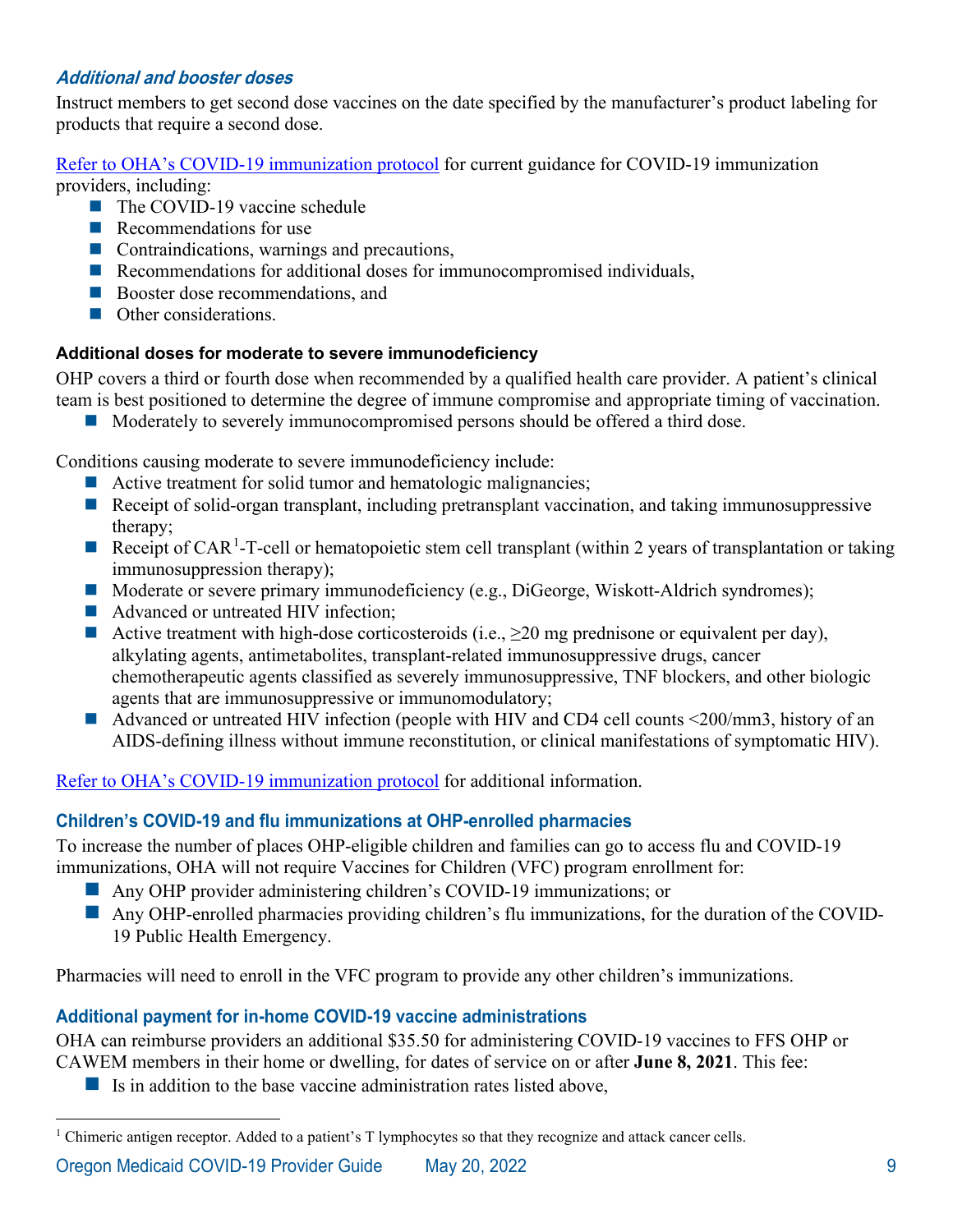- $\blacksquare$  Applies only once per visit for members who are unable to leave to their home or otherwise difficult to reach as described in [the CMS fact sheet about the fee,](https://www.cms.gov/files/document/vaccine-home.pdf) and
- Does not apply to providers paid at an all-inclusive encounter rate for COVID-19 vaccine administration, including FQHCs, RHCs, and Indian Health Care Providers.

| Code  | <b>Description</b>                                                                                             | <b>Place of Service Code</b>                                                                                      | <b>Effective</b><br><b>Date</b> | <b>Rate</b> |
|-------|----------------------------------------------------------------------------------------------------------------|-------------------------------------------------------------------------------------------------------------------|---------------------------------|-------------|
| M0201 | COVID-19 vaccine administration<br>inside a patient's home; reported only<br>once per home per date of service | 04 (Homeless Shelter)<br>$12$ (Home)<br>13 (Assisted Living Facility<br>14 (Group Home)<br>16 (Temporary Housing) | 06/08/2021                      | \$35.50     |

## **Situations where the additional payment applies:**

Providers may provide in-home vaccinations to patients who are unable to leave their home or otherwise difficult to reach. For example, the individual:

- Has a condition that makes them more susceptible to contracting a pandemic disease such as COVID-19.
- Is generally unable to leave the home, and if they do leave home it requires a considerable and taxing effort.
- Has a disability or faces clinical, socioeconomic, or geographical barriers to getting a COVID-19 vaccine in settings other than their home.
- **Faces challenges that significantly reduce their ability to get vaccinated outside the home, such as** challenges with transportation, communication, or caregiving.

## **Locations where the additional payment applies:**

To be eligible for the additional payment, the COVID-19 vaccine may be administered in these locations:

- A private residence
- Temporary lodging (for example, a hotel or motel, campground, hostel, or homeless shelter)
- An apartment in an apartment complex or a unit in an assisted living facility or group home
- A patient's home is provider-based to a hospital during the COVID-19 public health emergency (i.e., [hospital at home\)](https://qualitynet.cms.gov/acute-hospital-care-at-home)

You must document the patient's clinical status or the barriers they face to getting the vaccine outside the home.

# **Expectations for CCO reimbursement**

The CCO COVID-19 vaccine administration contract language specifies OHA reimbursement of CCO vaccine administration provider claims is "…limited to 100% of Medicare reimbursement, using the payment allowance published by CMS."

- For vaccine administration claims for dates of service on or after March 15, 2021, CCOs must reimburse at the \$40 per dose rate, and reprocess claims as needed to ensure payment at the \$40 per dose rate.
- For in-home vaccine administration claims for dates of service on and after June 8, 2021, CCOs must reimburse the \$35.50 per home fee and reprocess claims as needed to ensure payment at that rate.
- CCOs should notify OHA of issues or delays in reprocessing claims for enrolled providers that are anticipated to take more than thirty (30) calendar days.

COVID-19 vaccines administered to CCO members are eligible for FQHC/RHC supplemental wraparound payments, provided that these services would have been reimbursed at the clinic's encounter rate had the patient been fee-for-service ("open card").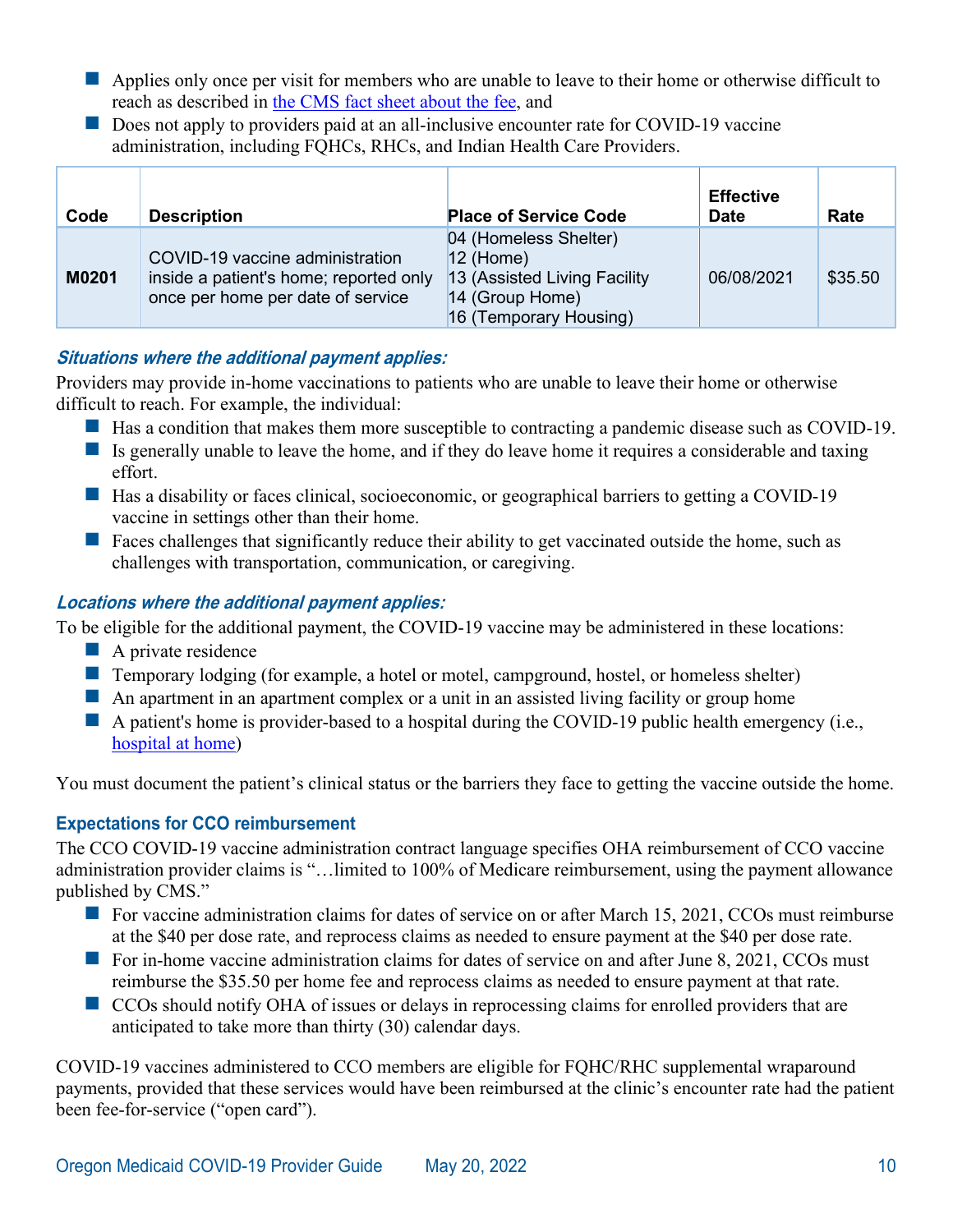#### <span id="page-13-0"></span>**Medicaid provider enrollment**

To receive payment providers must be OHP-enrolled; however, providers that are not currently enrolled with OHP should not delay administering vaccine to OHP members.

- OHP has made enrollment as streamlined as possible and will extend provider enrollment retroactively, if necessary, to cover prior dates of service.
- Unless there is evidence of a provider exclusion or license discipline, OHP is enrolling all providers administering COVID-19 vaccine to OHP members.

To learn more about enrolling as an Oregon Medicaid provider, [visit the OHP Provider Enrollment page.](https://www.oregon.gov/OHA/HSD/OHP/Pages/Provider-Enroll.aspx)

#### **Credentialing exemption for COVID-19 vaccine providers**

OHA received approval from CMS to rely on enrollment and application materials of Medicare and other states' Medicaid programs to enroll COVID-19 vaccination administration providers as OHP providers. CMS advised that OHA also has the authority to waive credentialing requirements for CCOs to enroll these providers for the purpose of COVID-19 vaccine administration. This means OHA and CCOs can bypass full credentialing for providers who are enrolled with any other state's Medicaid program or with Medicare during the COVID-19 emergency.

OHA's claim system requires a minimal amount of data about these providers to process FFS vaccine administration claims and report CCO encounter claims; however, CCOs will not be required to complete and document the full credentialing process in those cases.

To ease burden on both prospective vaccine administration providers and CCOs, OHA has filed a temporary change to OAR [410-141-3510.](https://secure.sos.state.or.us/oard/viewSingleRule.action?ruleVrsnRsn=265503) This rule change will allow CCOs to rely on the most recent weekly updates of OHA's active file of COVID-19 vaccine administration providers in lieu of credentialing these providers.

CCOs will identify these providers in the weekly provider enrollment file by the word "COVID" in the license number field.

#### <span id="page-13-1"></span>**Enrollment as an Oregon immunization provider**

First, complete required ALERT IIS user and inventory training as described on OHA's [COVID-19 Training for](https://www.oregon.gov/oha/PH/PREVENTIONWELLNESS/VACCINESIMMUNIZATION/IMMUNIZATIONPROVIDERRESOURCES/Pages/COVIDTraining.aspx)  [Vaccine Providers page.](https://www.oregon.gov/oha/PH/PREVENTIONWELLNESS/VACCINESIMMUNIZATION/IMMUNIZATIONPROVIDERRESOURCES/Pages/COVIDTraining.aspx)

After that, log into [OHA's online registration system](https://immalert.oha.oregon.gov/) to register as a COVID-19 vaccine provider.

- **Existing immunization providers** will log in with their ALERT IIS Organization Code or VFC PIN.
- **New providers** will use the Alert IIS Organization Code issued by OHA following completion of required Alert IIS required training, user agreement and confidentiality forms.

## **"No Wrong Door" policy for providers serving FFS and CCO members**

OHA has implemented this policy to ensure access for both FFS and CCO members when they present at any OHP-enrolled COVID-19 vaccine provider location to receive a COVID-19 vaccination.

- **Providers contracted with the member's CCO should bill the CCO.**
- **Providers not contracted with the member's CCO should bill OHA. Be sure to also contact your local**  $\overline{CCO(s)}$  to explore direct contracting options.

#### **Guidance for operating vaccination sites**

Providers hosting vaccination sites should follow the recommendations in OHA's guidance for vaccination sites. The guidance applies to all locations and staff operating COVID-19 vaccination sites in Oregon.

■ OHA's [Non-Discrimination Guidance](https://sharedsystems.dhsoha.state.or.us/DHSForms/Served/le3658.pdf) explains how to ensure that there are no barriers to receiving COVID-19 vaccines for communities of color, people who are deaf or hard of hearing, people who are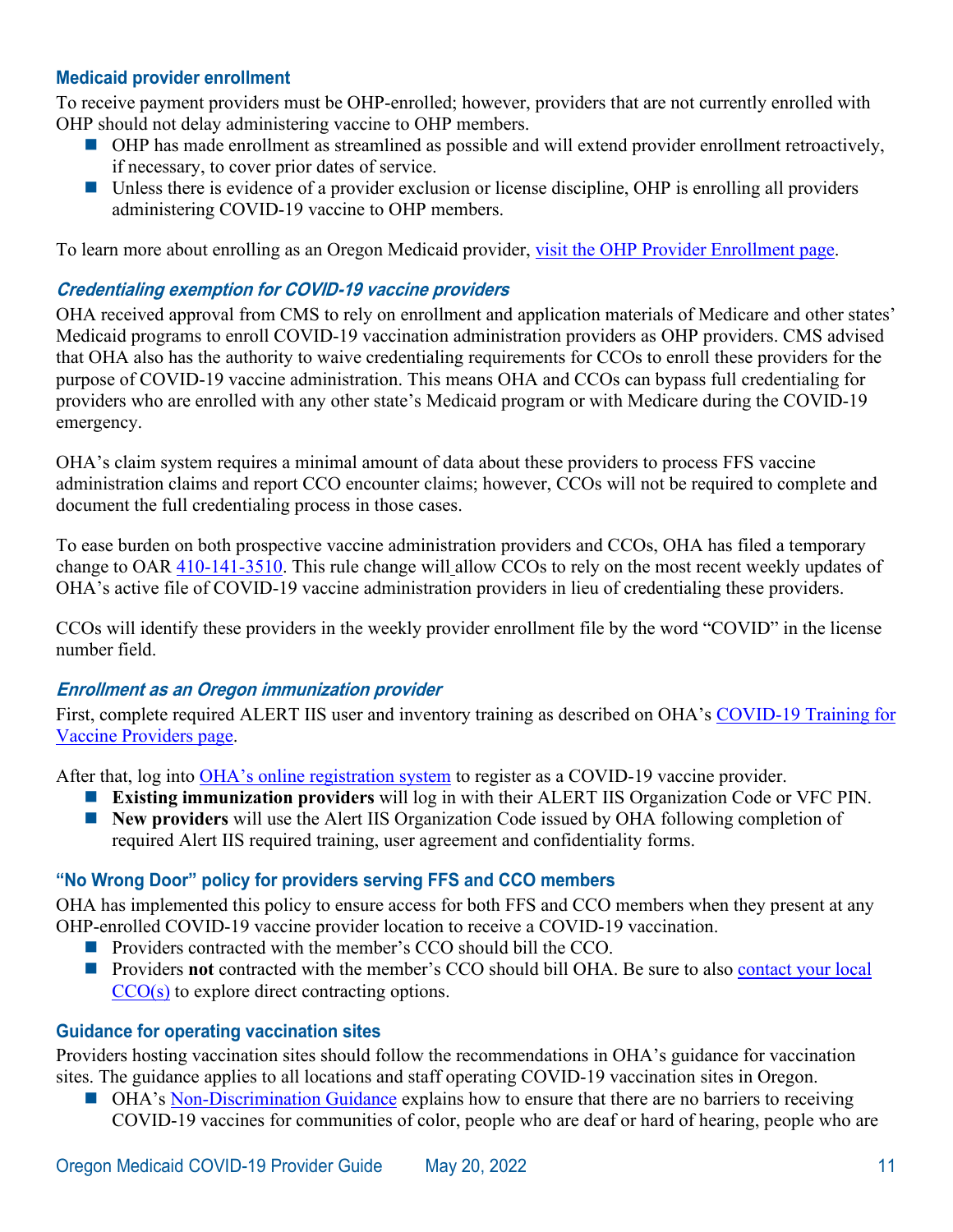deafblind, people with disabilities, and people who have limited English proficiency (LEP). Vaccinations must be provided in a manner that ensures access and must be provided to those who are eligible without racism or discrimination.

**OHA's [Operational Guidance](https://sharedsystems.dhsoha.state.or.us/DHSForms/Served/le3659.pdf) explains the requirements all vaccination sites must follow.** 

# <span id="page-14-0"></span>**Testing**

OHP covers testing for COVID-19 as a diagnostic service. Tests used must have FDA EUA or approval as outlined in [OHA's recommendations about COVID-19 testing.](https://sharedsystems.dhsoha.state.or.us/DHSForms/Served/le2267_r.pdf) Refer to these recommendations to determine whom to test for COVID-19, how to prioritize testing when resources are scarce, and how to communicate testing results to patients.

## **Viral testing**

Tests for current COVID-19 infection are covered for all OHP and CWM members, whether symptomatic or asymptomatic, when ordered by a qualified health care provider.

- OHP will rely upon the clinical judgment of the health care provider to determine medical necessity for viral testing.
- **Providers should consider [COVID-19 testing recommendations for health care providers](https://sharedsystems.dhsoha.state.or.us/DHSForms/Served/le2267_r.pdf) when** determining medical necessity.

Testing can be in traditional office locations as well as any "drive-through" or non-traditional locations.

| Code         | <b>Description</b>                                                                                                                                                                                                                                                                                                                                                                          | <b>Effective</b> |
|--------------|---------------------------------------------------------------------------------------------------------------------------------------------------------------------------------------------------------------------------------------------------------------------------------------------------------------------------------------------------------------------------------------------|------------------|
| 87426        | Infectious agent antigen detection by immunoassay technique, (e.g., enzyme<br>immunoassay [EIA], enzyme-linked immunosorbent assay [ELISA],<br>immunochemiluminometric assay [IMCA]) qualitative or semiquantitative,<br>multiple-step method; severe acute respiratory syndrome coronavirus (e.g.,<br>SARS-CoV, SARS-CoV-2 [COVID-19]). May be conducted as a rapid point of<br>care test. | 6/25/2020        |
| 87635        | Infectious agent detection by nucleic acid (DNA or RNA): severe acute<br>respiratory syndrome coronavirus 2 (SARS-CoV-2) (Coronavirus disease<br>[COVID-19]), amplified probe technique.                                                                                                                                                                                                    | 3/13/2020        |
| 87636        | Severe acute respiratory syndrome coronavirus 2 (SARS-CoV-2) (Coronavirus<br>disease [COVID-19]) and influenza virus types A and B, multiplex amplified<br>probe technique.                                                                                                                                                                                                                 | 10/6/2020        |
| 87637        | Severe acute respiratory syndrome coronavirus 2 (SARS-CoV-2) (Coronavirus<br>disease [COVID-19]), influenza virus types A and B, and respiratory syncytial<br>virus, multiplex amplified probe technique.                                                                                                                                                                                   | 10/6/2020        |
| 87798        | Infectious agent detection by nucleic acid (DNA or RNA), not otherwise<br>specified; amplified probe technique, each organism.                                                                                                                                                                                                                                                              | 1/1/1998         |
| 87811        | Severe acute respiratory syndrome coronavirus 2 (SARS-CoV-2) (Coronavirus<br>disease [COVID-19]).                                                                                                                                                                                                                                                                                           | 10/6/2020        |
| <b>U0001</b> | CDC 2019 novel coronavirus (2019-nCoV) real-time RT-PCR diagnostic panel                                                                                                                                                                                                                                                                                                                    | 2/4/2020         |
| U0002        | 2019-nCoV coronavirus, SARS-CoV-2/2019-nCoV (COVID-19), any technique,<br>multiple types or subtypes (includes all targets), non-CDC.                                                                                                                                                                                                                                                       | 2/4/2020         |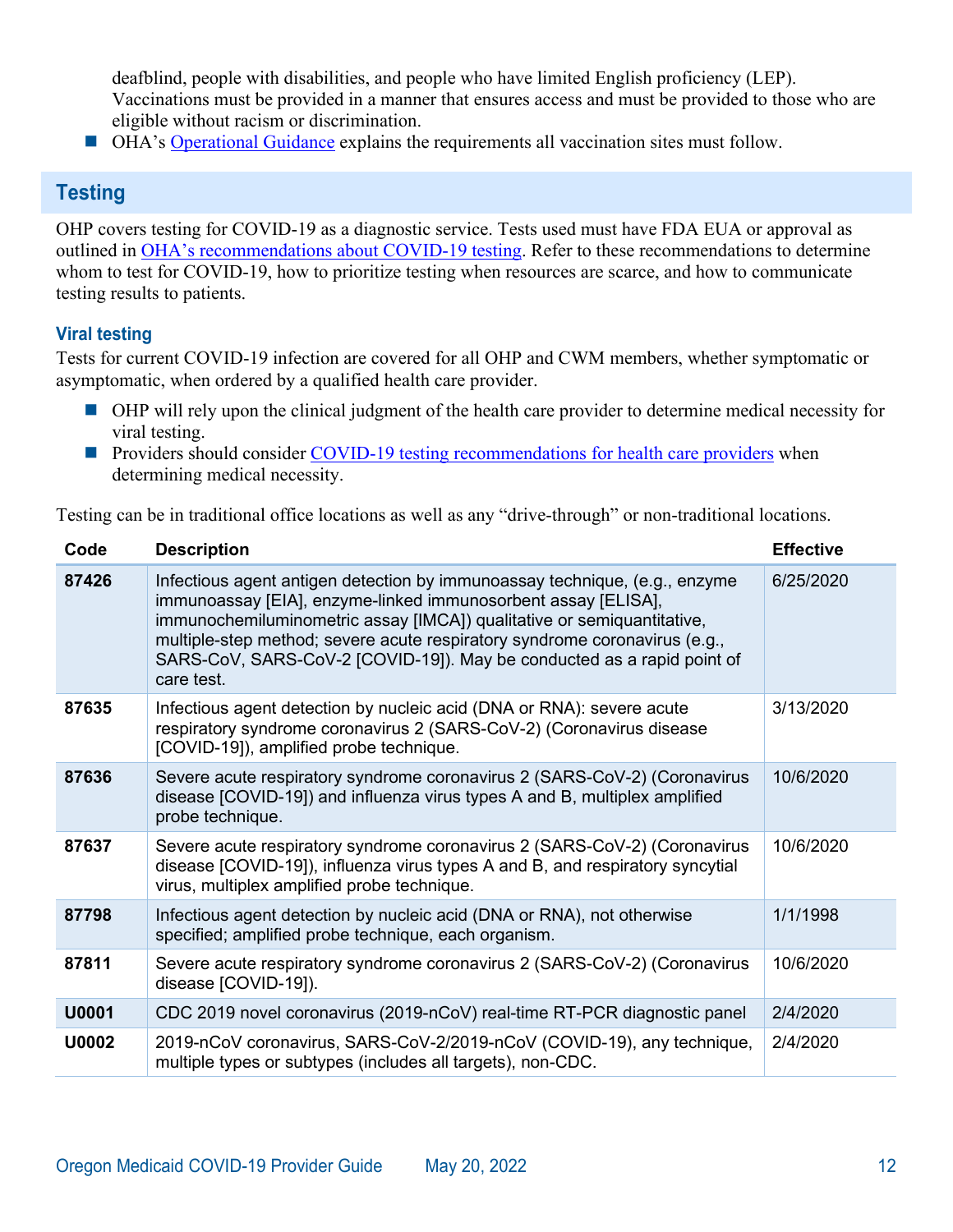| Code  | <b>Description</b>                                                                                                                                                                                                                                                                                                                                                                                                                | <b>Effective</b> |
|-------|-----------------------------------------------------------------------------------------------------------------------------------------------------------------------------------------------------------------------------------------------------------------------------------------------------------------------------------------------------------------------------------------------------------------------------------|------------------|
| U0003 | Infectious agent detection by nucleic acid (DNA or RNA); severe acute<br>respiratory syndrome coronavirus 2 (SARS-CoV-2) (Coronavirus disease<br>[COVID-19]), amplified probe technique, making use of high throughput<br>technologies.                                                                                                                                                                                           | 4/14/2020        |
| U0004 | 2019-nCoV Coronavirus, SARS-CoV-2/2019-nCoV (COVID-19), any technique<br>multiple types or subtypes (includes all targets), non-CDC, making use of high<br>throughput technologies.                                                                                                                                                                                                                                               | 4/14/2020        |
| U0005 | Infectious agent detection by nucleic acid (DNA or RNA); Severe Acute<br>Respiratory Syndrome Coronavirus 2 (SARS-CoV-2) (Coronavirus disease<br>[COVID-19]), amplified probe technique, CDC or non-CDC, making use of high<br>throughput technologies, completed within 2 calendar days from date of<br>specimen collection (list separately in addition to either HCPCS code U0003 or<br>U0004) as described by CMS-2020-01-R2. | 1/1/2021         |
| 87913 | Infectious agent genotype analysis by nucleic acid (DNA or RNA); severe<br>acute respiratory syndrome coronavirus 2 (SARS-CoV-2) (coronavirus disease<br>[COVID-19]), mutation identification in targeted region(s)                                                                                                                                                                                                               | 2/21/2022        |
| 87428 | Infectious agent antigen detection by immunoassay technique, (eg,<br>enzyme immunoassay [EIA], enzyme-linked immunosorbent assay<br>[ELISA], fluorescence immunoassay [FIA], immunochemiluminometric<br>assay [IMCA]) qualitative or semiquantitative; severe acute respiratory<br>syndrome coronavirus (eg, SARS-CoV, SARS-CoV-2 [COVID-19]) and<br>influenza virus types A and B                                                | 11/10/2020       |

#### **Home test products**

OHP covers self-administered home COVID-19 antigen testing kits through pharmacy point-of-sale (POS) for OHP and CWM members who have symptoms consistent with COVID-19 or who have had confirmed or suspected exposure to COVID-19. This coverage is for home tests as a diagnostic tool, not a general screening tool; and does not replace coverage for COVID-19 testing done in clinics and labs.

Qualifying products are tests FDA-authorized for over the counter (OTC) sale, including tests that require an internet connection or a smartphone for test interpretation.

OHP will cover up to four units per month without a primary care provider's (PCP) order or prior authorization. OHP may cover more than four units per month when ordered by the PCP as a necessary component of an individualized care plan.

For the purposes of determining the number of tests per month:

- One test is the collection and processing of one sample, regardless of package size or packaging directions.
- For example, a product that comes in a package with two tests and directs the user to use the second test 36 to 72 hours after the first is counted as two tests.

All other COVID-19 home test products require PCP order and prior authorization.

#### **Antibody tests**

COVID-19 antibody testing (also known as serology testing) to diagnose SARS-CoV-2 is covered only to evaluate a hospitalized person for possible multisystem inflammatory syndrome in children (MIS-C) or multisystem inflammatory syndrome in adults (MIS-A).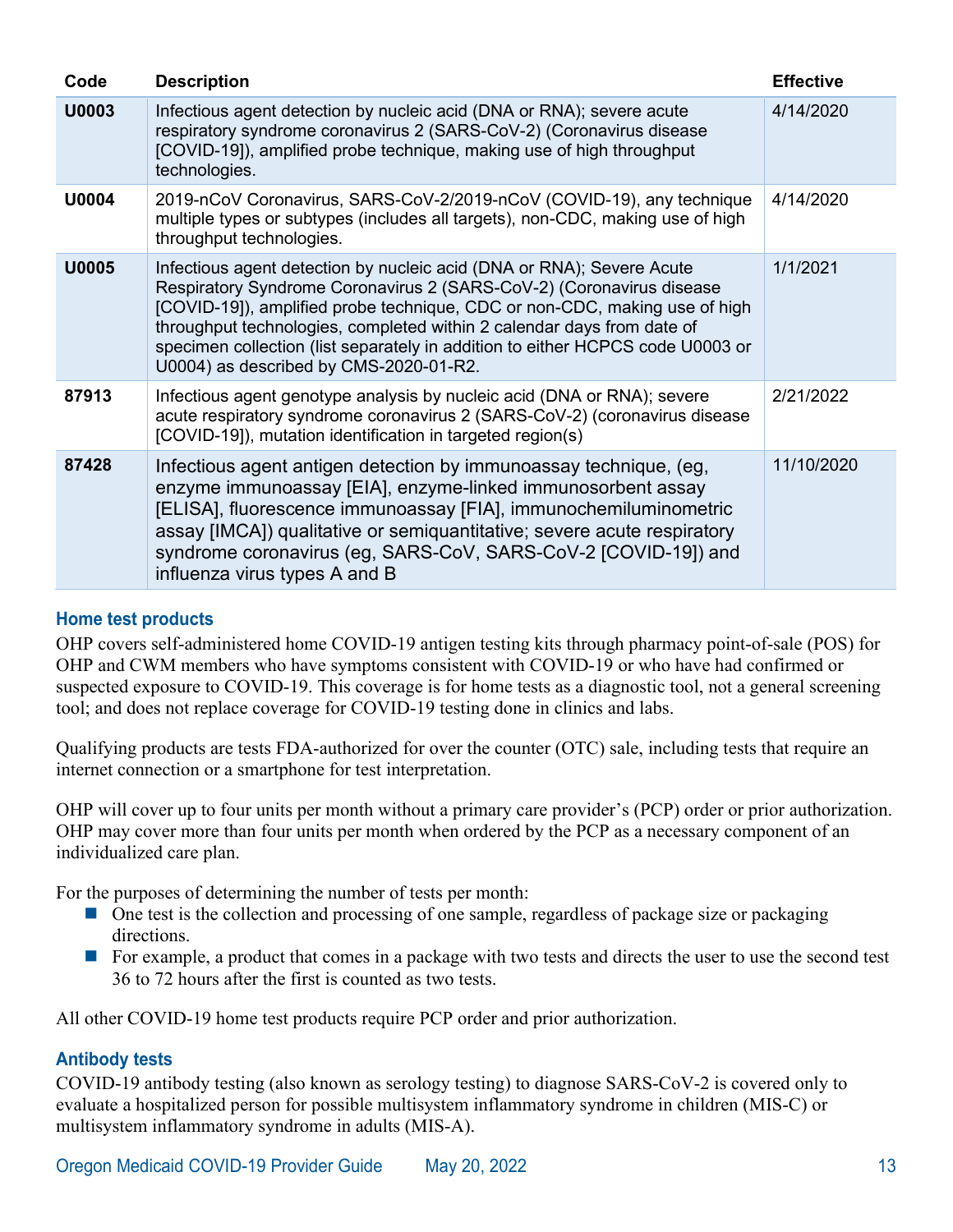For antibody tests meeting OHA's criteria, providers and CCOs may use the following codes for billing. These codes are in the Diagnostic Procedures Group, paid at the indicated rates:

| Code  | <b>Description</b>                                                                                                                                                                                                                 | <b>Effective</b> | Rate    |
|-------|------------------------------------------------------------------------------------------------------------------------------------------------------------------------------------------------------------------------------------|------------------|---------|
| 86328 | Immunoassay for infectious agent antibody(ies), qualitative or<br>semiquantitative, single step method (e.g., reagent strip); severe acute<br>respiratory syndrome coronavirus 2 (SARS-CoV-2) (Coronavirus disease<br>$[COVID-19]$ | 4/10/2020        | \$45.23 |
| 86413 | Severe acute respiratory syndrome coronavirus 2 (SARS-CoV-2)<br>(Coronavirus disease [COVID-19]) antibody, quantitative)                                                                                                           | 9/8/2020         | \$42.13 |
| 86769 | Antibody; severe acute respiratory syndrome coronavirus 2 (SARS-CoV-2)<br>(Coronavirus disease [COVID-19])                                                                                                                         | 4/10/2020        | \$42.13 |

As evidence emerges about the utility of antibody/serology testing, [the Health Evidence Review Commission](https://www.oregon.gov/oha/hpa/dsi-herc/Pages/index.aspx) (HERC) will continue to review research and technology advances before issuing formal coverage guidelines, if appropriate.

# <span id="page-16-0"></span>**Treatment**

#### **Monoclonal antibody administration**

OHP covers monoclonal antibodies (mAb) and administration services, including subcutaneous injection or intravenous infusion and monitoring, in all health care settings where mAb may be appropriately and safely administered (including hospital, clinic, pharmacy or the patient's home).

- **OHP** will also reimburse providers for costs of purchased drugs.
- OHP will reimburse only injection/infusion and monitoring for drugs obtained at no cost through the [federal HHS allocation.](https://www.phe.gov/emergency/events/COVID19/investigation-MCM/Documents/Overview%20of%20direct%20order%20process%20Fact%20Sheet-508.pdf)

Coverage is limited to treatment or post-exposure prophylaxis of members who are at high risk for progression to severe COVID-19. Eligibility is based on risk factors that include but are not limited to the factors listed below.

- $\blacksquare$  Age
- Obesity
- Diabetes
- Chronic lung disease
- Chronic kidney disease
- **Cardiovascular disease**
- **Pregnancy**
- Sickle cell disease
- Neurodevelopmental disease
- $\blacksquare$  Medical-related technological dependence such as tracheostomy
- Other factors or medical conditions

Other factors can be associated with increased risk for progression to severe COVID-19, including race and ethnicity. For example, data show that patients of color or from Tribal communities are most harmed by health inequities, and the risks of hospitalization and death for these groups are greater than those of white patients. These patients may face higher risk than white patients due to longstanding societal injustices such as racism, discrimination and colonization, which have and continue to negatively impact health outcomes.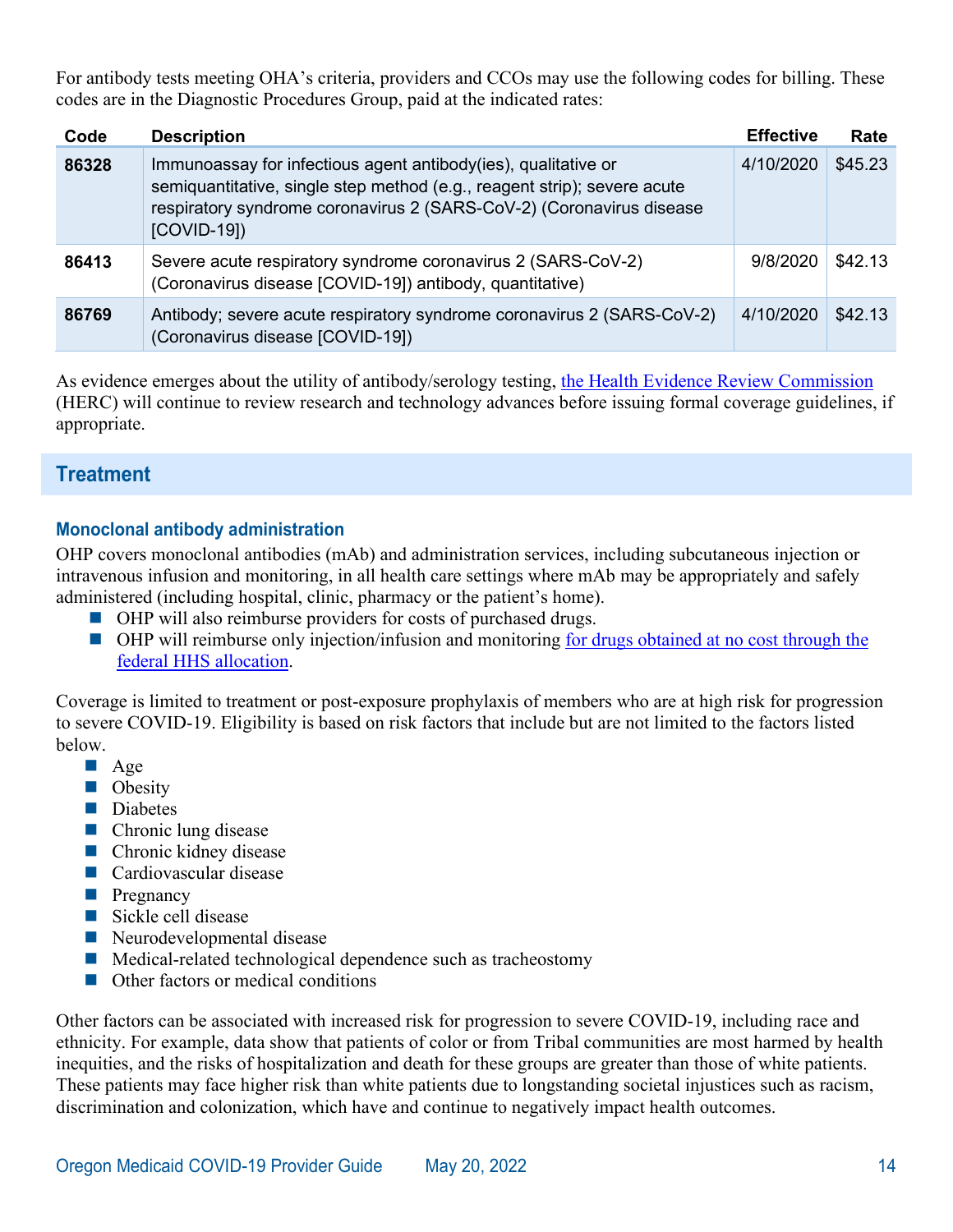To bill for these services, check the member's OHP enrollment and bill the appropriate CCO or OHA.

OHA has also implemented a "no wrong door" policy for providers billing covered mAb services provided to eligible OHP members. This allows OHP-enrolled providers to bill OHA for mAb services if they cannot bill the member's CCO.

### **Monoclonal antibody administration by a pharmacist allowed effective September 1, 2021**

The Oregon Board of Pharmacy approved mAb treatments by pharmacists beginning September 1, 2021. Pharmacists should:

- Review Oregon's drug therapy management protocol for Oregon pharmacists prescribing and [administering mAb treatments.](https://www.oregon.gov/pharmacy/Documents/COVID_mAb_Protocol.pdf)
- Bill for pharmacist-rendered mAb services using the professional claim format. OHA's point of sale system will not accept claims for these services.

#### **Oral ivermectin is not approved to treat or prevent COVID-19**

OHA requires prior authorization (PA) for fee-for-service coverage of **oral ivermectin tablets** of any strength. Ivermectin for treatment or prevention of COVID-19 is not currently approved by the FDA or authorized by an EUA. At this time, use of oral ivermectin for COVID-19 should be limited to the clinical trial setting.

Oral ivermectin is a prescription-only product that is not covered or federally funded for use in COVID-19. Ivermectin can be associated with drug interactions and has teratogenic risk in pregnancy. Inappropriate use has also been linked to increases in ivermectin overdoses reported to state Poison Control Centers. Benefit for treatment or prevention of COVID-19 has not been established.

## **Federally supplied oral antiviral medications**

Effective January 20, 2022, OHA covers the administration of oral antiviral medications distributed by pharmacies and billed through point of sale prescription claims. Coverage is for oral antiviral medications that are:

- 1. Authorized or approved by the FDA for COVID-19 treatment, and
- 2. Supplied directly or indirectly by the federal government at no charge to the dispensing pharmacy.

Pharmacies should bill OHA for all COVID-19 oral antiviral medications dispensed to OHP members, regardless of whether they are enrolled in a CCO.

## **Post-COVID (also known as "long COVID") treatment**

Effective October 22, 2021, OHA and CCOs must cover all medically appropriate treatments for post-COVID conditions, including:

- Condition and treatment pairs below the funding line of [the Prioritized List of Health Services](http://www.oregon.gov/OHA/HPA/DSI-HERC/Pages/Prioritized-List.aspx) and
- Other treatments that OHP would not otherwise cover (e.g., excluded services).

OHA and CCOs will determine coverage based on case-by-case review for medical appropriateness.

No later than March 14, 2022, CCOs must begin to adjudicate claims in a manner consistent with this guidance. OHA will work with CCOs on a case-by-case basis to resolve any post-COVID claims that should have been covered for dates of service from October 22, 2021, through March 14, 2022.

OHA is currently researching all FFS post-COVID claims denied on or after October 22, 2021. OHA will also update the Medicaid Management Information System (MMIS) to suspend FFS post-COVID claims for prepayment review. When this update is completed, we will let you know.

For any post-COVID treatment, providers should [first verify whether OHP covers the service.](http://www.oregon.gov/OHA/HSD/OHP/Pages/Eligibility-Verification.aspx)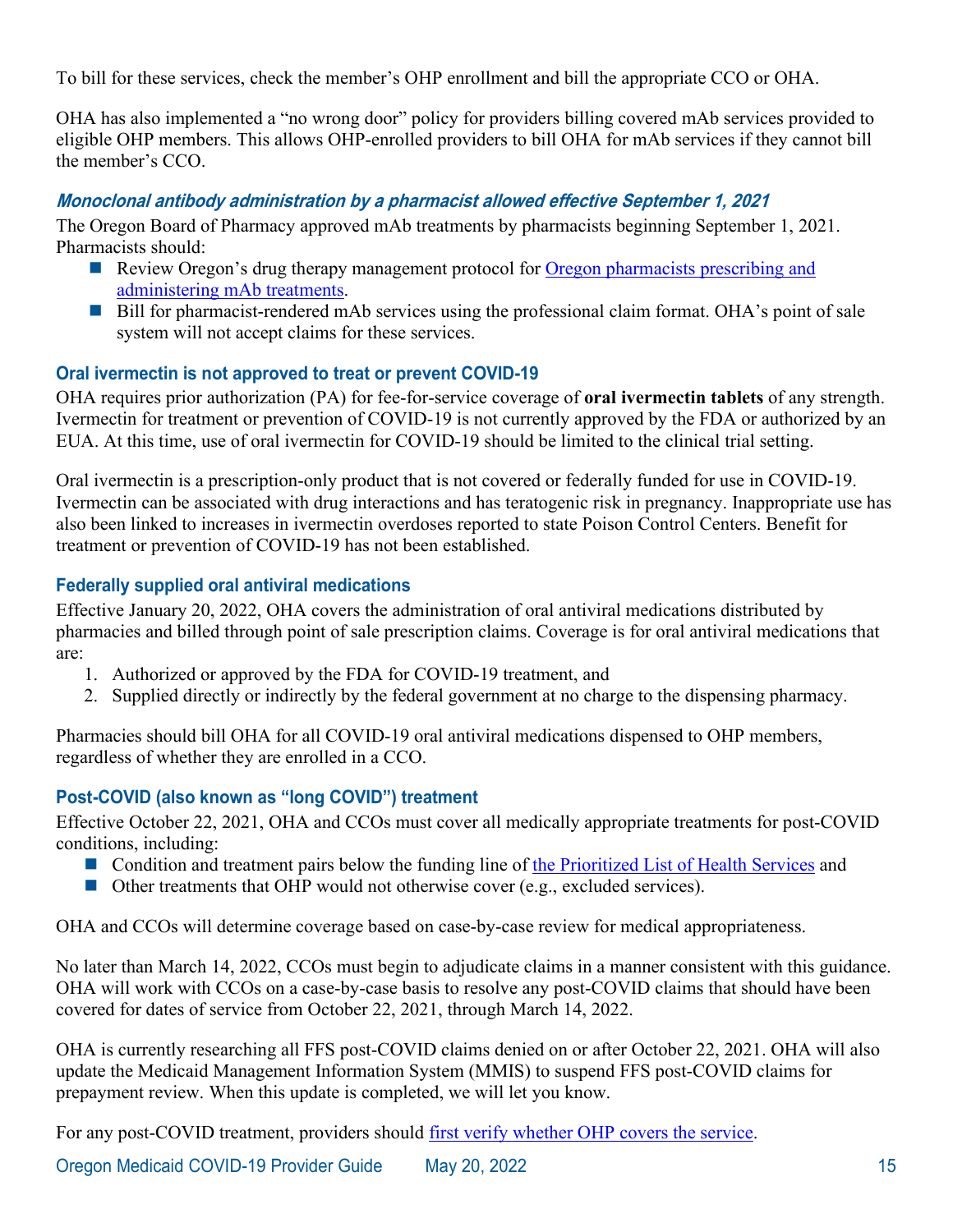#### **For services OHP already covers:**

Continue to provide treatment and bill OHP (OHA or the CCO). This includes treatments that pair above the funding line, such as treatments for covered lung, heart, or kidney disorders. These services will not require additional authorization.

#### **For services not covered by OHP:**

#### **For CCO members**

Contact the CCO for details about authorization and billing. CCOs must establish a process for making medical necessity determinations, communicate it to providers and use this process to determine coverage.

- The process should not create unreasonable or arbitrary barriers to member access to these services.
- CCOs have latitude to choose the type of process. Acceptable processes include prior authorization, concurrent reviews, or pre-payment reviews.
- CCOs must also accept requests for reconsideration after claims denial. A process that only uses postdenial claim reconsiderations is not acceptable.

#### **For members not enrolled in a CCO**

Please provide treatment, but do not bill until OHA updates the MMIS to support prepayment review for all FFS post-COVID claims. OHA may request supporting documentation needed to make a medically necessary treatment determination.

#### **Other services**

<span id="page-18-0"></span>Please refer to HERC's list of [Novel Coronavirus Diagnosis and Procedure Codes.](https://www.oregon.gov/oha/HSD/OHP/Tools/Novel%20Coronavirus%20Coding.pdf)

## **Hospital care**

#### **Care provided in a tent outside the emergency department (ED)**

If services are provided in a tent located near the ED and the ED staff provides care, the tent will be considered an extension of the ED.

#### **Coverage of home care through the Acute Hospital Care at Home waiver:**

For hospitals that [receive federal approval to provide acute hospital care at home,](https://qualitynet.cms.gov/acute-hospital-care-at-home) hospital care provided at home will be considered an extension of the hospital.

#### **Acute care hospitals**

If a Medicaid client is admitted as an inpatient for any of the reasons described below, OHA will pay hospitals the diagnosis-related group (DRG) rate and any cost outliers for the entire stay, including any quarantine time when the patient does not meet the need for acute inpatient care, until the patient is discharged.

#### **Transfers from long-term care (LTC) facilities for isolation/quarantine**

OHA will pay for the inpatient hospitalization of LTC resident moved to a hospital for medical reasons, even if the medical reason is to control the spread of infection of a communicable disease.

During this public health emergency, the medical reason does not have to be solely based on the acuity level of the resident, as long as the resident is being moved to a hospital **under an order from a physician or other provider authorized to order such a move***.* 

For hospital stays less than 48 hours the hospital can bill as an observation stay per OAR  $410-125-0360(4)$ ; any stay that exceeds 48 hours must be billed as inpatient.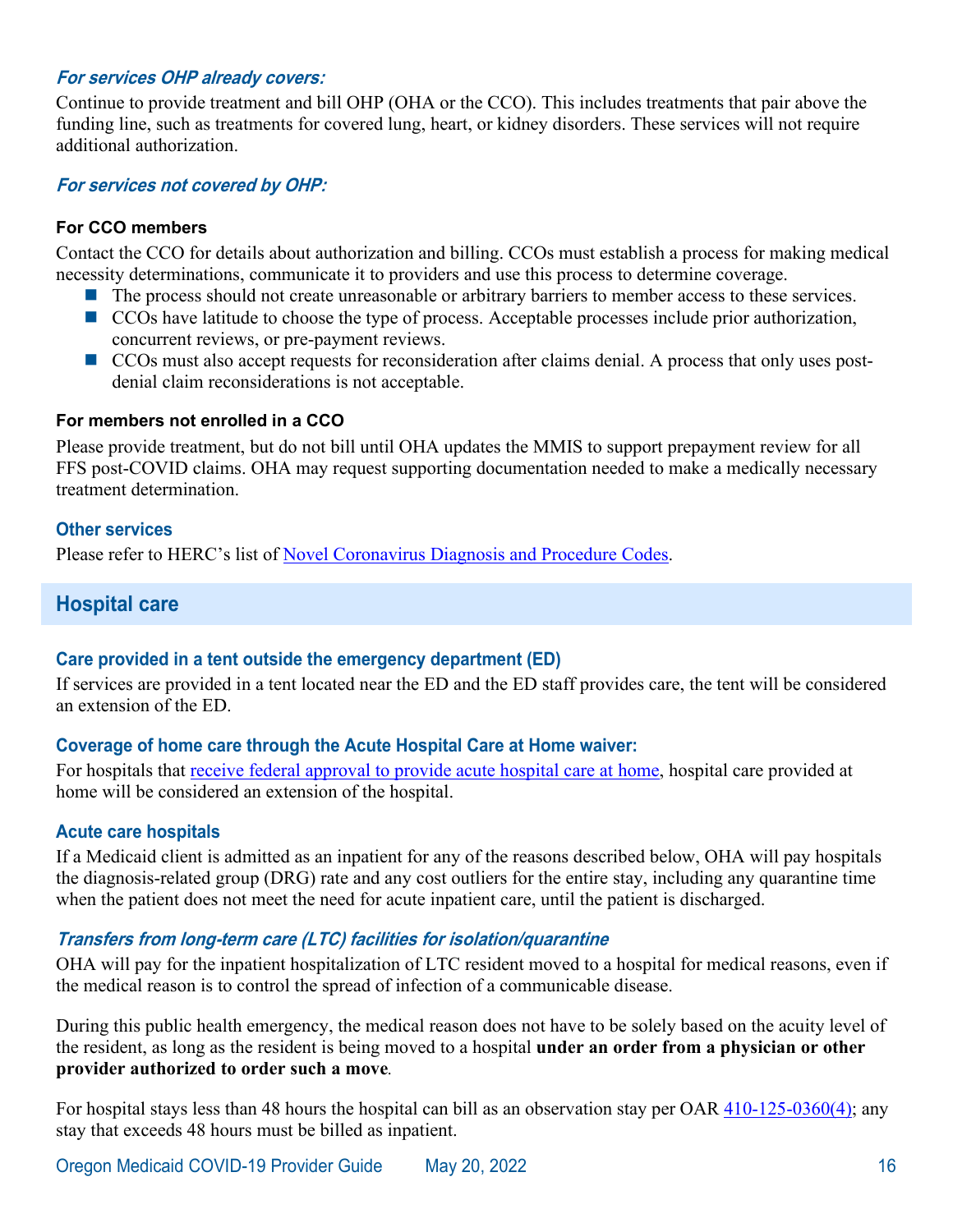### **Delays in discharge**

Throughout the COVID-19 pandemic, hospitals have experienced situations in which a patient no longer requires inpatient level of care, but there is no capacity at an appropriate facility offering a lower level of care to which the patient can be discharged. As a result, the patient remains hospitalized while awaiting an opening in a facility.

If a patient is ready for discharge but their LTC facility isn't accepting residents, the patient can remain in an inpatient setting for medically necessary care.

#### **For OHP members not enrolled in a CCO:**

OHA will pay hospitals for the portion of an inpatient stay when the patient no longer meets medical necessity criteria for inpatient level of care and is awaiting discharge to a lower level of care.

#### **For CCO members:**

OHA strongly encourages CCOs to adopt OHA's practice for CCO members experiencing barriers to discharge.

- Regardless of the payment arrangements CCOs choose to make with their contracted providers, CCOs should continue to participate in discharge planning with hospital staff for their members.
- Discharge planning and care coordination include outreach to and coordination with community and provider partners including, but not limited to local Oregon Department of Human Services (ODHS) offices and other social services entities, skilled nursing facility (SNF) providers, and home health care providers.

#### **Billing for COVID-19 patients moved to a private room to avoid infecting other individuals**

These patients may not meet the need for acute inpatient care any longer but may remain in the hospital for public health reasons. Hospitals having both private and semiprivate accommodations may not charge the patient a differential for a private room if the private room is medically necessary.

#### **Hospital transfers**

OHA is making the following changes to help reduce the burden on Oregon's hospitals and health systems as they respond to the current surge in COVID-19 hospitalizations. CCOs are encouraged to support these efforts with their providers.

#### **Multiple transfers and reimbursement:**

For in-state and out-of-state contiguous transfers (patient status 02 and 05), regional hospitals can use patient status 10 for back transfers to rural hospitals. Patient status 10 will bypass the current transfer policy (OAR [410-](https://secure.sos.state.or.us/oard/view.action?ruleNumber=410-125-0165) [125-0165\)](https://secure.sos.state.or.us/oard/view.action?ruleNumber=410-125-0165) and allow the transferring regional hospital to receive the full DRG payment and outlier if applicable.

For transfers, please use patient status codes as appropriate.

- 02: Discharged/transferred to another short-term General Hospital for inpatient care
- 05: Discharged/transferred to a Designated Cancer Center or Children's Hospital
- $\blacksquare$  10: Discharge for back transfers to rural hospitals (defined by State Level, if necessary)

#### **PA reviews paused for long-term acute care (LTAC) hospitals and inpatient rehabilitations:**

For clients with fee-for-service (open card) medical benefits, OHA will automatically approve discharge to inpatient rehabilitation units and LTAC hospitals if the prior authorization request shows that:

- The billing and rendering providers are Medicaid-enrolled,
- The client has current OHP eligibility, and
- The requested services are paired above the funded line on the Prioritized List of Health Services.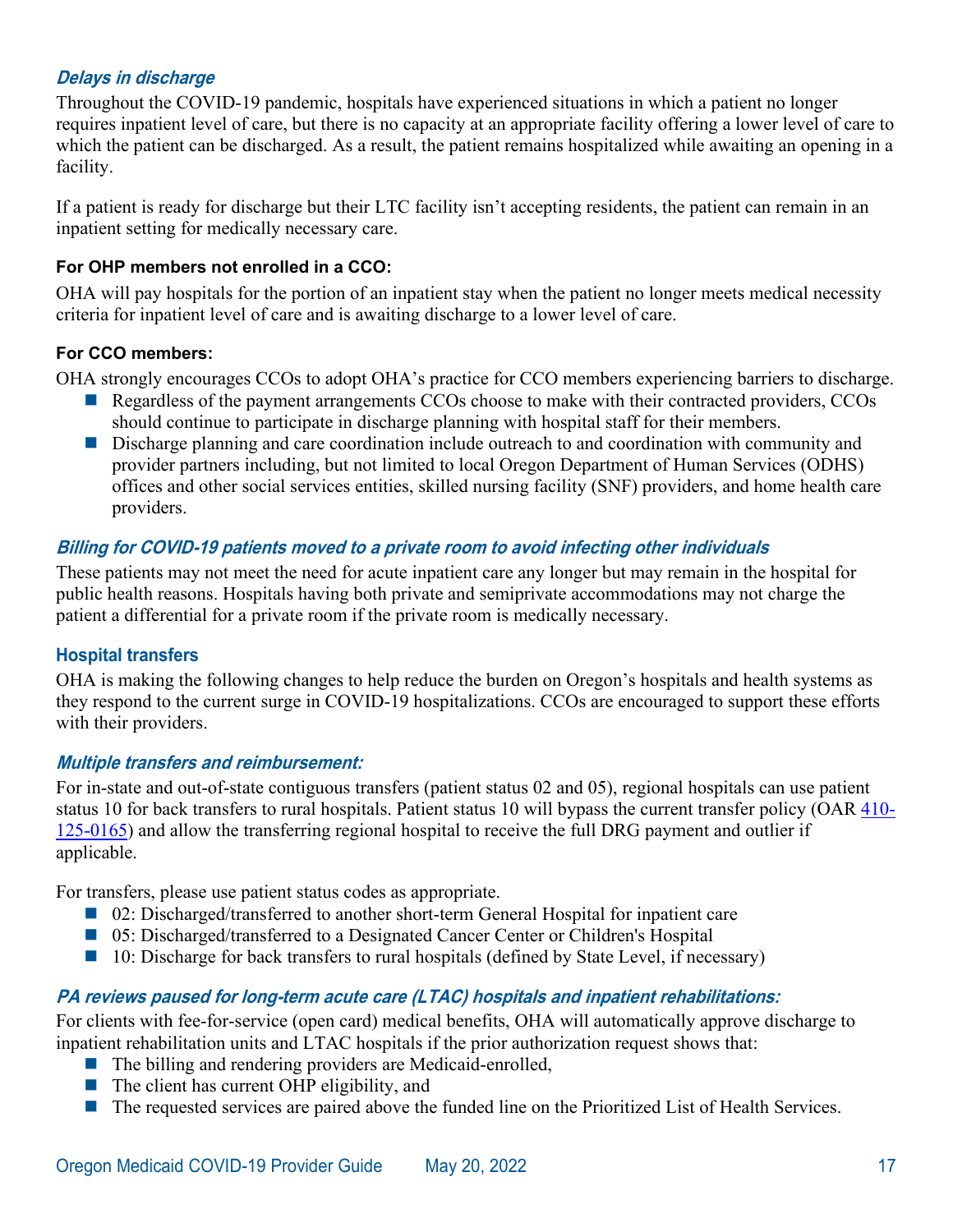# <span id="page-20-0"></span>**Transportation to COVID-19 vaccination sites**

OHP members can use non-emergent medical transportation (NEMT) to travel to the nearest local COVID-19 vaccination clinic, including alternative sites (e.g., fairgrounds, drive-through locations). [Refer to the NEMT](#page-36-0)  [section of this guide for more information.](#page-36-0)

Additionally, OHP members receiving Medicaid-funded personal care services from a homecare worker (HCW) or personal support worker (PSW) may be transported to the nearest local COVID-19 vaccination clinic, including alternative sites, by their HCW/PSW. These members should contact their local case management entity for more information and prior authorization.

#### **Reimbursement for behavioral health personal care attendants**

OHA will pay qualified and enrolled PCAs for mileage and time spent to transport individuals eligible for behavioral health (BH) PCA services to COVID-19 vaccination appointments. PCAs may be reimbursed for these costs for dates of service on and after Dec. 14, 2020, for the duration of the COVID-19 public health emergency. This authorization covers the following:

- $\blacksquare$  Mileage to and from the COVID-19 vaccination appointment in the PCA's own vehicle, using the most direct and reasonable route from the individual's home to the vaccination site.
- $\blacksquare$  Time accompanying the individual at the vaccination appointment, if this service is not already included in the current service plan, or was not already claimed as part of the allotted time on their voucher for the pay period that the COVID-19 vaccination occurred.

If the individual wants to drive their own car, the PCA may only request reimbursement for time spent accompanying the individual.

PCAs may drive two individuals to a COVID-19 vaccination appointment only if both individuals agree to be transported together. All Oregon Public Health guidelines for COVID-19 must be followed. Payment will only cover the mileage and time associated with the appointment. A PCA will not be paid twice for the same trip.

Prior authorization through local case management or Comagine Health is **not** required.

#### **How to request reimbursement**

To request reimbursement, a PCA must:

- Complete the [PCA COVID-19 Vaccination Travel Tracking Sheet;](https://www.oregon.gov/oha/HSD/OHP/Tools/COVID-19-Vaccination-Travel-Tracking.pdf)
- $\blacksquare$  Have the individual or their representative review and sign the tracking sheet; and
- Submit the tracking sheet with a copy of their driver's license and proof of current auto insurance.

PCAs can submit the tracking sheet in one of three ways:

- **Secure email:** PC.20@dhsoha[.state.](mailto:PC.20@dhsoha.state.or.us)or.us;
- **Fax:** 503-945-5751 (Salem); or
- **Regular mail:** AMH Prov Pay, 500 Summer St NE E-86, Salem OR 97301.

An OHA representative may contact the PCA or the individual (consumer/employer) for additional information. Once OHA approves the request, OHA will issue payments in the next available payment cycle.

#### <span id="page-20-1"></span>**References**

#### **Health Evidence Review Commission**

[Novel Coronavirus Diagnosis and Procedure Codes](https://www.oregon.gov/oha/HSD/OHP/Tools/Novel%20Coronavirus%20Coding.pdf)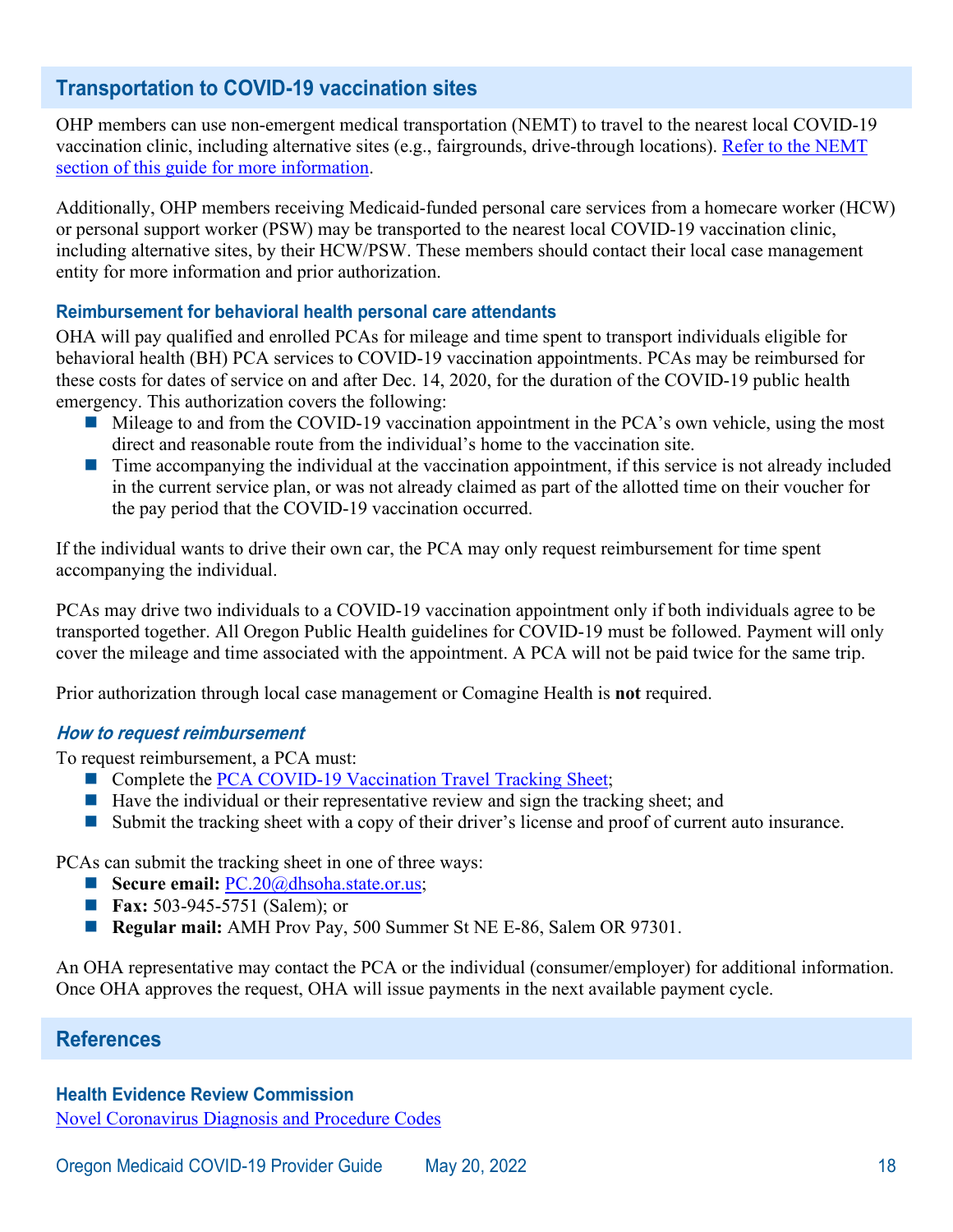## **Federal guidance**

The recent Centers for Disease Control [Interim Guidelines for COVID-19 Antibody Testing](https://www.cdc.gov/coronavirus/2019-ncov/lab/resources/antibody-tests-guidelines.html) state that until more information is available about the dynamics of IgA detection in serum, testing for IgA antibodies is not recommended. In addition, antibody tests should not be used to:

- Determine immune status in individuals until the presence, durability, and duration of immunity is established,
- Make decisions about grouping persons residing in or being admitted to congregate settings, such as schools, dormitories, or correctional facilities, or
- $\blacksquare$  Make decisions about returning persons to the workplace.

[Medicare COVID-19 Vaccine Payment:](https://www.cms.gov/medicare/covid-19/medicare-covid-19-vaccine-shot-payment) On March 15, 2021, the Medicare rate for COVID-19 vaccine administration increased to \$40 per dose.

[The federal 1135 blanket waiver](https://www.cms.gov/files/document/covid19-emergency-declaration-health-care-providers-fact-sheet.pdf) permits non-hospital buildings/space to be used for patient care and allows Critical Access Hospitals flexibility in establishing temporary off-site locations.

[CMS issued guidance October 22, 2021,](https://www.cms.gov/newsroom/press-releases/biden-harris-administration-issues-guidance-states-required-medicaid-and-chip-coverage-covid-19) clarifying that state Medicaid programs must cover medically necessary treatments and therapies for post-COVID conditions, sometimes called "long COVID." Medically necessary treatment determinations must be made on a case-by-case basis and consider the particular needs of the individual and the judgment of health care professionals.

#### **Federal legislation**

The [Families First Coronavirus Response Act](https://www.congress.gov/116/plaws/publ127/PLAW-116publ127.pdf) grants state Medicaid programs certain flexibilities in covering COVID-19 antibody testing. These flexibilities include:

- Using controls to ensure the clinically appropriate use of antibody/serology testing.
- Collecting tests at sites other than doctors' offices or clinics (e.g., parking lots).

It also prohibits cost-sharing for any COVID-19-related services.

#### **Oregon Administrative Rules**

[410-141-3510](https://secure.sos.state.or.us/oard/view.action?ruleNumber=410-141-3510) Provider Contracting and Credentialing

#### **Previous guidance**

This section incorporates guidance in the following documents:

- [OHP coverage of post-COVID \(sometimes called "long COVID"\) treatment](https://www.oregon.gov/oha/HSD/OHP/Announcements/Long-COVID-Providers0222.pdf) (2/17/2022)
- [OHP coverage of post-COVID \(sometimes called "long COVID"\) treatment](https://www.oregon.gov/oha/HSD/OHP/Announcements/Long-COVID-CCOs0222.pdf) (2/11/2022)
- **FFS** coverage of federally supplied oral antiviral COVID-19 treatments (1/21/2022)
- $\blacksquare$  [Hospital payments for members experiencing barriers to discharge](https://www.oregon.gov/oha/HSD/OHP/Announcements/Hospital-Payments0122.pdf) (1/21/2022)
- [Update to fee-for-service COVID-19 home testing coverage effective December 1, 2021](https://www.oregon.gov/oha/HSD/OHP/Announcements/Provider-Home-Tests-Update1121.pdf) (11/19/2021)
- [OHP coverage of children's COVID-19 and flu immunizations at OHP-enrolled pharmacies](https://www.oregon.gov/oha/HSD/OHP/Announcements/pediatric-vaccines1021.pdf) (11/3/2021)
- **FFS** [coverage of COVID-19 home testing effective November 8, 2021](https://www.oregon.gov/oha/HSD/OHP/Announcements/COVID-19-Home-Tests1021.pdf) (10/29/2021)
- **FFS** point of sale billing for COVID-19 and flu immunizations provided to OHP-eligible children (10/22/2021)
- **[Prior authorization required for fee-for-service coverage of oral ivermectin](https://www.oregon.gov/oha/HSD/OHP/Announcements/Ivermectin-PA-0921.pdf) (9/27/2021)**
- ["No Wrong Door" for OHP providers billing for covered mAb services](https://www.oregon.gov/oha/HSD/OHP/Announcements/mAb-Billing0921.pdf) (9/22/2021)
- OHP [coverage of pharmacist-administered monoclonal antibody treatment effective September 1, 2021](https://www.oregon.gov/oha/HSD/OHP/Announcements/mAb-Pharmacists0921.pdf) (9/3/2021)
- [OHP coverage for third dose of COVID-19 vaccine](https://www.oregon.gov/oha/HSD/OHP/Announcements/COVID-19-Third-Dose0921.pdf) (9/2/2021)
- Changes to hospital transfer policy and PA requirements for LTAC hospitals and inpatient rehabilitation [services, effective immediately](https://www.oregon.gov/oha/HSD/OHP/Announcements/Hospital-Transfers0821.pdf) (8/27/2021)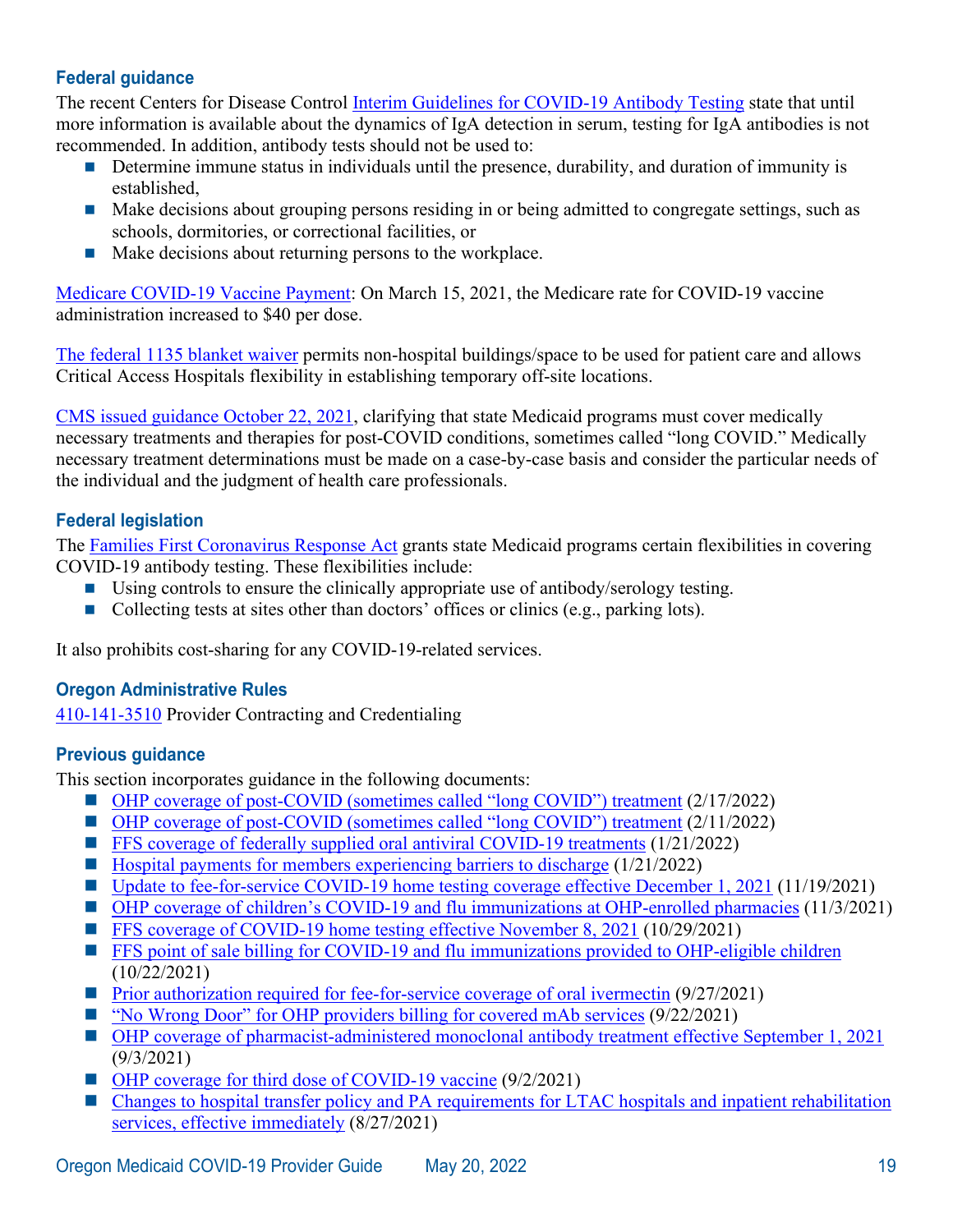- [OHP monoclonal antibody coverage for COVID-19 treatment](https://www.oregon.gov/oha/HSD/OHP/Announcements/Monoclonal-Antibody-Treatment0821.pdf) (8/26/2021)
- [Additional payment for in-home COVID-19 vaccine administration, effective June 8, 2021](https://www.oregon.gov/oha/HSD/OHP/Announcements/In-Home-Vaccination0621.pdf) (6/30/2021)
- [PCA reimbursement for transportation to COVID-19 vaccination sites](https://www.oregon.gov/oha/HSD/OHP/Announcements/PCA-COVID-19-Vaccination0621.pdf) (6/3/2021)
- [Increase in reimbursement rate for COVID-19 vaccine administration](https://www.oregon.gov/oha/HSD/OHP/Announcements/covid19-vaccine-admin-rates0321.pdf) (3/17/2021)
- Suspension of credentialing requirements for COVID-19 vaccination administration providers and [requirements for encounter submissions for COVID-19 vaccinations](https://www.oregon.gov/oha/HSD/OHP/Announcements/Credentialing-Encounter-Requirements0321.pdf) (3/12/2021)
- FOHC/RHC reimbursement for COVID-19 vaccine administration (3/12/2021)
- [OHP pharmacies can now bill COVID-19 vaccine administrations through point of sale](https://www.oregon.gov/oha/HSD/OHP/Announcements/vaccine-pos-billing0221.pdf) (2/5/2021)
- OHP [coverage of COVID-19 antibody testing](https://www.oregon.gov/oha/HSD/OHP/Announcements/testing-coverage1020.pdf) (10/23/2020)
- OHP [coverage of COVID-19 testing](https://www.oregon.gov/oha/HSD/OHP/Announcements/Oregon%20Health%20Plan%20coverage%20of%20COVID-19%20testing.pdf) (8/14/2020)
- OHP [coverage of COVID-19 antibody testing](https://www.oregon.gov/oha/HSD/OHP/Announcements/Oregon%20Health%20Plan%20coverage%20of%20COVID-19%20antibody%20testing.pdf) (6/8/2020)
- **[Providing culturally and linguistically appropriate services during the COVID-19 emergency](https://www.oregon.gov/oha/HSD/OHP/Announcements/Providing%20Culturally%20and%20Linguistically%20Appropriate%20Services%20During%20the%20COVID-19%20Emergency.pdf)** (5/11/2020)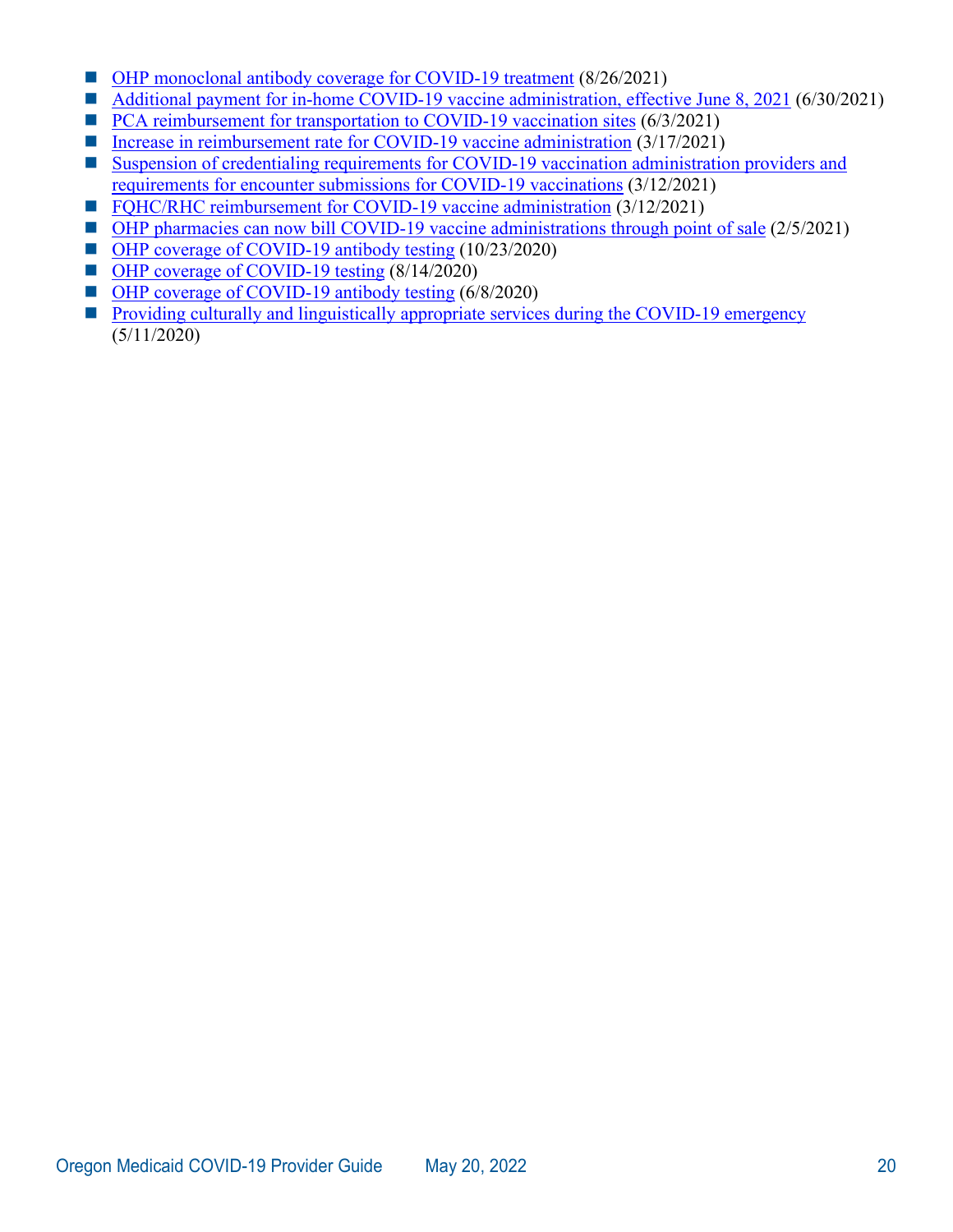# **Telehealth/Telemedicine Coverage**

<span id="page-23-0"></span>During these challenging times, OHA understands that access to telehealth/telemedicine for physical, oral and behavioral health care is necessary and encourages all OHP providers and plans to expand telehealth opportunities. This guidance is intended for:

- **Physical health, behavioral health, and oral health care providers and billing staff**
- $\blacksquare$  CCOs
- $\blacksquare$  DCOs

OHA is reviewing ways to increase member access to emergent physical, behavioral and oral health services. OHA is requesting additional telehealth/telemedicine authority from CMS to assure continued access to services for covered members and will update this guide with any changes that allow additional services to be provided via telehealth/telemedicine.

**For school-based health services (SBHS)** provided to Medicaid-eligible children and students eligible for health-related services under the Individuals with Disabilities Education Act (IDEA), please refer to OHA's [guidance for SBHS providers.](https://www.oregon.gov/oha/HSD/OHP/Tools/Telemedicine-Telehealth%20Guidance%20for%20School-Based%20Health%20Services%20Providers.pdf)

**If you have questions about OHA's fee-for-service coverage of telehealth/telemedicine services,** contact [Provider Services](mailto:dmap.providerservices@dhsoha.state.or.us) (800-336-6016).

**If you have questions about CCO/DCO coverage of telehealth/telemedicine services**, [contact the CCO](http://www.oregon.gov/OHA/HSD/OHP/Pages/Coordinated-Care-Organizations.aspx) or [DCO.](http://www.oregon.gov/OHA/HSD/OHP/Pages/Dental-Plans.aspx)

## <span id="page-23-1"></span>**Reimbursement**

#### **Fee-for-service (OHA)**

Covers telehealth/telemedicine/teledentistry services retroactive to January 1, 2020. Reimbursement is the same as reimbursement for in-person services.

#### **Coordinated care organizations (CCOs)**

CCOs are required to cover telehealth/telemedicine services effective March 13, 2020, but OHA has encouraged CCOs to make this coverage retroactive to January 1, 2020.

- [Contact the patient's CCO](http://www.oregon.gov/OHA/HSD/OHP/Pages/Coordinated-Care-Organizations.aspx) for specific guidance on their telehealth//telemedicine coverage and reimbursement policies.
- CCO contracts require CCOs to ensure that telehealth/telemedicine credentialing requirements are consistent with OAR [410-120-1990\(5\).](https://secure.sos.state.or.us/oard/view.action?ruleNumber=410-120-1990)

CCOs may issue their own requirements about referrals for services. Refer to each payer's billing guidance.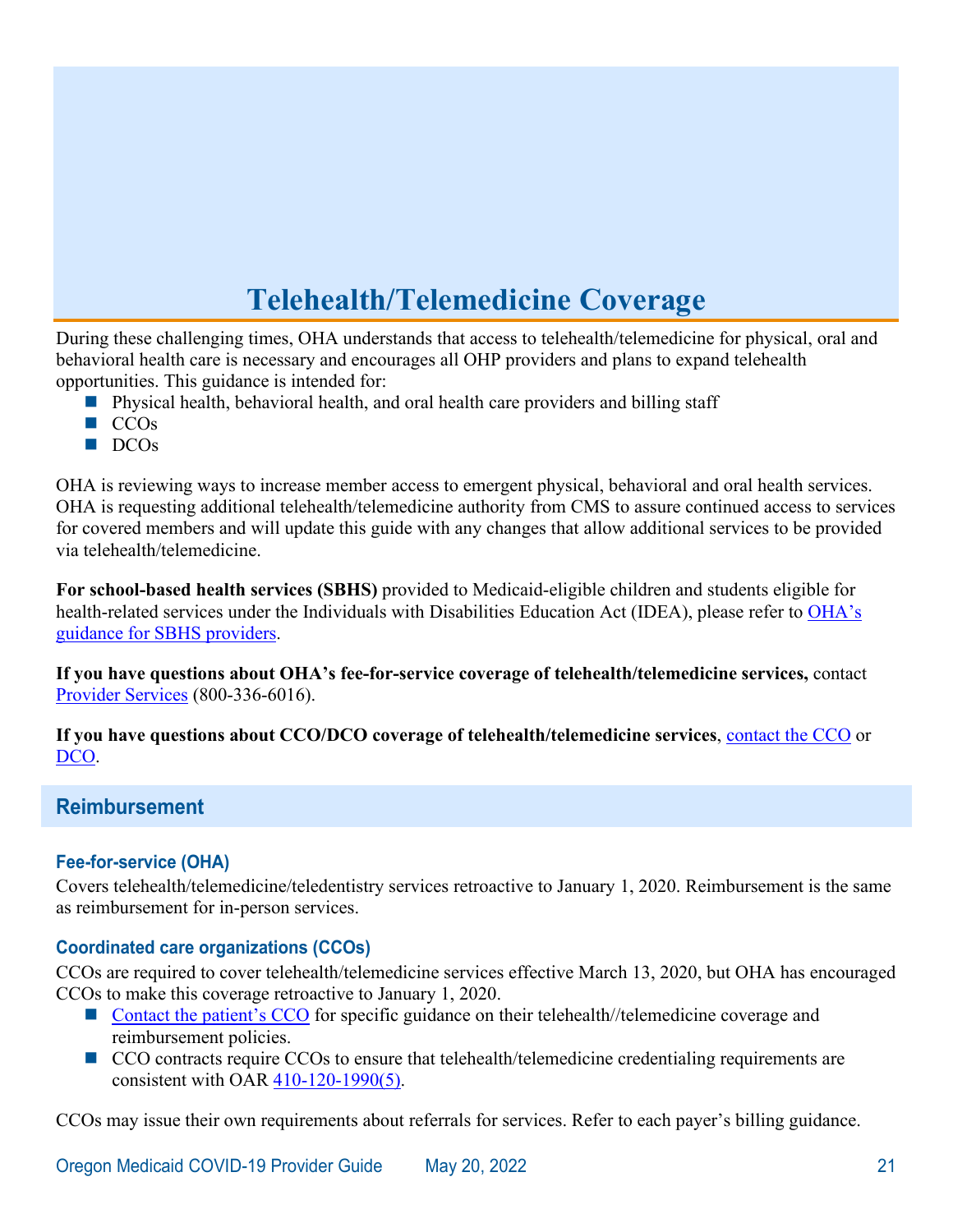#### **CCO telehealth/telemedicine pay parity requirements for providers during the COVID-19 emergency**

OAR [410-141-3566](https://secure.sos.state.or.us/oard/view.action?ruleNumber=410-141-3566) (Telemedicine Payment Parity Requirements) requires CCOs to ensure payment parity for providers practicing telehealth/telemedicine.

This means CCOs must ensure that telehealth/telemedicine reimbursement is the same as reimbursement for inperson services.

#### **Health-related services (HRS)**

HRS are services that are not covered benefits under Oregon's Medicaid State Plan, that CCOs may provide their members if the services are not otherwise administratively required and are intended to improve care delivery and overall member and community health and well-being.

- $\blacksquare$  The cost of telephone equipment and telephone or internet service plans necessary for members to receive services via telehealth/telemedicine are considered HRS.
- **Providers are encouraged to contact CCOs to request HRS funding for phone services when necessary.**

<span id="page-24-0"></span>More information about HRS is available on [OHA's Health-Related Services page.](https://www.oregon.gov/oha/HPA/dsi-tc/Pages/Health-Related-Services.aspx)

# **Covered services**

To ensure OHP members have continued access to appropriate physical, behavioral and oral health services during the COVID-19 pandemic, OHA is expanding coverage for the delivery of services using telehealth/telemedicine and telephone platforms.

[Guideline Note A5](https://www.oregon.gov/oha/HPA/DSI-HERC/SearchablePLdocuments/Prioritized-List-GN-A005.docx) (Telehealth, Teleconsultations and Online/Telephonic Services) lists the covered services.

- Health care providers may provide and bill OHA or the patient's CCO for medically necessary and appropriate covered services provided through telehealth/telemedicine. Services performed must be within the licensed health care provider's scope of practice as governed by their licensing board and, as applicable, behavioral health provider qualifications described in OAR [309-019-0125.](https://secure.sos.state.or.us/oard/view.action?ruleNumber=309-019-0125)
- Telehealth/telemedicine visits are encouraged for **all** services that can reasonably approximate an inperson visit, not just those relating to a COVID-19 diagnosis.
- Certain service code descriptions specify they are only for established patients. During the COVID-19 emergency, OHA encourages providers (and CCOs) to provide telehealth/telemedicine services (including telephone services) to new patients. OHA will not be auditing to confirm established patient status for these telephone/online codes during the COVID-19 emergency.
- OHA-enrolled providers may provide telehealth/telemedicine services from a clinic, office, home or other setting which supports a private interaction.
- $\blacksquare$  Patients may receive services from their home, day treatment setting, or where they are physically located if telehealth/telemedicine services are appropriate.

OHA received federal authority to allow out-of-state providers to conduct telehealth/telemedicine services for Oregon patients. However, OHA is unable to speak to whether other states permit Oregon-licensed practitioners to practice in their state.

Oregonians who move out-of-state due to the COVID-19 emergency may continue to receive services, as long as they are OHP recipients. Oregonians who are temporarily placed in an out-of-state facility may also continue to receive services.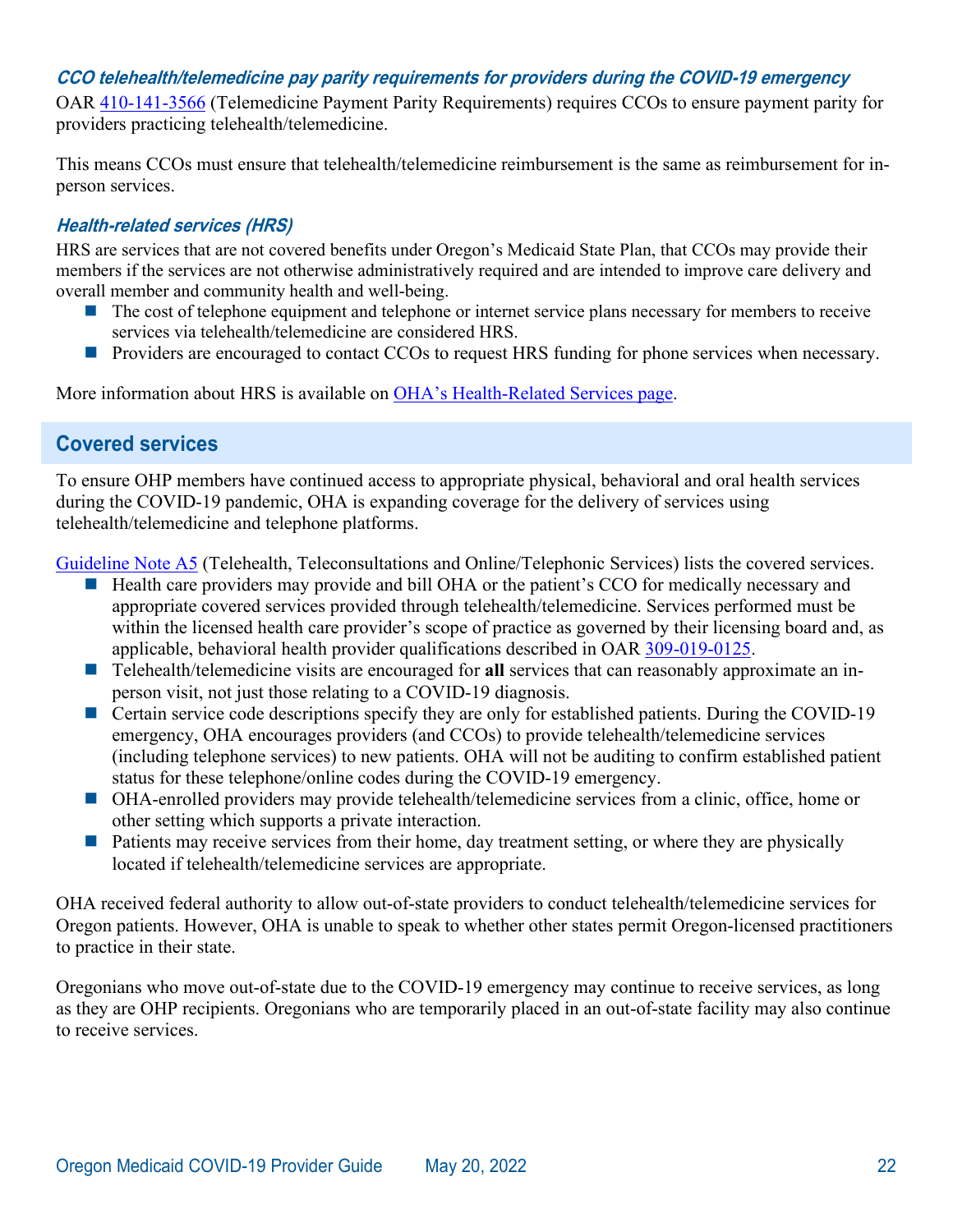#### **Provider-patient services**

Providers may bill in-person CPT or HCPCS codes for any service that is ordinarily covered **and** for which the provider believes the clinical value reasonably approximates the clinical value of an in-person service. For example:

- **Office visits, physical and occupational therapies, preventive medicine, psychotherapy**
- CPT codes 99201-99205, 99211-99215, 99495-99496 for ordinary office visits via synchronous audio/video (telephone acceptable during COVID-19 emergency if A/V not available or feasible)

See [CMS's Telehealth Codes](https://www.cms.gov/Medicare/Medicare-General-Information/Telehealth/Telehealth-Codes) for a list of procedure codes covered by Medicare. OHP will cover additional codes meeting criteria described in [HERC Guideline Note A5.](https://www.oregon.gov/oha/HPA/DSI-HERC/SearchablePLdocuments/Prioritized-List-GN-A005.docx)

#### **Telehealth/telemedicine services**

OHA encourages the delivery of medically necessary and appropriate physical, behavioral and oral health services through live audio and video interaction between the patient and their health care provider whenever possible.

- **Telephone (audio only) or electronic communications (patient portal) may be used to remove barriers** such as a patient not having access to a computer with internet access or video capability.
- **Providers may be reimbursed at the in-person rate for using telephone communications when barriers to** equipment and access exist. In some cases, specific modifiers or place of service codes are needed to specify the service was delivered by telehealth/telemedicine (see guidance below).
- $\blacksquare$  Members can receive telehealth/telemedicine services in locations chosen by them, including their home.

#### **Telephone and online services**

Providers may only bill for telephone and online services once per 7 days. Coverage does **not** include:

- $\blacksquare$  Telephone calls without medical decision making
- $\blacksquare$  Chart reviews
- $\blacksquare$  Electronic mail messages
- Images transmitted via facsimile machines or electronic mail
- **Prescription renewal**
- $\blacksquare$  Scheduling tests
- Reporting normal test results
- Requesting a referral

Providers can bill services for new and established patients, even if the codes specify "existing patients."

Telephone calls can be billed for the following services:

- **Evaluation and Management (E/M):** 99441-99443 for providers who can provide E/M services, such as physicians, physician assistants or nurse practitioners;
- Assessment and Management (A/M): 98966-98968 for providers who cannot bill E/M, including nonphysician behavioral health providers and dietitians

Online services (e.g., patient portal) can be billed for the following services:

- **E/M:** 99421-99423 for providers who can provide E/M services, such as physicians, physician assistants or nurse practitioners;
- A/M: G0270-G0272 for providers who cannot bill E/M, including nonphysician behavioral health providers and dietitians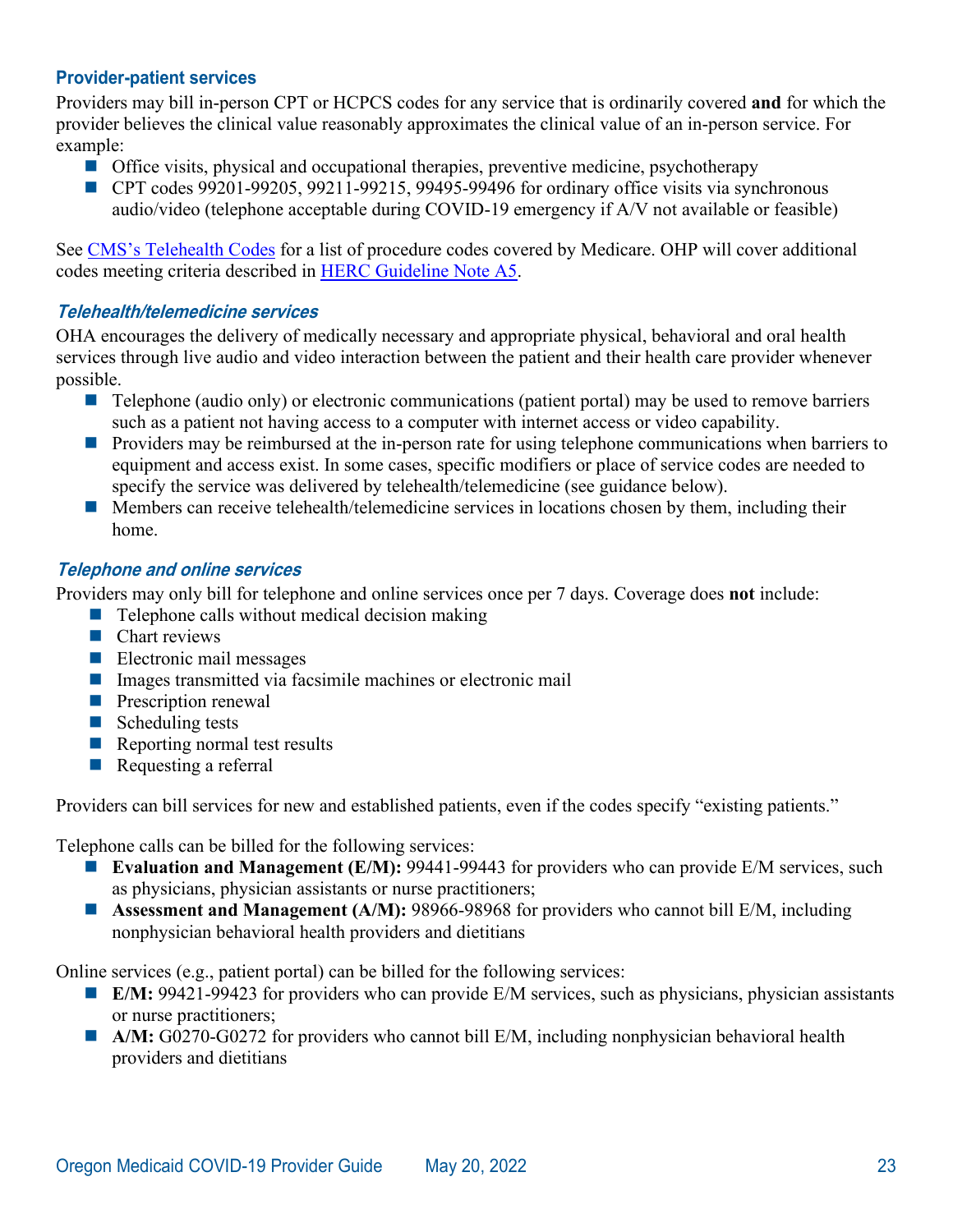Telephone and online codes are eligible for payment when the service is:

- Initiated by the patient (providers can make patients aware of offering and place the call);
- **Provided by a qualified professional to a patient, parent, or guardian;**
- $\blacksquare$  Not related to an E/M or A/M service provided within the previous 7 days; and
- $\blacksquare$  Not related to an E/M or A/M service scheduled to occur within the next 24 hours or soonest available appointment.

## **Coding chart for telephone and online/digital (e.g., asynchronous patient portal) services**

Select the appropriate E/M code based on the time spent in health care decision making (not the total encounter time).

| <b>Type of service</b>                       | <b>Telephone</b>                           | Online/digital |
|----------------------------------------------|--------------------------------------------|----------------|
| <b>E/M</b> by a qualified physician:         | 99441: 5-10 minutes of discussion          | 99421-99423    |
| • MD, DO, naturopathic doctor                | 99442: 11-20 minutes of discussion         |                |
|                                              | 99443: 21-30 minutes of discussion         |                |
| <b>E/M</b> by a qualified nonphysician:      | 99441: 5-10 minutes of discussion          | 98970-98972    |
| $\blacksquare$ Nurse practitioner, physician | 99442: 11-20 minutes of discussion         |                |
| assistant, acupuncturist)                    | 99443: 21-30 minutes of medical discussion |                |
| E/M by a qualified nonphysician:             | 98966: 5-10 minutes of discussion          | G2061-G2063    |
| Any type not able to bill $E/M$              | 98967: 11-20 minutes of discussion         |                |
| (e.g., RN, physical therapist,               | 98968: 21-30 minutes of discussion         |                |
| speech therapist, counselor,                 |                                            |                |
| social worker)                               |                                            |                |

## **Quick check-ins**

5-10 minute check-in via telephone, audio or audio/visual modality can be billed using the following code.

G2012: Brief communication technology-based service (e.g., virtual check-in) by a physician or other qualified health care professional who can report evaluation and management services

For communication outside of a patient portal or EHR, text messages or email may billed as a quick check-in only if the text/email platform meets HIPAA security requirements. However, most commonly available text messaging and email services are not HIPAA-compliant. These services were not identified as acceptable media in the [HHS notice of enforcement discretion related to telehealth/telemedicine.](https://www.hhs.gov/hipaa/for-professionals/special-topics/emergency-preparedness/notification-enforcement-discretion-telehealth/index.html)

## **Telehealth/telemedicine visits related to home blood pressure monitoring**

Providers may bill for visits related to education, monitoring and consultation using the following codes:

- 99473: Self-measured blood pressure using a device validated for clinical accuracy; patient education/training and device calibration
- 99474: Separate self-measurements of two readings one minute apart, twice daily over a 30-day period (minimum of 12 readings), collection of data reported by the patient and/or caregiver to the physician or other qualified health professional, with report of average systolic and diastolic pressures and subsequent communication of a treatment plan to the patient

Practices should designate appropriate staff to ensure proper cuff fit, provide patient education on how to take an accurate blood pressure, give patients instruction on blood pressure monitoring, have a system to check-in with patients about their blood pressure, and establish protocol to determine when a patient must be seen inperson (at the office or hospital) for further assessment.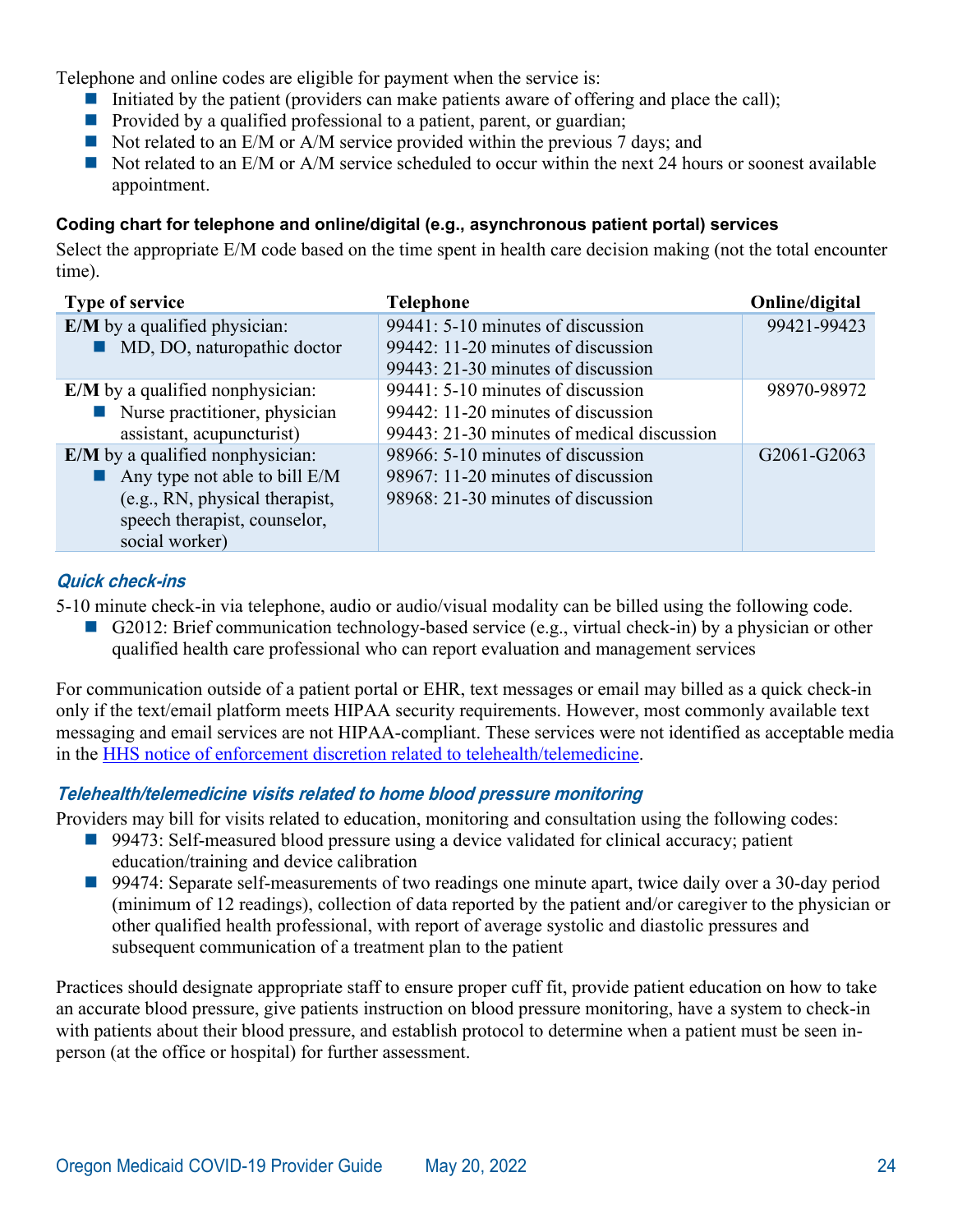#### **Provider consultations**

Consultations must comply with criteria outlined in HERC [Guideline Note A5](https://www.oregon.gov/oha/HPA/DSI-HERC/SearchablePLdocuments/Prioritized-List-GN-A005.docx) and CPT coding standards.

- **Consulting providers:** Use CPT 99451, 99446-99449
- **Requesting providers:** Use CPT 99452

Limited information provided by one clinician to another that does not contribute to collaboration (e.g., interpretation of an electroencephalogram, report on an x-ray or scan, or reporting the results of a diagnostic test) is **not** considered a consultation.

Online platforms may be used for provider-to-provider consultation as long as they comply with HIPAA privacy standards.

# <span id="page-27-0"></span>**Coverage criteria**

To be eligible for coverage, telehealth/telemedicine services must comply with the following criteria, in addition to any program-specific requirements listed below.

- OAR [410-120-1200](https://secure.sos.state.or.us/oard/view.action?ruleNumber=410-120-1200) (Excluded services and limitations),
- **OAR [410-120-1990](https://secure.sos.state.or.us/oard/view.action?ruleNumber=410-120-1990) (Telehealth),**
- [Guideline Note A5](https://www.oregon.gov/oha/HPA/DSI-HERC/SearchablePLdocuments/Prioritized-List-GN-A005.docx) (Telehealth, Teleconsultations and Online/Telephonic Services) from the Prioritized [List of Health Services.](https://www.oregon.gov/oha/HPA/DSI-HERC/Pages/Prioritized-List.aspx)

#### **Physical health services**

## **Durable medical equipment, prosthetics, orthotics and supplies (DMEPOS)**

Telehealth/telemedicine services may be utilized by physicians for face-to-face encounters for prescribing durable medical equipment (DME) and medical supplies. Physical therapists, occupational therapists, and speech therapists may use telehealth/telemedicine while providing evaluations and assessments for DME, when clinically appropriate.

Providers should follow the telehealth/telemedicine policies for their services as described in this guide.

#### **Custom wheelchairs**

When clinically appropriate, the Assistive Technology Professional (ATP) may conduct evaluation and home assessment through HIPAA-compliant, interactive, real-time audio and video telemedicine platforms. Services of the ATP, whether in-person or remotely, are not separately payable.

#### **Home blood pressure monitoring supplies**

OHP will cover the following supplies in conjunction with telehealth/telemedicine visits.

- A4663: Standard blood pressure cuffs
- A4670: Automatic blood pressure cuffs

For both fee-for-service and CCO members, blood pressure cuffs are covered without prior authorization under OARs [410-122-0620](https://secure.sos.state.or.us/oard/view.action?ruleNumber=410-122-0620) (Miscellaneous Supplies) and [410-141-3501](https://secure.sos.state.or.us/oard/view.action?ruleNumber=410-141-3501) (CCO Rule Order of Precedence) if medically appropriate for an above-the-line diagnosis on the Prioritized List of Health Services.

Although the individual must have an above-the-line diagnosis, a pre-existing diagnosis of hypertension is not required to qualify for a blood pressure cuff.

For fee-for-service members, the prescription must be filled by an OHP-enrolled DME supplier. The supplier will need the prescription and a visit note documenting the medical need (the visit can be a telehealth/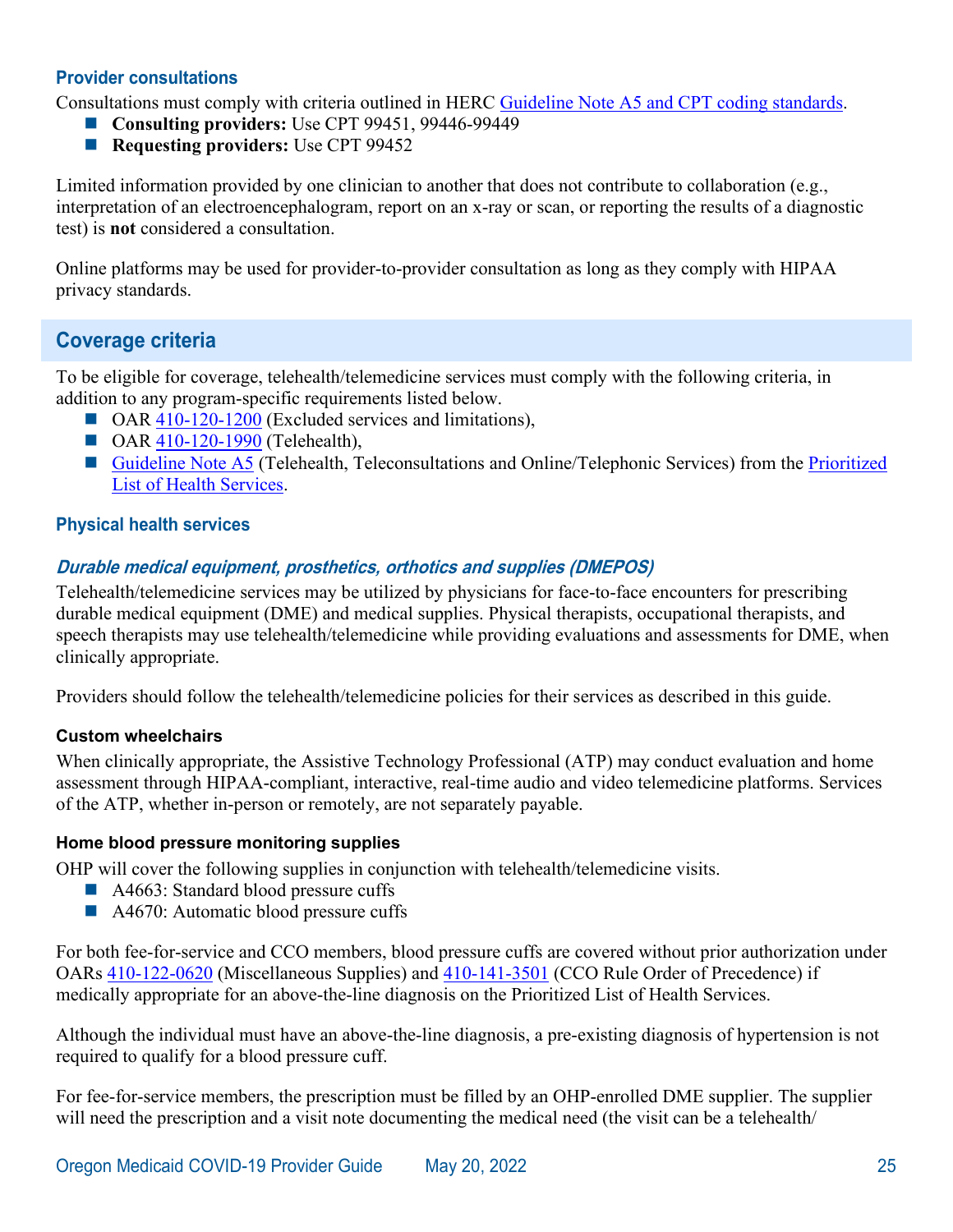telemedicine visit).

#### **Delivery**

Custom wheelchairs and other complex rehabilitation equipment must be delivered in person, by the ATP, to ensure proper fit and necessary adjustments are made for the client to safely operate the equipment.

#### **For proof of delivery**

No signature will be required by the client or client's representative when a delivery is received. However, the person delivering the supplies should document the date and time of delivery for the vendor's records.

#### **CPAP face-to-face visit following 3-month trial**

The required follow up visit with the prescriber of the CPAP may be waived or conducted via telehealth/telemedicine.

#### **Physical, occupational and speech therapy services**

OHP will reimburse for the following therapy codes when provided through a telehealth/telemedicine modality:

- 97161-97168, 97110, 97112, 97116, 97535, 97550, 97760, 97761, 92521-92524, 92507
- Telephone/online codes: G2061, G2062, G2063, G2010, G2012, 98966, 98967, and 98968

The maximum allowable units have not changed. See OARs [410-131-0040\(7\)](https://secure.sos.state.or.us/oard/view.action?ruleNumber=410-131-0040) (PT/ OT rule), and [410-129-0075](https://secure.sos.state.or.us/oard/view.action?ruleNumber=410-129-0075) (Speech Language Pathology) for program-specific requirements.

If you do not have a synchronous audio/visual telehealth/telemedicine platform to perform face-to-face visits for initial assessments and/or re-evaluations, you must ask OHA for approval to conduct them by phone.

- To do this, [submit a prior authorization request to OHA.](http://www.oregon.gov/OHA/HSD/OHP/Pages/PA.aspx) Your supporting documentation must include a letter describing the barriers and how you will accomplish the assessment.
- Other services conducted by phone **do not** require prior authorization during the COVID-19 emergency.

#### **Visual services**

OHA revised OAR [410-140-0020](https://secure.sos.state.or.us/oard/view.action?ruleNumber=410-140-0020) to allow visual service providers (optometrists, ophthalmologists and opticians) to use telehealth/telemedicine for services that are not required to be provided face-to-face in an inperson setting.

To use telehealth/telemedicine for services that require a face-to-face setting when there is a documented barrier to providing in-person services, providers must request prior authorization.

Providers may provide covered services within their licensure via telehealth/telemedicine to OHP members living out-of-state as long as the initial in-person visit has been met.

#### **Well-child visits**

Well-child visits meeting the criteria in [Guideline Note A5](https://www.oregon.gov/oha/HPA/DSI-HERC/SearchablePLdocuments/Prioritized-List-GN-A005.docx) are covered via telehealth/telemedicine. Most notably:

- $\blacksquare$  The clinical value of the service provided must reasonably approximate the value of an in-person service.
- For example, if the purpose of the visit can be achieved without a physical examination and any required immunizations are billed separately (e.g., provided in a "drive-by" service), then it would be covered.

#### **Oral health services**

The Dental Services rule about teledentistry (OAR [410-123-1265\)](https://secure.sos.state.or.us/oard/view.action?ruleNumber=410-123-1265) has not changed. OHA is expanding accepted modalities during the COVID-19 emergency as permitted by [Guideline Note A5,](https://www.oregon.gov/oha/HPA/DSI-HERC/SearchablePLdocuments/Prioritized-List-GN-A005.docx) revisions to the main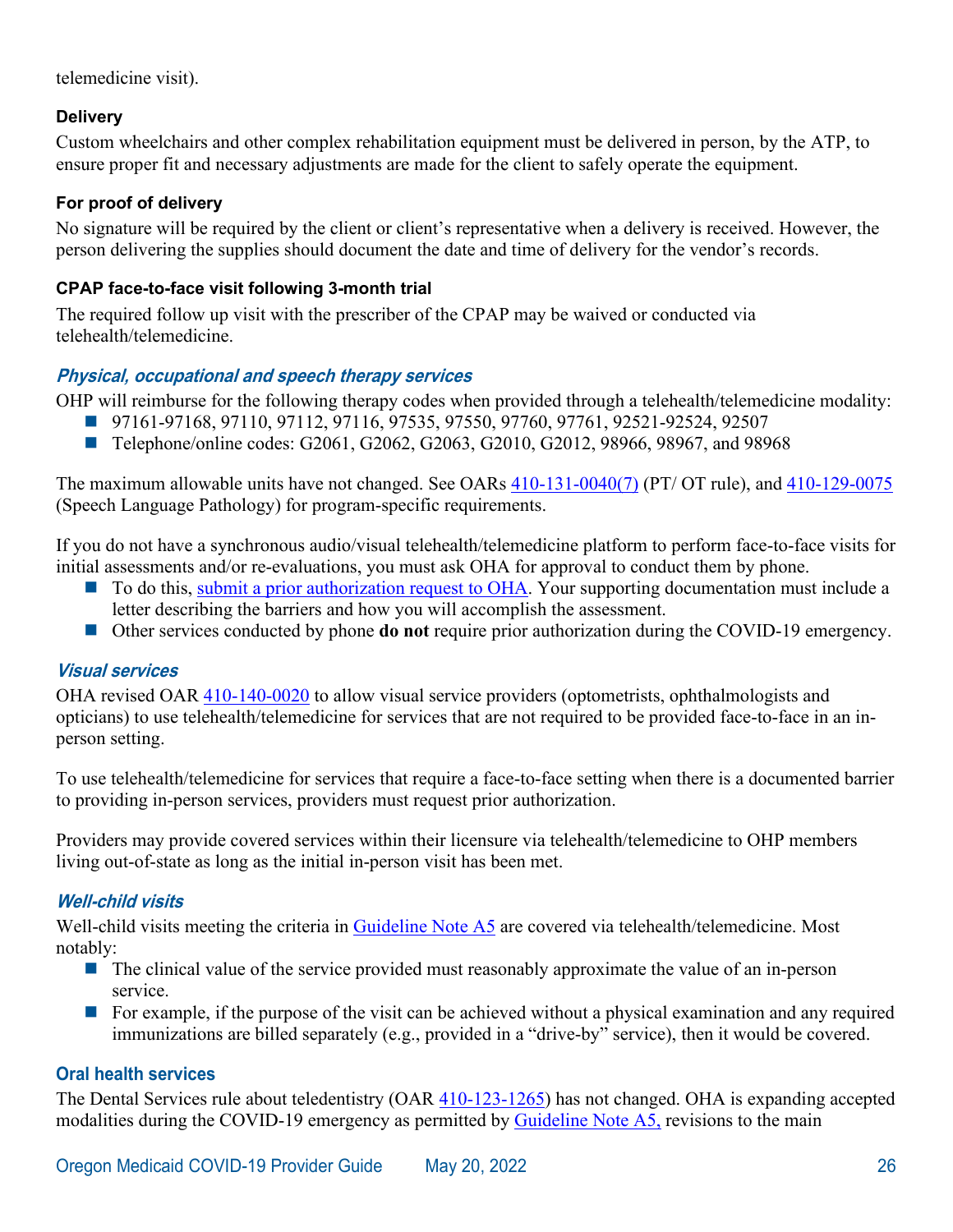telehealth/telemedicine rule (OAR [410-120-1990\)](https://secure.sos.state.or.us/oard/view.action?ruleNumber=410-120-1990) and as described above.

This includes accepting audio-only (e.g., telephone) services as an accepted teledentistry delivery method during the COVID-19 emergency.

#### **Behavioral health services**

The [fee-for service behavioral health fee schedule](http://www.oregon.gov/OHA/HSD/OHP/Pages/Fee-Schedule.aspx) lists the codes that may be billed.

- These codes list "GT" in the "Allowed modifiers" column on the Mental Health, Substance Abuse Disorder, and Peer Delivered Services tabs of the fee schedule.
- OHA is also adding the GT modifier to the following codes: H0004, H0005, H0006, H0015, T1006 and 90849.
- If a code does not have GT listed as an allowable modifier, it is not open for telehealth/telemedicine.

#### **1915(i) Home and Community-Based Services (HCBS) State Plan Option**

[20-0011 Temporary Changes to 1915\(i\) HCBS State Plan Option,](https://www-auth.oregon.egov.com/oha/HSD/Medicaid-Policy/StatePlans/20-0011%20Temporary%20Changes%20to%201915(i)%20HCBS%20State%20Plan%20Option%20-%20Approved%204-24-2020.pdf) effective 3/1/2020, allows:

- Needs assessments to be completed by communication methods such as telehealth/telemedicine in lieu of face to face visits and in accordance with HIPAA, as directed by OHA.
- **Person-centered service plan (PSCP) development and completion by communication methods such as** telehealth/telemedicine, in lieu of face-to-face visits and in accordance with HIPAA, as directed by OHA.
- Home-Based Habilitation, HCBS Behavioral Habilitation, and Psychosocial Rehabilitation Services to be provided via telehealth/telemedicine, in lieu of face-to-face visits and in accordance with HIPAA, as directed by OHA.
- Oral approval of individuals, guardians, and providers on PSCPs (must obtain written signature later).
- **Provision of HCBS by providers when individuals are hospitalized. These services cannot duplicate** what the hospital is required to provide. These HCBS are focused on personal, behavioral and communication support and cannot exceed 30 days.

## **Applied Behavior Analysis (ABA)**

During the Public Health Emergency, OHA will open ABA assessment codes for reimbursement through telehealth/telemedicine using the "GT" modifier as identified in the "Allowed Modifiers" column in the behavioral health fee schedule.

- 97151: Behavior identification assessment and plan of care; can be completed by the following rendering providers:
	- o Board Certified Behavior Analyst (BCBA);
	- o Physician;
	- o Psychologist;
	- o Legislatively approved licensed healthcare professional
- 97152: Behavior identification-supporting assessment, administered by one technician; can be completed by the following rendering providers:
	- o Board Certified Behavior Analyst (BCBA);
	- o Board Certified Assistant Behavior Analyst (BCaBA)
	- o Registered Behavior Analysis Interventionist (BAI)
	- o Physician;
	- o Psychologist;
	- o Legislatively approved licensed healthcare professional

#### **Behavior rehabilitation services**

OAR [410-170-0080\(4\)](https://secure.sos.state.or.us/oard/view.action?ruleNumber=410-170-0080) permits behavior rehabilitation service (BRS) providers and contractors to provide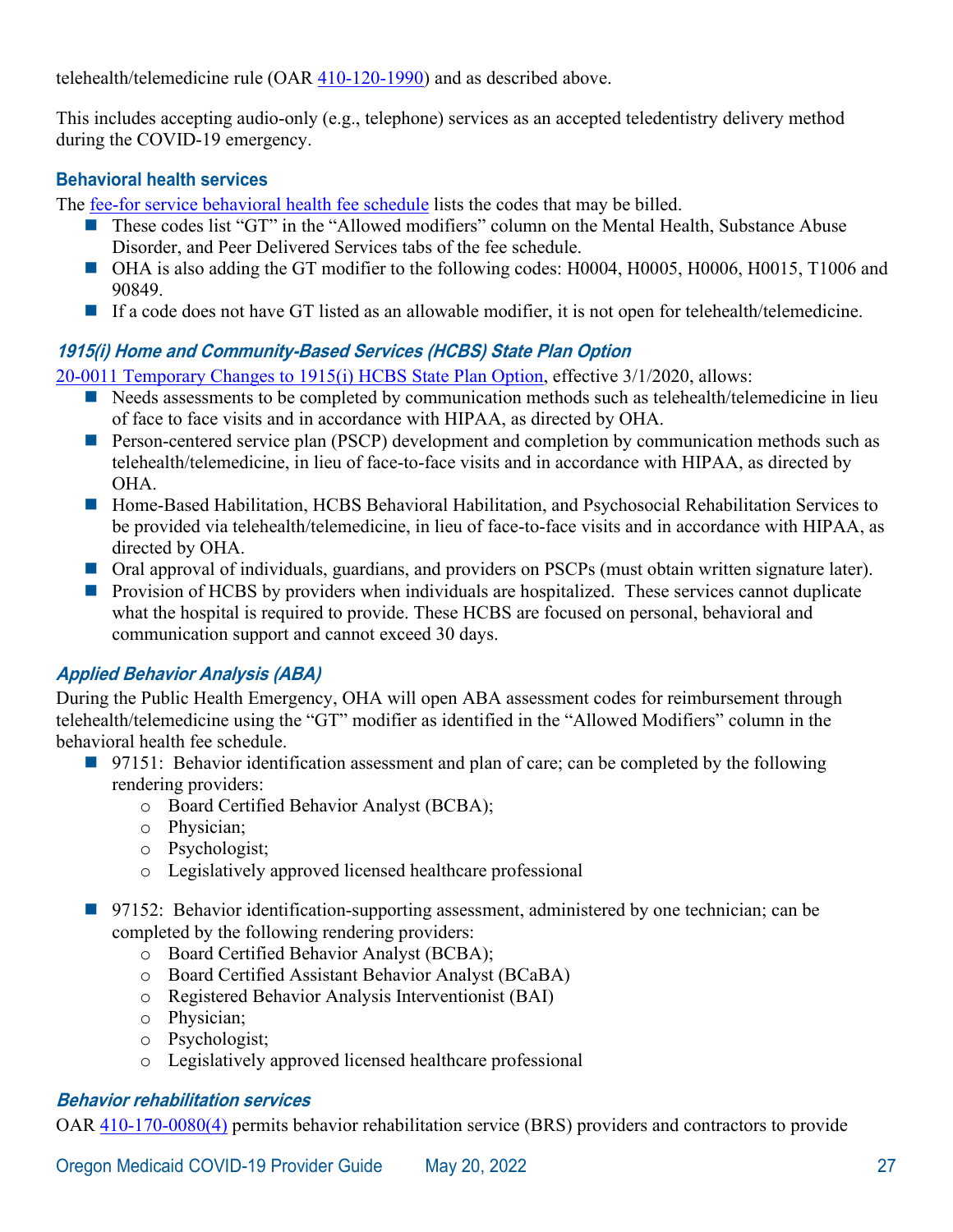services via telehealth/telemedicine when in-person, face-to-face settings are not required.

The [Oregon Department of Human Services](https://www.oregon.gov/DHS/CHILDREN/PROVIDERS-PARTNERS/BRS/Pages/index.aspx) (ODHS) and [Oregon Youth Authority](https://www.oregon.gov/oya/Pages/providerresources.aspx#Policies/Procedures/OARs) are responsible for determining when to permit telehealth/telemedicine delivery of BRS services and communicating the specific requirements to their contractors.

#### **Psychotherapy and testing for agency-requested administrative examinations and reports**

OHP will reimburse for the following therapy and testing codes when provided through a telehealth/ telemedicine modality to complete administrative exams and reports requested by approved state agencies using the OHP 729 form.

- 90785, 90791, 90792
- 96116, 96121, 96130, 96131, 96132, 96133, 96136, 96137
- 90889 and H1011

See OAR [410-150-0040\(8\)](https://secure.sos.state.or.us/oard/view.action?ruleNumber=410-150-0040) for the program-specific requirements.

#### **Skill reintegration (skill building) services**

Effective March 1, 2020, OHA will reimburse Medicaid behavioral health providers for skill reintegration (skill building) services delivered via telehealth/telemedicine using the following codes:

- $\blacksquare$  H0036: Community psychiatric support and treatment
- H0046: Behavioral habilitation and home-based habilitation
- H2014: Skills training and development
- H2018: Psychosocial rehabilitation

Additionally, OHA will reimburse Medicaid behavioral health providers for G2012 (brief communication technology-based service) during the COVID-19 emergency.

#### **Traditional health workers**

Traditional health workers (THWs) can conduct telehealth/telemedicine visits.

- Rendering provider types are identified on the "MH Outpatient Services" tab in the Behavioral Health Fee Schedule.
- All codes for Peer Support Services have been opened to telehealth/telemedicine.
- THWs employed by a Certified Substance Use Disorder (SUD) program can provide telehealth/ telemedicine under the direction of the SUD program, so long as the service is appropriate to be provided by a THW.

## **Pre-Admission Screening and Annual Resident Review (PASRR) Level II Assessments**

PASRR Level II (SMI) contractors and clinicians may resume evaluations for nursing facility residents effective May 7, 2020, as long as the evaluations are conducted using a covered telehealth/telemedicine platform.

- Indicate in the body of the evaluation narrative that this evaluation was completed using telehealth telemedicine such as a digital platform, phone or a tablet.
- Billing codes and the e-invoicing process remain unchanged.

## **FQHCs, RHCs and HIS/Tribal 638 providers**

#### **Encounter rate for telephone and telehealth/telemedicine services**

OARs [410-146-0085](https://secure.sos.state.or.us/oard/view.action?ruleNumber=410-146-0085) and [410-147-0120](https://secure.sos.state.or.us/oard/view.action?ruleNumber=410-147-0120) now allow IHS/Tribal providers, FQHCs and RHCs to provide more telehealth/telemedicine services. The revisions:

Expand the definition of a face-to-face encounter to include synchronous two-way audiovisual links between a patient and a provider, and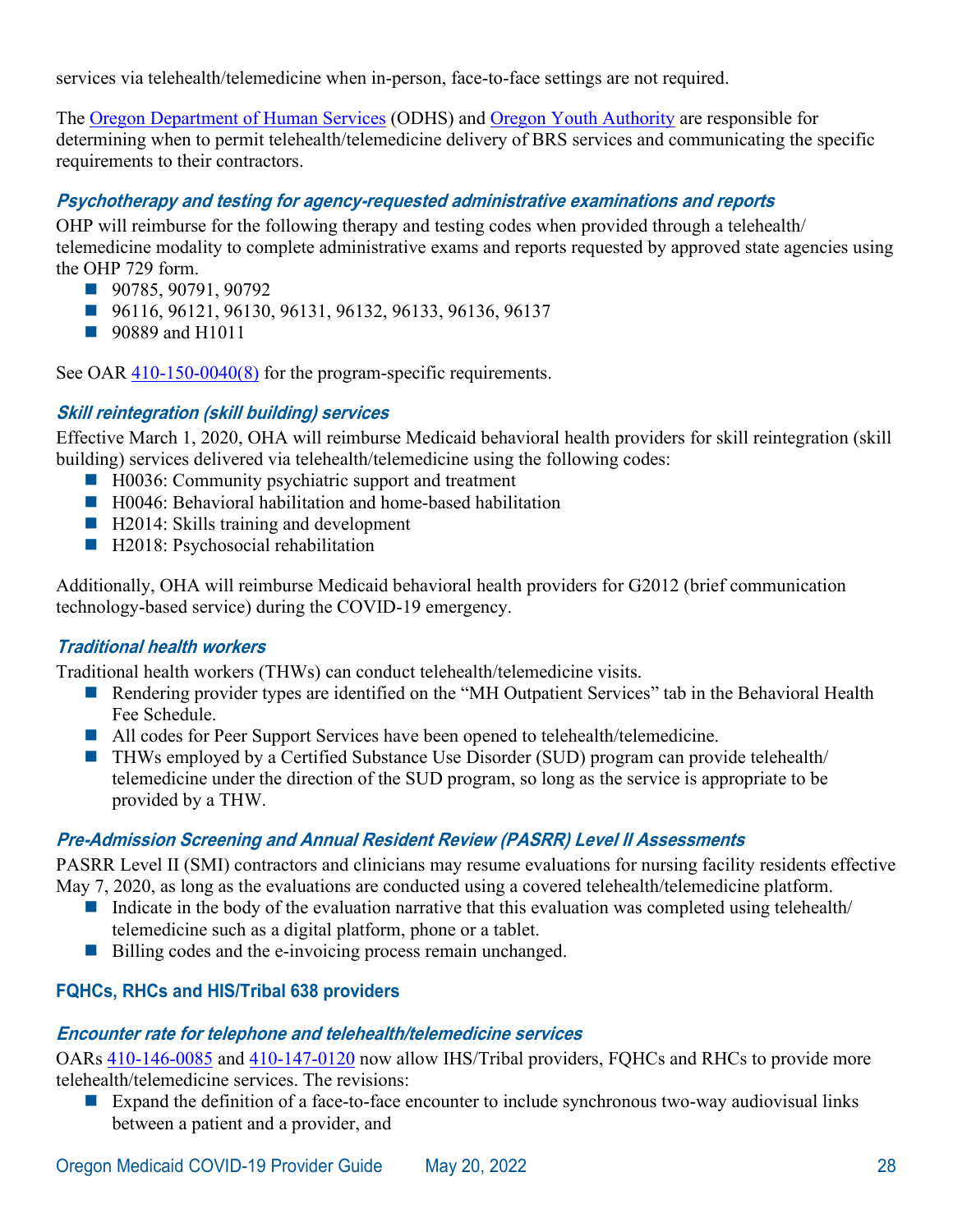**Allow telephone encounters for evaluation and management services, assessment and management** services, and psychotherapy during an epidemic of an infectious disease.

Encounters that are not excluded from PPS or IHS Memorandum of Understanding (MOU) will be reimbursed at the clinic's PPS/IHS encounter rate and will be eligible for wraparound payment.

Services excluded from the PPS or MOU have not changed and will not be reimbursed at the PPS/IHS rate (for example, incident-to, lab and radiology, and other items excluded in the FQHC/RHC rules).

If a service/code is reimbursable at the PPS/IHS encounter rate and delivered via telehealth/telemedicine, it may be reported for the wraparound payment.

## **Establishing visits for APCM clinics**

Clinics that participate in OHA's APCM program can establish a patient by telephone during the COVID-19 emergency. This means APCM clinics can:

- Add new patients, established during a telephone visit, to their patient list and
- Receive per-member per-month (PMPM) payments for these patients.

The definition of an APCM establishing visit will not change; only the face-to-face requirement is waived during the COVID-19 pandemic.

# <span id="page-31-0"></span>**Information security and privacy requirements**

## **Permitted telemedicine/telehealth modalities during the COVID-19 emergency:**

To ensure continued access to services for covered members, certain telemedicine/ telehealth modality requirements for encryption will not be enforced by federal authorities (or required by OHA) during the COVID-19 emergency.

- This means services such as FaceTime, Skype or Google Hangouts can be used for service delivery.
- HIPAA-compliant platforms are preferred when available.
- To learn more about the HIPAA enforcement discretion, [visit the HHS website.](https://www.hhs.gov/hipaa/for-professionals/special-topics/emergency-preparedness/notification-enforcement-discretion-telehealth/index.html)

To the extent possible during the COVID-19 emergency, use telemedicine/telehealth platforms that comply with:

- **HIPAA privacy and security standards**
- OHA's Privacy and Confidentiality Rules [\(Chapter 943 Division 14\)](https://secure.sos.state.or.us/oard/displayDivisionRules.action?selectedDivision=4203)

## **Confidentiality, privacy and security requirements**

Services must continue to comply with applicable privacy rules and security protections required by HIPAA for the protection of patients' personal health information (PHI). Current enforcement discretions and guidance for protecting PHI during the COVID-19 emergency is available on the federal [Office of Civil Rights HIPAA and](https://www.hhs.gov/hipaa/for-professionals/special-topics/hipaa-covid19/index.html) [COVID-19 page.](https://www.hhs.gov/hipaa/for-professionals/special-topics/hipaa-covid19/index.html) For 42 CFR Part 2 (substance use disorder), see [guidance from the Substance Abuse and](https://www.samhsa.gov/sites/default/files/covid-19-42-cfr-part-2-guidance-03192020.pdf)  [Mental Health Services Administration](https://www.samhsa.gov/sites/default/files/covid-19-42-cfr-part-2-guidance-03192020.pdf) (SAMHSA).

Have policies and procedures in place to prevent a breach in privacy or exposure of protected health information or records (whether oral or recorded in any form or medium) to unauthorized individuals.

Have consent on file obtained from the patient or parent/guardian to receive services via telehealth/telemedicine prior to the initiation of telehealth/telemedicine services.

 $\blacksquare$  Verbal consent to receive services is acceptable during COVID-19 emergency, but written consent is advisable. You can mail consent documents with a self-addressed stamped envelope (SASE) or obtain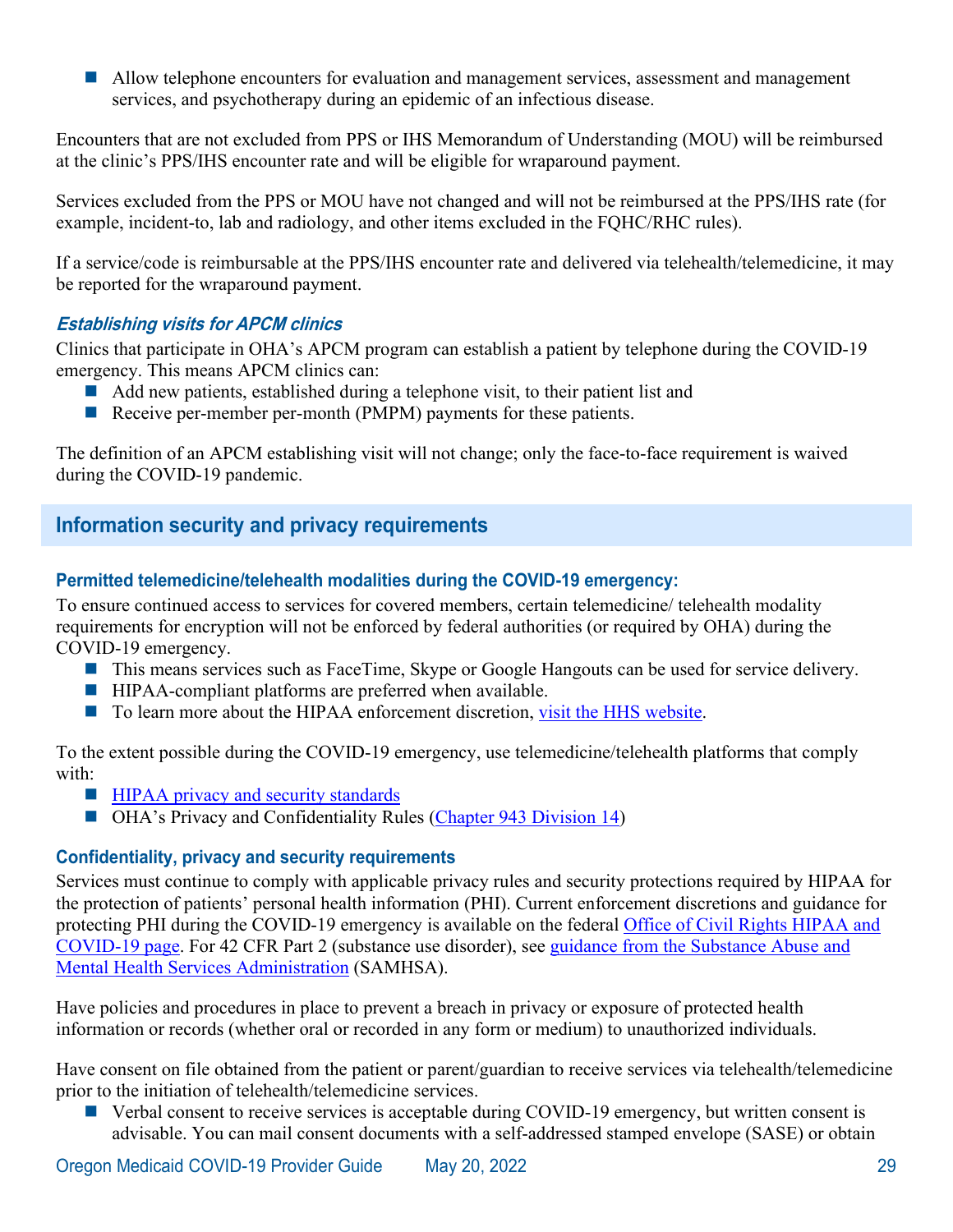written consent using patient portals (electronic signatures are acceptable).

- Clearly document how you obtained consent in the patient record.
- The initial consent is valid for one year.

Consent to disclose substance use disorder treatment records protected by [42 CFR 2](https://www.law.cornell.edu/cfr/text/42/part-2) must include the patient's signature (to be obtained in-person, via mail, or electronically).

## <span id="page-32-0"></span>**Language access requirements**

As with in-person services, providers must ensure meaningful access to language services as required by the [ADA,](https://www.ada.gov/) Title VI of the [Civil Rights Act,](https://www.justice.gov/crt/fcs/TitleVI-Overview) [Section 1557 of the ACA](https://www.gpo.gov/fdsys/pkg/PLAW-111publ148/pdf/PLAW-111publ148.pdf) and corresponding federal law at [45 CFR Part](https://www.govinfo.gov/content/pkg/FR-2016-05-18/pdf/2016-11458.pdf)  [92](https://www.govinfo.gov/content/pkg/FR-2016-05-18/pdf/2016-11458.pdf) (Section 1557).

You can ensure that telehealth/telemedicine modalities preserve the quality of interpretation services by:

- Working with [qualified and certified health care interpreters](https://docs.google.com/spreadsheets/d/17K6H39Usc_fxL-xnNJLrzpVLlw0Fi2TA7TZscjzdtH8/pub?single=true&gid=0&output=html)
- Adhering to [standard practices for choosing and working with telephonic interpreters](https://www.lep.gov/sites/lep/files/media/document/2020-03/TIPS_Telephone_Interpreters_0.pdf)
- Verifying that the quality for all video remote interpretation services comply with ASL VRI [requirements](http://nwadacenter.org/factsheet/effective-communication-healthcare)

#### **Applying CLAS standards to telehealth/telemedicine services**

Providers and CCOs must ensure telehealth/telemedicine services:

- Are inclusive, accessible, and promote Health Equity;
- Are delivered through high-quality, accessible modalities that meet  $\overline{ADA}$  and  $\overline{LEP}$  requirements;
- **Preserve the privacy and confidentiality of patient information, as outlined in the Office of Civil Rights** [Telehealth FAQ;](https://www.hhs.gov/sites/default/files/telehealth-faqs-508.pdf)
- Do not result in vicarious trauma or retraumatizing individuals (for example, requiring a patient to repeat difficult scenarios unnecessarily to an interpreter or provider); and
- Are appropriate for sharing remotely and/or through a third party.

Examples of situations that may **not** be appropriate for a telehealth/telemedicine appointment include when:

- **There is a need to discuss complex diagnoses or sensitive or emotionally charged topics;**
- $\blacksquare$  The patient has difficulty with using telemedicine technology; or
- $\blacksquare$  The patient needs another person in the room to manage the technology.

In these cases, consider using in-person care and interpretation for such services, if personal protective [equipment can be secured for HCIs](https://sharedsystems.dhsoha.state.or.us/DHSForms/Served/le2288L.pdf) and THWs involved to reduce health risk exposures.

#### **For more information:**

Please refer to the following resources to learn more about providing language access services.

- The federal Office of Civil Rights website
- **[OHA's Language and Disability Access web page](https://www.oregon.gov/OHA/OEI/Pages/Language-Disability-Access.aspx)**

# <span id="page-32-1"></span>**Documentation**

Use same level of documentation as an in-person visit (e.g., SOAP charting). Documentation should follow [standard billing requirements.](https://www.oregon.gov/oha/HSD/OHP/Tools/Billing%20basics.pdf) In addition:

- **Patient consent to receive services using a telehealth/telemedicine platform must be obtained and** documented in the medical record prior to providing services.
- Noting telehealth/telemedicine delivery due to federal and state directives to practice physical distancing is advisable.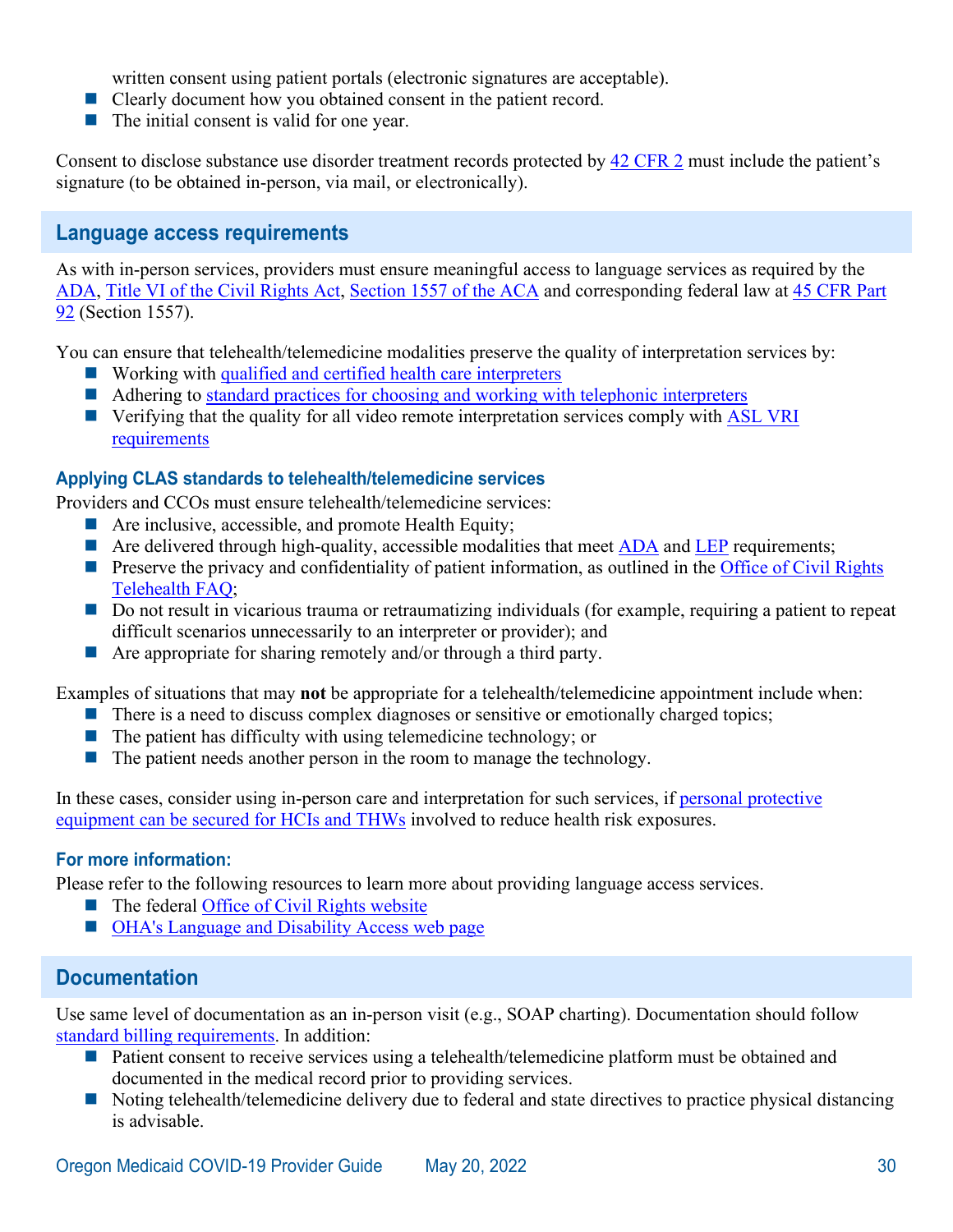For telehealth/telemedicine services not delivered via synchronous audio-video  $(A/V)$ , note in the patient's record the reason A/V is not feasible.

# <span id="page-33-0"></span>**References**

### **Department of Consumer and Business Services (DCBS) and OHA**

[DCBS-OHA telehealth guidance](https://www.oregon.gov/oha/HSD/OHP/Announcements/DCBS-OHA%20Telehealth%20Guidance%20-%20Issued%20March%2024%202020.pdf)

#### **Health Evidence Review Commission**

[Ancillary Guideline Note A5](https://www.oregon.gov/oha/HPA/DSI-HERC/SearchablePLdocuments/Prioritized-List-GN-A005.docx) (Telehealth, Teleconsultations and Online/Telephonic Services) from the Prioritized List of Health Services.

#### **Oregon Administrative Rules**

[410-120-1200](https://secure.sos.state.or.us/oard/view.action?ruleNumber=410-120-1200) Excluded Services and Limitations [410-120-1990](https://secure.sos.state.or.us/oard/view.action?ruleNumber=410-120-1990) Telehealth [410-123-1265](https://secure.sos.state.or.us/oard/view.action?ruleNumber=410-123-1265) Teledentistry [410-129-0075](https://secure.sos.state.or.us/oard/view.action?ruleNumber=410-129-0075) Speech-Hearing [410-131-0040](https://secure.sos.state.or.us/oard/view.action?ruleNumber=410-131-0040) Physical and Occupational Therapy [410-133-0040,](https://secure.sos.state.or.us/oard/view.action?ruleNumber=410-133-0040) [410-133-0080,](https://secure.sos.state.or.us/oard/view.action?ruleNumber=410-133-0080) [410-133-0220,](https://secure.sos.state.or.us/oard/view.action?ruleNumber=410-133-0220) [410-133-0245](https://secure.sos.state.or.us/oard/view.action?ruleNumber=410-133-0245) School-based health services [410-140-0020](https://secure.sos.state.or.us/oard/view.action?ruleNumber=410-140-0020) Visual Services [410-141-3830](https://secure.sos.state.or.us/oard/view.action?ruleNumber=410-141-3830) Prioritized List of Health Services [410-146-0085](https://secure.sos.state.or.us/oard/view.action?ruleNumber=410-146-0085) Indian Health Service and Tribal 638 clinics [410-147-0120](https://secure.sos.state.or.us/oard/view.action?ruleNumber=410-147-0120) Federally Qualified Health Centers and Rural Health Clinics [410-150-0040](https://secure.sos.state.or.us/oard/view.action?ruleNumber=410-150-0040) Administrative Reports and Examinations [410-170-0080](https://secure.sos.state.or.us/oard/view.action?ruleNumber=410-170-0080) Behavior Rehabilitation Services [410-172-0850](https://secure.sos.state.or.us/oard/view.action?ruleNumber=410-172-0850) Telemedicine for behavioral health

## **Federal legislation**

The [Coronavirus Preparedness and Response Supplemental Appropriations Act, 2020](https://www.congress.gov/116/bills/hr6074/BILLS-116hr6074enr.pdf) (HR6074) expands telehealth/telemedicine services during the emergency declaration, effective 3/6/2020.

The [2020 Coronavirus Aid, Relief, and Economic Security \(CARES\) Act](https://www.congress.gov/116/bills/hr748/BILLS-116hr748eas.pdf) (HR748) expands definition of telehealth/telemedicine service providers.

## **Previous guidance**

This section incorporates and supersedes coverage, security, privacy, language access and documentation guidance in the following documents:

- [OHP coverage of home blood pressure monitoring services during the COVID-19 emergency](https://www.oregon.gov/oha/HSD/OHP/Announcements/OHP%20coverage%20of%20home%20blood%20pressure%20monitoring%20services%20during%20the%20COVID-19%20emergency.pdf) (9/3/2020)
- **[Providing culturally and linguistically appropriate services during the COVID-19 emergency](https://www.oregon.gov/oha/HSD/OHP/Announcements/Providing%20Culturally%20and%20Linguistically%20Appropriate%20Services%20During%20the%20COVID-19%20Emergency.pdf)** (5/11/2020)
- Questions and answers from April 17 webinar (5/8/2020)
- [Coverage of skill reintegration services delivered via telemedicine during the COVID-19 emergency](https://www.oregon.gov/oha/HSD/OHP/Announcements/Coverage%20of%20skill%20reintegration%20services%20delivered%20via%20telemedicine%20during%20the%20COVID-19%20emergency.pdf) (4/23/2020)
- Telehealth coverage of physical, occupational and speech therapy services during the COVID-19 [emergency](https://www.oregon.gov/oha/HSD/OHP/Announcements/Telehealth%20coverage%20of%20physical%2C%20occupational%20and%20speech%20therapy%20services%20during%20the%20COVID-19%20emergency.pdf) (4/21/2020)
- [OHA Telemedicine Webinar](https://www.oregon.gov/oha/PH/DISEASESCONDITIONS/DISEASESAZ/Emerging%20Respitory%20Infections/COVID-19-OHP-telemedicine-slides-0417.pdf) (4/17/2020)
- [Expanded teledentistry coverage during the COVID-19 emergency](https://www.oregon.gov/oha/HSD/OHP/Announcements/Expanded%20teledentistry%20coverage%20during%20the%20COVID-19%20emergency.pdf) (4/16/2020)
- [Audio-only teledentistry services are also covered during the COVID-19 emergency](https://www.oregon.gov/oha/HSD/OHP/Announcements/Audio-only%20teledentistry%20services%20are%20also%20covered%20during%20the%20COVID-19%20emergency.pdf) (4/7/2020)
- [OHA Telemedicine Webinar](https://www.oregon.gov/oha/HSD/OHP/Tools/Expanded%20Telemedicine%20Webinar%20-%20Slide%20Desk%20-%20April%206%202020.pdf) (4/6/2020)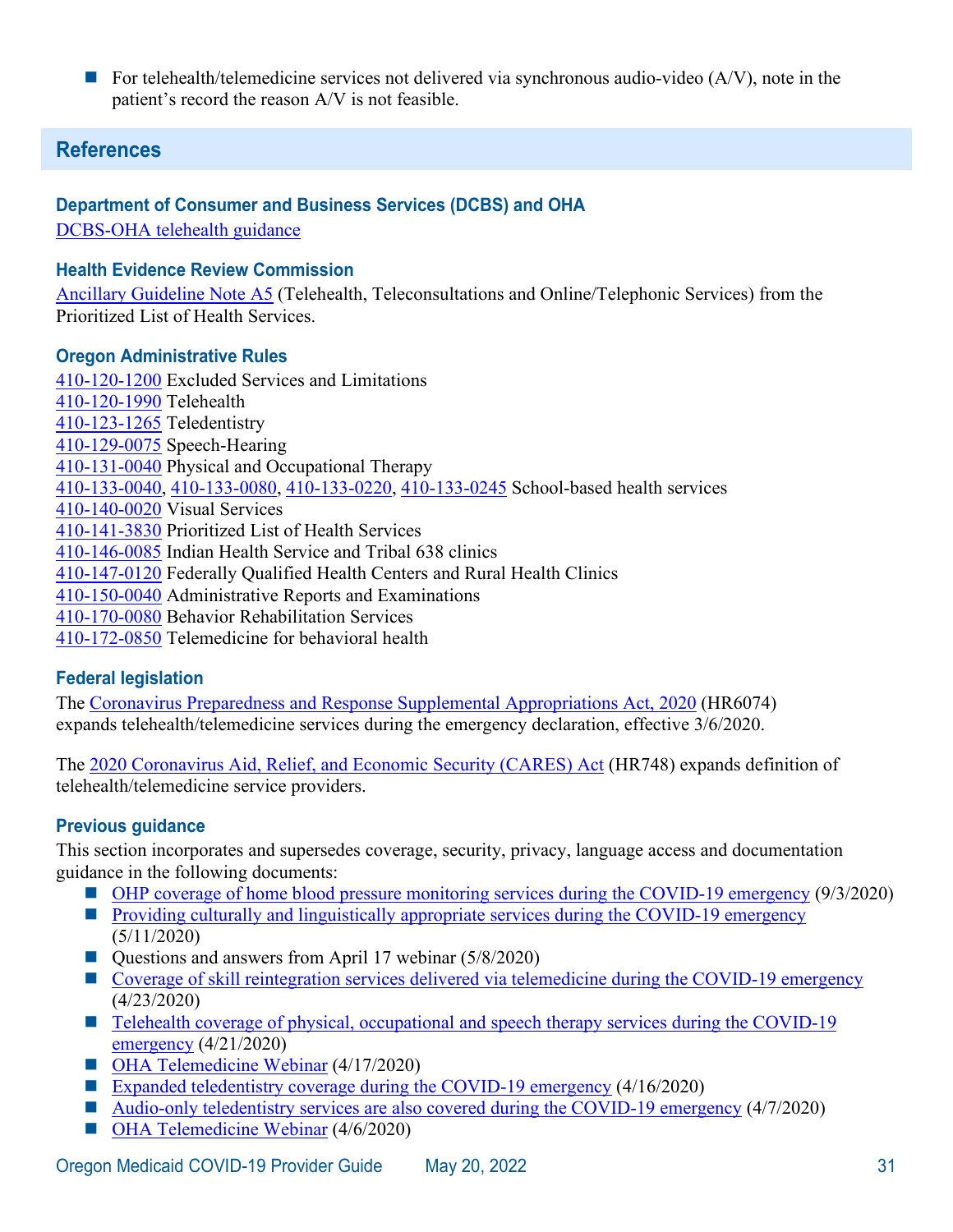- [Telemedicine-telehealth billing guidance for Oregon Health Plan fee-for-service providers](https://www.oregon.gov/oha/HSD/OHP/Announcements/Telemedicine-telehealth%20billing%20guidance%20for%20Oregon%20Health%20Plan%20fee-for-service%20providers.pdf) (4/6/2020)
- $\blacksquare$  [APCM establishing visits via telephone are permitted starting March 23 2020](https://www.oregon.gov/oha/HSD/OHP/Announcements/APCM%20establishing%20visits%20via%20telephone%20are%20permitted%20starting%20March%2023%202020.pdf) (4/3/2020)
- [Expansion of fee-for-service telemedicine coverage](https://www.oregon.gov/oha/HSD/OHP/Announcements/Expansion%20of%20fee-for-service%20telemedicine%20coverage.pdf) (3/23/2020)
- [Expanded telehealth coverage for behavioral health services](https://www.oregon.gov/oha/HSD/OHP/Announcements/Expanded%20telehealth%20coverage%20for%20behavioral%20health%20services.pdf) (3/20/2020)
- OHP [coverage of telemedicine services](https://www.oregon.gov/oha/HSD/OHP/Announcements/Oregon%20Health%20Plan%20coverage%20of%20telemedicine%20services.pdf) (3/13/2020)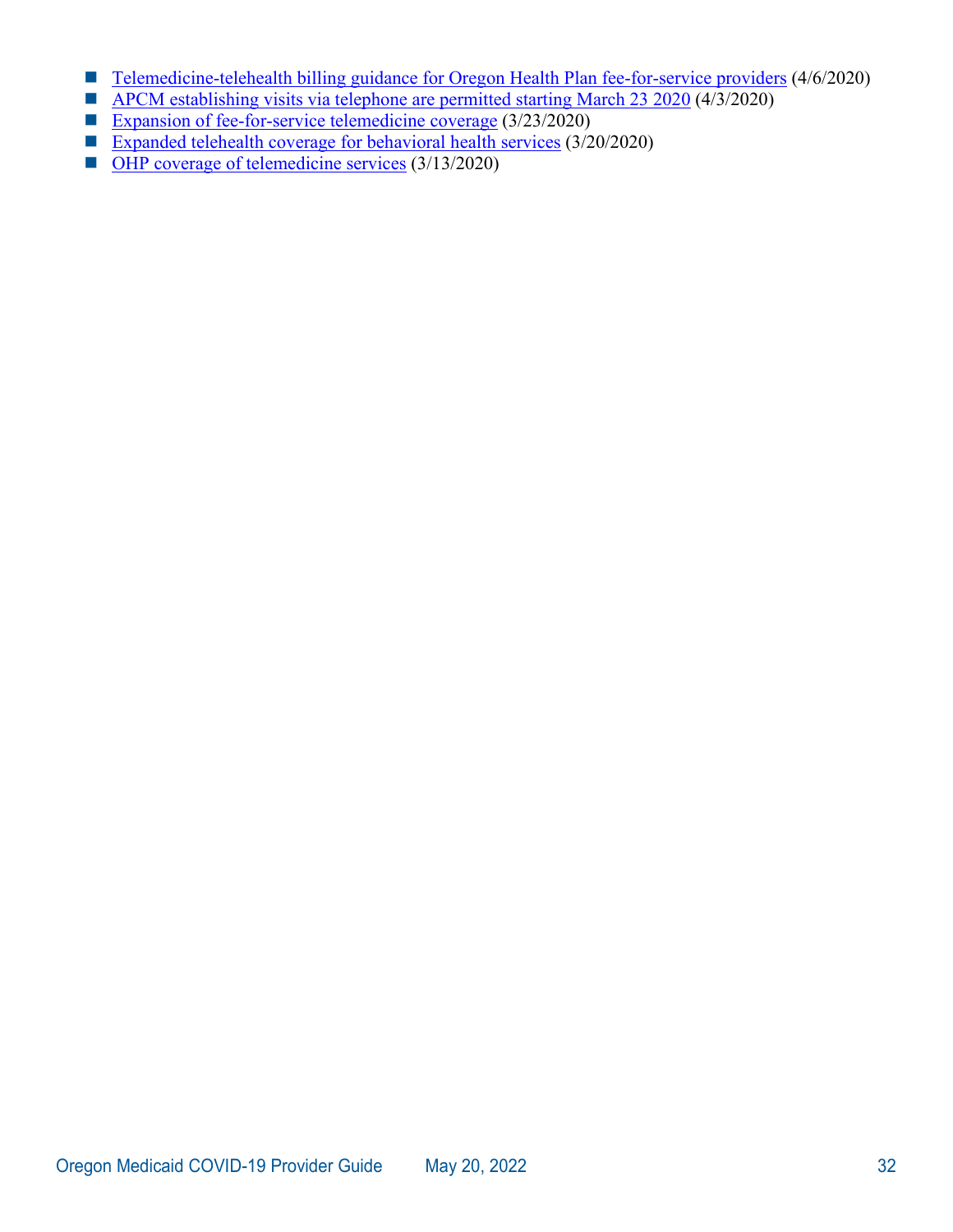# **Medical Transportation**

<span id="page-35-0"></span>This guidance is for partners who provide or approve medical transportation for OHP members, including:

- **FFS** transportation providers
- $\blacksquare$  CCO<sub>s</sub>
- Non-emergent medical transportation brokerages

#### <span id="page-35-1"></span>**Ambulance services**

### **Temporary rate increase for "Treat in Place" (Aid Call) services**

Because "Treat in Place" calls can use the same amount of resources to transport crew, equipment, medications, Personal Protective Equipment, and other expenses, both OHA and CCOs will reimburse for procedure code A0998 (Aid Call) at the ALS1 Base Rate during the COVID-19 emergency.

#### **FFS rate**

This increases the rate for procedure code A0998 from \$54.45 to \$420.62 (OHA's ALS1 Base Rate for procedure code A0427).

#### **Services for members enrolled in CCOs**

OHA is not directing CCOs to align their reimbursement rates with FFA rates, only to increase their Aid Call rate for A0998 to match their ALS1 Base Rate for A0427.

#### **Ambulance transports for COVID-19 positive or presumptive positive OHP members**

Ambulances may be used as non-emergent transportation for patients with a positive or presumptive positive COVID-19 diagnosis who need to access primary care, urgent care, or other non-hospital levels of care. These trips can follow the same protocols as a hospital run (e.g., advance notice of arrival).

## <span id="page-35-2"></span>**Non-emergent medical transportation**

Non-emergency medical transportation (NEMT) providers play a vital role in transporting vulnerable populations to medical treatment. NEMT providers shall provide safe and effective transportation to OHP members to ensure participation in the members' covered services.

COVID-19 creates new risks for NEMT providers and the members they serve. As such, NEMT brokerages, providers (subcontractors and drivers) and CCOs should follow this written guidance and ensure their OHP members receive access to NEMT services as outlined in this document and in accordance with OARs [410-141-](https://secure.sos.state.or.us/oard/view.action?ruleNumber=410-141-3920) [3920](https://secure.sos.state.or.us/oard/view.action?ruleNumber=410-141-3920) and [410-136-3020.](https://secure.sos.state.or.us/oard/view.action?ruleNumber=410-136-3020)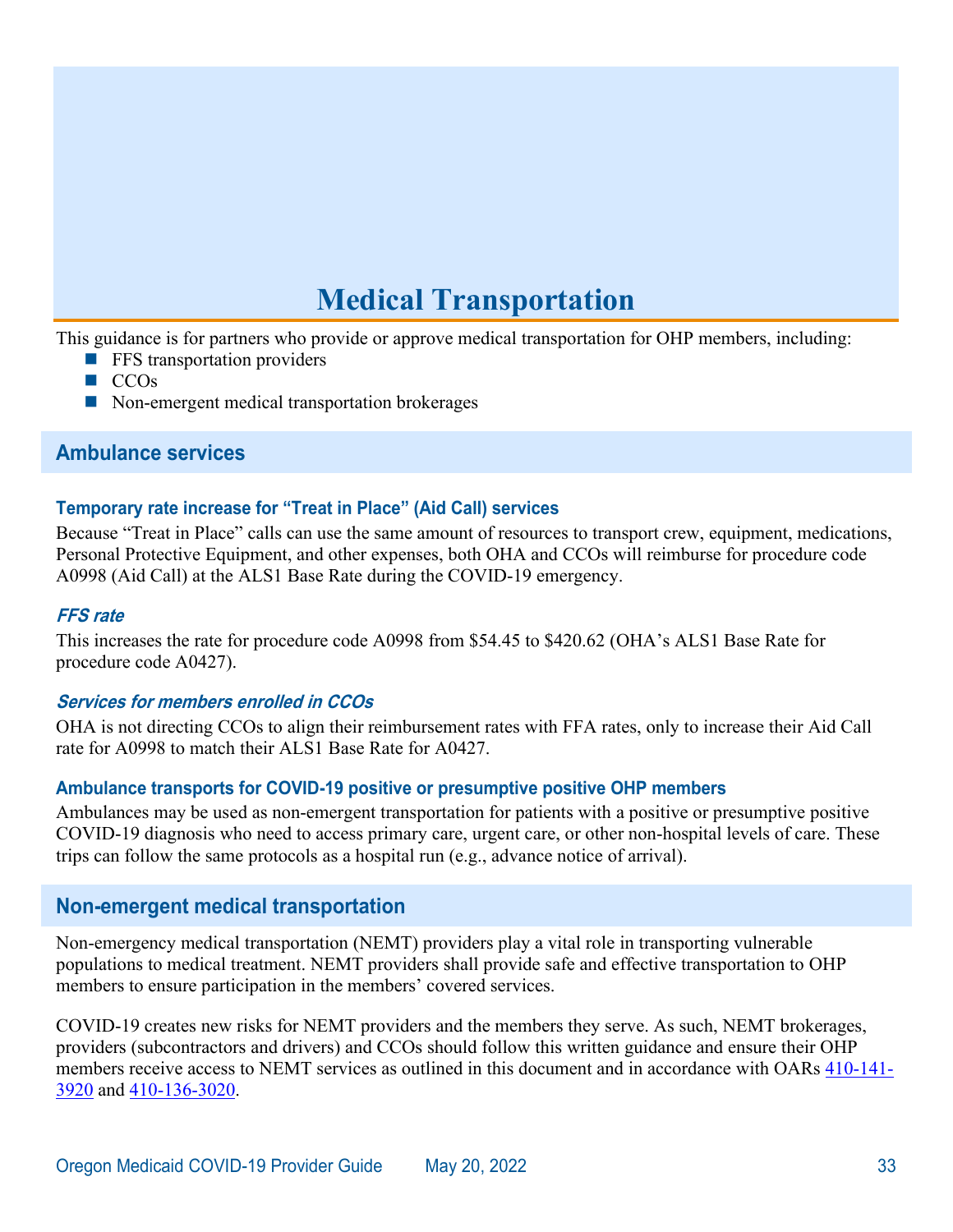#### <span id="page-36-0"></span>**OHP coverage of NEMT to alternate sites for COVID-19 vaccine administration**

[Oregon's 1135 waiver](https://www.oregon.gov/oha/HSD/Medicaid-Policy/1135%20Waiver/CMS%20Approval%20of%20March%2020%20Request,%20Issued%203-26-2020.pdf) allows provision of Medicaid-covered services at alternate sites during the COVID-19 public health emergency. This includes rides to COVID-19 vaccination clinics set up at non-facility locations.

CCOs, brokerages, and NEMT providers must ensure that:

- OHP members can use NEMT to travel to the nearest local COVID-19 vaccination clinic, including clinics set up at alternate sites, to receive a COVID-19 vaccination; and
- For audit purposes, records on file with the CCO, brokerage or NEMT provider document the following:
	- o The trip was for the member to receive a COVID-19 vaccination, and
	- $\circ$  The location of the vaccination clinic where the member received the service.

#### **Reimbursement for NEMT to drive-through COVID-19 vaccination sites**

OHA will reimburse FFS NEMT for trips associated with a drive-through COVID-19 vaccination, using HCPCS code T2007, at \$13.23 per 30-minute unit. The rate is effective for dates of service on and after January 1, 2021, for the duration of the COVID-19 public health emergency. For the trip to be reimbursable at this rate, the OHP member must:

- **E** Arrive at the vaccination site in the provider's vehicle and
- Receive the COVID-19 vaccination without exiting the vehicle.

CCOs are encouraged to provide similar reimbursements for NEMT providers.

#### **NEMT stretcher van transports**

OHA will allow stretcher vans to provide ground NEMT that ambulance services would normally provide during the COVID-19 Public Health Emergency, unless the ordering provider/discharging facility deems ambulance service medically necessary for patient safety.

While the decisions regarding medical necessity and appropriate use of limited Emergency Management System (EMS) resources lie ultimately with the discharging facility, patient safety remains the top priority.

- Please evaluate each case on a situational basis under sections (1) and (3) of OARs  $410-141-3945$ : [Transportation - Ground and Air Ambulance Transports](https://secure.sos.state.or.us/oard/view.action?ruleNumber=410-141-3945) (for CCO members) and [410-136-3160: Ground](https://secure.sos.state.or.us/oard/view.action?ruleNumber=410-136-3160)  [and Air Ambulance Transports](https://secure.sos.state.or.us/oard/view.action?ruleNumber=410-136-3160) (for fee-for-service members). Note that use of stretcher cars is consistent with rules regarding NEMT, found in OAR 410-136.
- Work with your local brokerages to arrange for appropriate modes of transport.

#### **Service delivery**

This replaces guidance issued on April 20, 2020 ("COVID-19 Guidance for NEMT") and clarifies the responsibilities of brokerages and providers to ensure members arrive on time for covered services, using traditional NEMT services or non-emergency ambulance (NEA) services, as appropriate.

#### **Screen members for COVID-19 when they call to schedule transportation**

Brokerages may modify scripts for their call center representatives to address COVID-related concerns when scheduling transportation.

If a member provides information during the screening that raises safety concerns for the NEMT provider, nonemergency ambulance (NEA) transport may be needed. The brokerage may escalate transport to a NEA transport, if needed, to ensure the member receives safe and timely transportation to their covered service.

#### **Alternate arrangements to ensure safety of NEMT providers and members**

If a member has concerns about safety due to vehicle conditions or a provider's symptoms they and the provider should contact the CCO or NEMT brokerage to make alternate arrangements. If a NEMT brokerage is contacted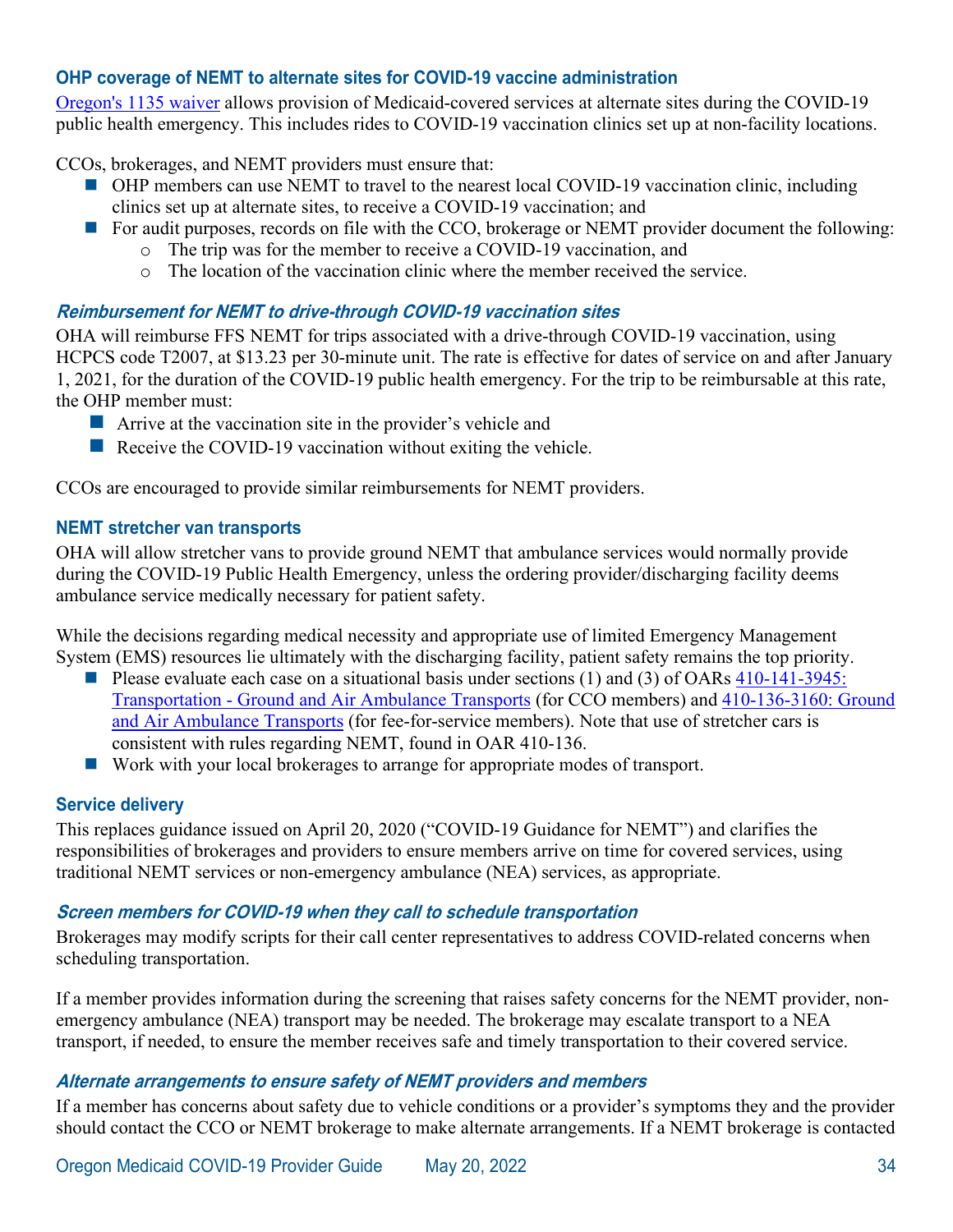by a member with concerns about their safety regarding the vehicle or provider, the brokerage is responsible for making alternate arrangements to transport the member.

If a provider has safety concerns about a member's symptoms, the provider and NEMT brokerage must ensure other transportation is scheduled, including NEA. OHA expects all members to receive timely transportation to their appointments.

#### **Brokerage responsibilities before transporting COVID-19 positive or positive-presumptive members**

The brokerage shall:

- $\blacksquare$  Notify the receiving health care facility that the member has symptoms suggestive of COVID-19 or is COVID-positive, so appropriate infection control precautions may be taken before patient arrival; and
- Authorize NEMT if the service is safe and effective for the provider and member; **or**
- Authorize medically necessary NEA transports.
	- o Fee-for-service transportation brokerages and CCOs may authorize NEA transport for members who present with symptoms of COVID-19, are suspected COVID-19 cases or are confirmed COVID-19 cases, if they cannot safely transport individuals using NEMT.

Brokerages are expected to follow the general responsibilities required for CCO members in OAR [410-141-](https://secure.sos.state.or.us/oard/view.action?ruleNumber=410-141-3920) [3920](https://secure.sos.state.or.us/oard/view.action?ruleNumber=410-141-3920) and for fee-for-service members in OAR [410-136-3020](https://secure.sos.state.or.us/oard/view.action?ruleNumber=410-136-3020) including referring members to emergency transportation resources.

If NEA availability is limited, the brokerage is required to use their resources to meet the transportation needs of the passenger. If NEMT brokerages anticipate not being able to meet the needs of their passengers, they should notify OHA immediately at [COVID.19@dhsoha.state.or.us.](mailto:COVID.19@dhsoha.state.or.us)

#### **Billing for fee-for-service NEA transports**

Use procedure code A0998. Request authorization to bill using this code by submitting the [OHP 405T](https://sharedsystems.dhsoha.state.or.us/DHSForms/Served/he0405t.pdf) form to OHA.

If a brokerage has any questions about existing responsibilities, please email [COVID.19@dhsoha.state.or.us.](mailto:COVID.19@dhsoha.state.or.us)

## **Expired Oregon DMV-issued driver licenses and vehicle registrations for NEMT drivers**

Effective January 1, 2022, the moratorium under House Bill 2137, waiving requirements that NEMT drivers may not be cited due to invalid driver's licenses and registrations has expired. CCOs, brokerages and NEMT providers previously following OHA guidance on expired Oregon DMV-issued driver licenses and vehicle registrations for NEMT drivers, under the authority of OAR 410-120-0011, must ensure drivers have current license and registration prior to providing an NEMT service.

The moratorium under HB 2137 ended on December 31, 2021, and may result in a citation for:

- Operating a vehicle without driving privileges, based on driver license or driver permit that is expired fewer than six months;
- Unlawful parking in a space reserved for persons with disabilities, based on a permit that is expired fewer than six months; or
- $\blacksquare$  A tracking offense based on a vehicle registration or vehicle permit that is expired few than six months.

#### **Documentation and renewal requirements**

OAR [410-141-3925\(4\)\(a\)](https://secure.sos.state.or.us/oard/view.action?ruleNumber=410-141-3925) and Exhibit B, Part 2, Section 5 g. (2)(d)i. of the [2022 CCO contract](https://www.oregon.gov/oha/HSD/OHP/Documents/2022-CCO-Contract-Template.pdf) require CCOs to ensure each NEMT driver has a valid license. The contract also requires NEMT providers to document current vehicle registration. OAR [410-136-3040\(4\)\(a\)](https://secure.sos.state.or.us/oard/view.action?ruleNumber=410-136-3040) requires NEMT brokerages to also ensure each subcontracted NEMT driver has a valid license.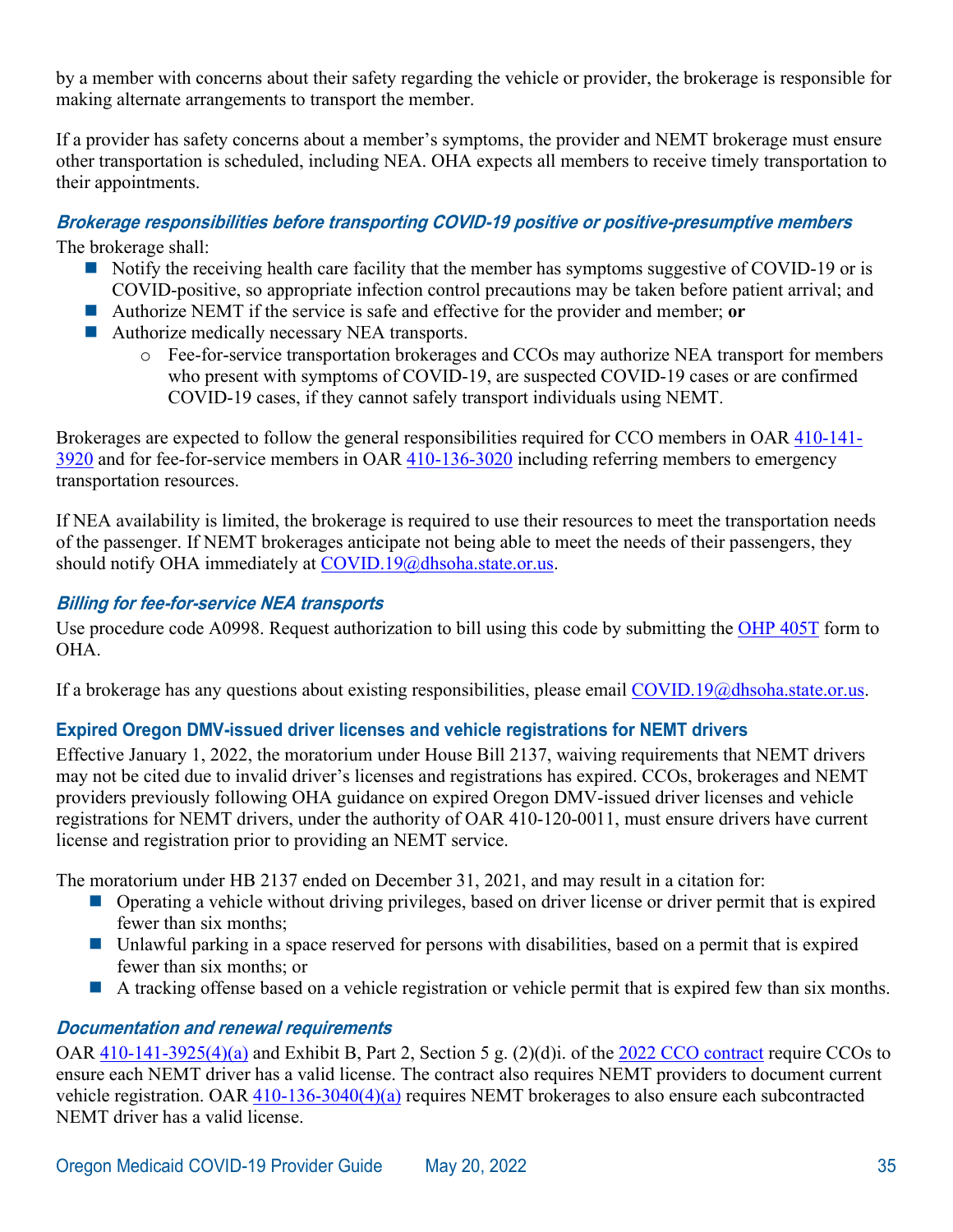To meet OAR and contract requirements, CCOs, brokerages, and NEMT providers must:

- Document confirmation that each NEMT driver maintains a current, valid driver license and vehicle registration and
- Require NEMT drivers to renew their expired driver licenses and vehicle registrations before providing transports on or after January 1, 2022.

## **NEMT brokerage flexibility to use private commercial transportation options**

During the COVID-19 public health emergency, brokerages can allow Oregon Medicaid members to use private commercial transportation options, including taxicab companies and transportation network companies (TNCs) like Uber and Lyft. If their brokerage chooses to pursue this option, members can hail rides from these services and request reimbursement directly from the brokerage if the brokerage determines this option is the least costly, most appropriate mode of transportation available.

In accordance with the long-standing requirement of arranging for the least costly, most appropriate mode of transportation, the brokerage should:

- Screen members for primary options, including driving themselves, or having family members drive them.
- Explain to members that they can use a taxicab or TNC.
- Verify that the appointment is for a Medicaid-covered service.
- $\blacksquare$  Approve the member to hail the TNC or taxicab, if that option is the least costly, most appropriate mode of transportation available.
- Explain to the member that after taking the ride, they should submit receipts and other necessary paperwork to the brokerage to request reimbursement as outlined in OARs [410-136-3240\(2\)](https://secure.sos.state.or.us/oard/view.action?ruleNumber=410-136-3240) and [410-](https://secure.sos.state.or.us/oard/view.action?ruleNumber=410-141-3960) [141-3960\(4\).](https://secure.sos.state.or.us/oard/view.action?ruleNumber=410-141-3960)
- Reimburse members for these rides, following the same process used for client gas reimbursement.

# <span id="page-38-0"></span>**References**

#### **Federal guidance**

[CMS approval of Oregon's 1135 waiver request to permit service delivery at alternate sites](https://www.oregon.gov/oha/HSD/Medicaid-Policy/1135%20Waiver/CMS%20Approval%20of%20March%2020%20Request,%20Issued%203-26-2020.pdf) (3/26/2020)

[The federal 1135 blanket waiver](https://www.cms.gov/files/document/covid19-emergency-declaration-health-care-providers-fact-sheet.pdf) permits non-hospital buildings/space to be used for patient care and allows Critical Access Hospitals flexibility in establishing temporary off-site locations.

[Reimbursement for NEMT to drive-through COVID-19 vaccination sites:](https://www.oregon.gov/oha/HSD/Medicaid-Policy/StatePlans/21-0009.pdf) CMS approved this change on May 7, 2021.

CMS confirmed that OHA has the authority for client reimbursements for taxicab and TNC rides under Attachment 3.1-D (Assurance of Transportation) of Oregon's Medicaid State Plan.

#### **Oregon Administrative Rules**

[410-136-3020](https://secure.sos.state.or.us/oard/view.action?ruleNumber=410-136-3020) General Requirements for NEMT [410-136-3040](https://secure.sos.state.or.us/oard/view.action?ruleNumber=410-141-3040) Vehicle Equipment and Subcontractor Standards [410-136-3160](https://secure.sos.state.or.us/oard/view.action?ruleNumber=410-136-3160) Ground and Air Ambulance Transports [410-136-3300](https://secure.sos.state.or.us/oard/view.action?ruleNumber=410-136-3300) Reports and Documentation [410-136-3320](https://secure.sos.state.or.us/oard/view.action?ruleNumber=410-136-3320) Audits [410-141-3520](https://secure.sos.state.or.us/oard/view.action?ruleNumber=410-141-3520) Record Keeping and Use of Health Information Technology [410-141-3920](https://secure.sos.state.or.us/oard/view.action?ruleNumber=410-141-3920) Transportation: NEMT General Requirements [410-141-3925](https://secure.sos.state.or.us/oard/view.action?ruleNumber=410-141-3925) Transportation: Vehicle Equipment and Driver Standards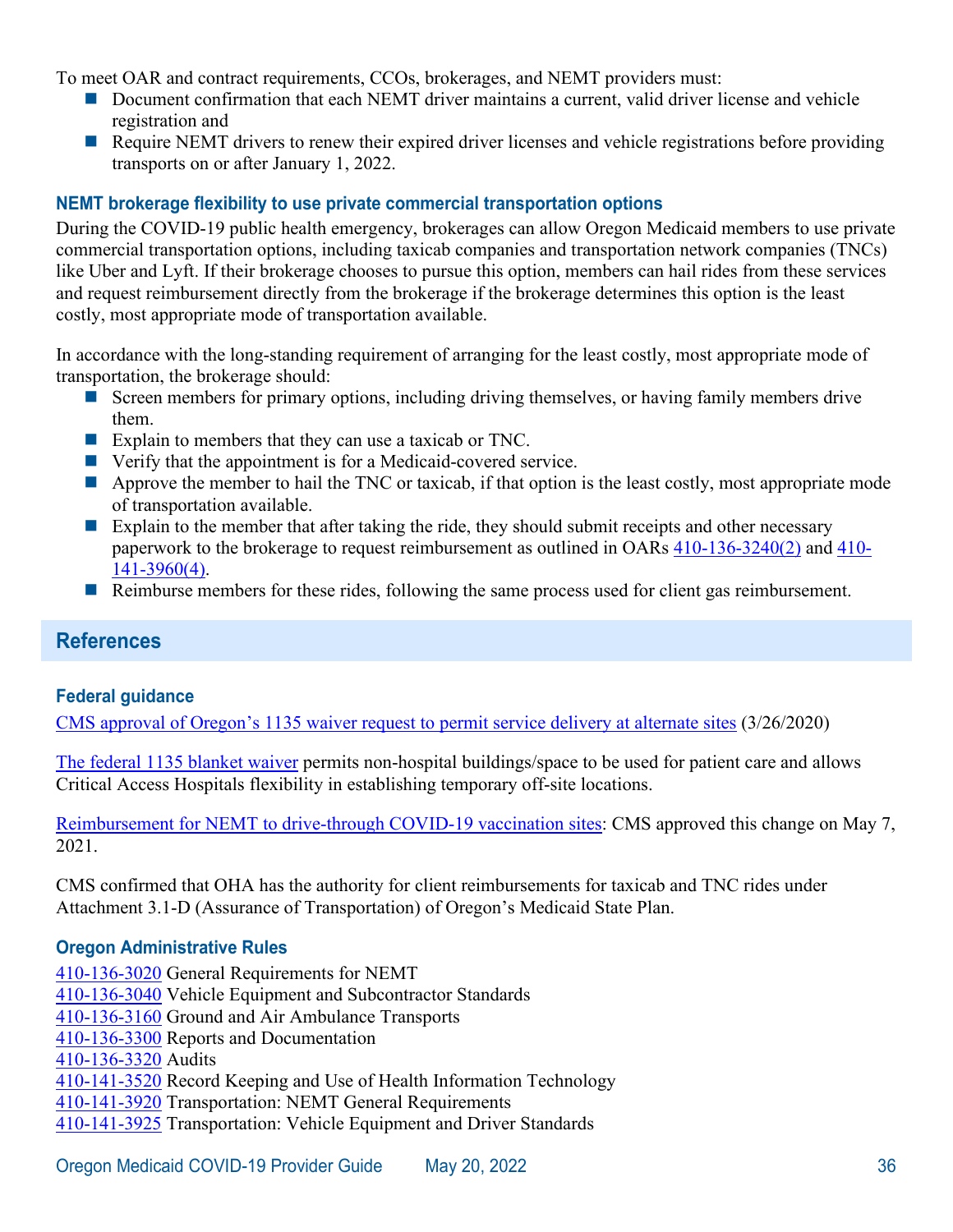### [410-141-3945](https://secure.sos.state.or.us/oard/view.action?ruleNumber=410-141-3945) Transportation - Ground and Air Ambulance Transports

#### **Previous guidance**

This section incorporates and supersedes the following guidance:

- [Expired Oregon DMV-issued driver licenses and vehicle registrations for NEMT drivers](https://www.oregon.gov/oha/HSD/OHP/Announcements/NEMT-Credentials0122.pdf) (1/24/2022)
- [Clarification regarding flexibility to use private commercial transportation options](https://www.oregon.gov/oha/HSD/OHP/Announcements/Taxi-TNC-Rides-1121.pdf) (11/24/2021)
- [NEMT brokerage flexibility to use private commercial transportation options](https://www.oregon.gov/oha/HSD/OHP/Announcements/Taxi-TNC-Rides0921.pdf)  $(9/2/2021)$
- **[FFS NEMT reimbursement at drive-through COVID-19 vaccination sites](https://www.oregon.gov/oha/HSD/OHP/Announcements/NEMT-Drive-Through-Rate0721.pdf) (7/30/2021)**
- [OHP coverage of NEMT to alternate sites for COVID-19 vaccine administration](https://www.oregon.gov/oha/HSD/OHP/Announcements/nemt-vaccine-sites0121.pdf) (1/15/2021)
- [Current NEMT requirements for expired licenses and vehicle registrations during COVID-19](https://www.oregon.gov/oha/HSD/OHP/Announcements/nemt-credential-requirements0121.pdf)  $(1/15/2021)$
- [NEMT stretcher van transports during the COVID-19 emergency](https://www.oregon.gov/oha/HSD/OHP/Announcements/stretcher-transport1220.pdf) (12/14/2020)
- [Expired Oregon DMV credentials for NEMT drivers](https://www.oregon.gov/oha/HSD/OHP/Announcements/Expired%20Oregon%20DMV%20credentials%20for%20NEMT%20drivers.pdf) (7/9/2020)
- [NEMT COVID-19 Guidance](https://sharedsystems.dhsoha.state.or.us/DHSForms/Served/le2322h.pdf) (4/20/2020)
- [Ambulance transport and reimbursement policies during the COVID-19 emergency](https://www-auth.oregon.egov.com/oha/HSD/OHP/Announcements/Ambulance%20transport%20and%20reimbursement%20policies%20during%20the%20COVID-19%20emergency.pdf) (4/14/2020)
- [Brokerage responsibility for approving non-ambulance transports](https://www.oregon.gov/oha/HSD/OHP/Announcements/COVID-19%20Guidance%20for%20NEMT%20%E2%80%93%20Brokerage%20Responsibility%20for%20Authorizing%20Non-Emergency%20Ambulance%20transports.pdf)  $(4/7/2020)$
- [COVID-19 Guidance for Non-Emergent Medical Transportation Providers](https://www.oregon.gov/oha/HSD/OHP/Announcements/COVID-19%20Guidance%20for%20NEMT%20providers.pdf) (3/27/2020)

# <span id="page-39-0"></span>**Rules superseded by OAR 410-120-0011 during the COVID-19 emergency**

No NEMT rules are superseded by OAR 410-120-011 during the COVID-19 emergency.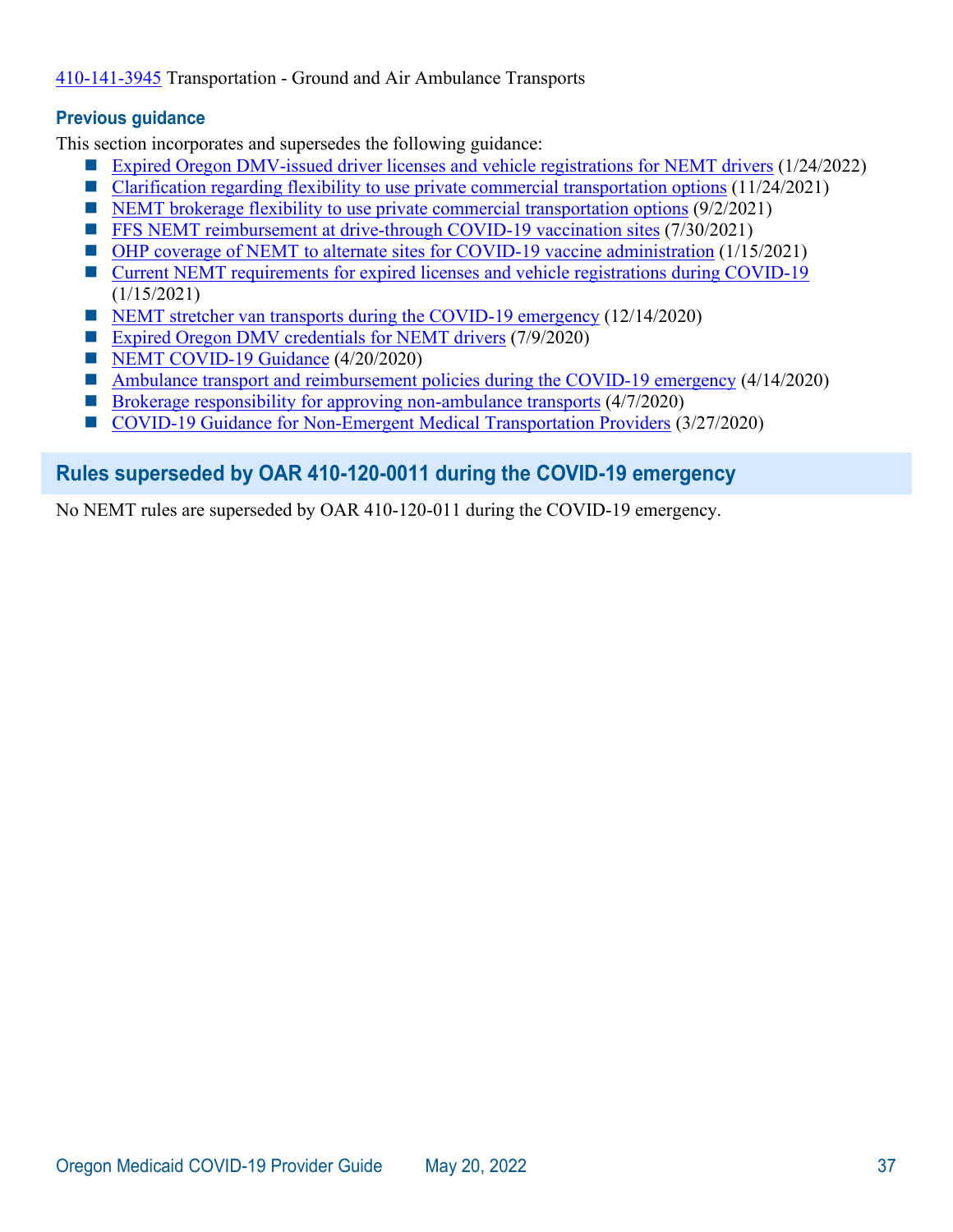# **Medical Eligibility**

# <span id="page-40-1"></span><span id="page-40-0"></span>**Oregon Health Plan and CWM eligibility during the COVID-19 emergency**

Starting March 18, 2020, if a member has Oregon Health Plan (BMH, BMD, BMM, CWX) or CWM coverage through a full eligibility determination, or obtained OHP or CWM eligibility since that date, they will continue to be covered at their approved benefit level throughout the COVID-19 emergency. This includes:

- **Members who were scheduled for benefit closure due to redeterminations.**
- CWM Plus (CWX) members who were scheduled to reduce to CWM-only (CWM) benefits. CWM Plus benefits will not be reduced during the COVID-19 emergency.

There are a few reasons why coverage would be closed during the pandemic. Please see the list of eligibility scenarios below for more information.

#### **OHP or CWM eligibility will end only when:**

- A member dies;
- A member becomes incarcerated. Benefits will be suspended while incarcerated;
- A member asks for their coverage to end;
- A member has moved out of state for a reason that is not related to the COVID-19 emergency, and does not intend to return to Oregon;
- OHA finds they approved medical benefits in error, or
- A court finds OHA approved medical benefits based on incorrect information that a member knowingly gave to OHA.

#### **Eligibility will continue for all other members.**

Examples of termination reasons that will **not** result in termination during the COVID-19 emergency include:

- Reported changes that would normally result in ineligibility, such as an increase in income;
- Women who qualified for OHP due to pregnancy and have reached the end of the 60-day post-partum period;
- Children and former foster youth aging out of Medicaid;
- Individuals losing the other benefits that were the basis of their Medicaid eligibility, such as Supplemental Security Income (SSI);
- **People receiving coverage as a result of a pending administrative appeal; and**
- **People whose current address is unknown.**

OHP intends for all members to retain coverage through their current CCO during the COVID-19 emergency.

**Please note:** Some OHP members receiving benefits on March 18, 2020, had previously been determined ineligible for benefits after March 31, 2020. The state is identifying and restoring their OHP benefits and CCO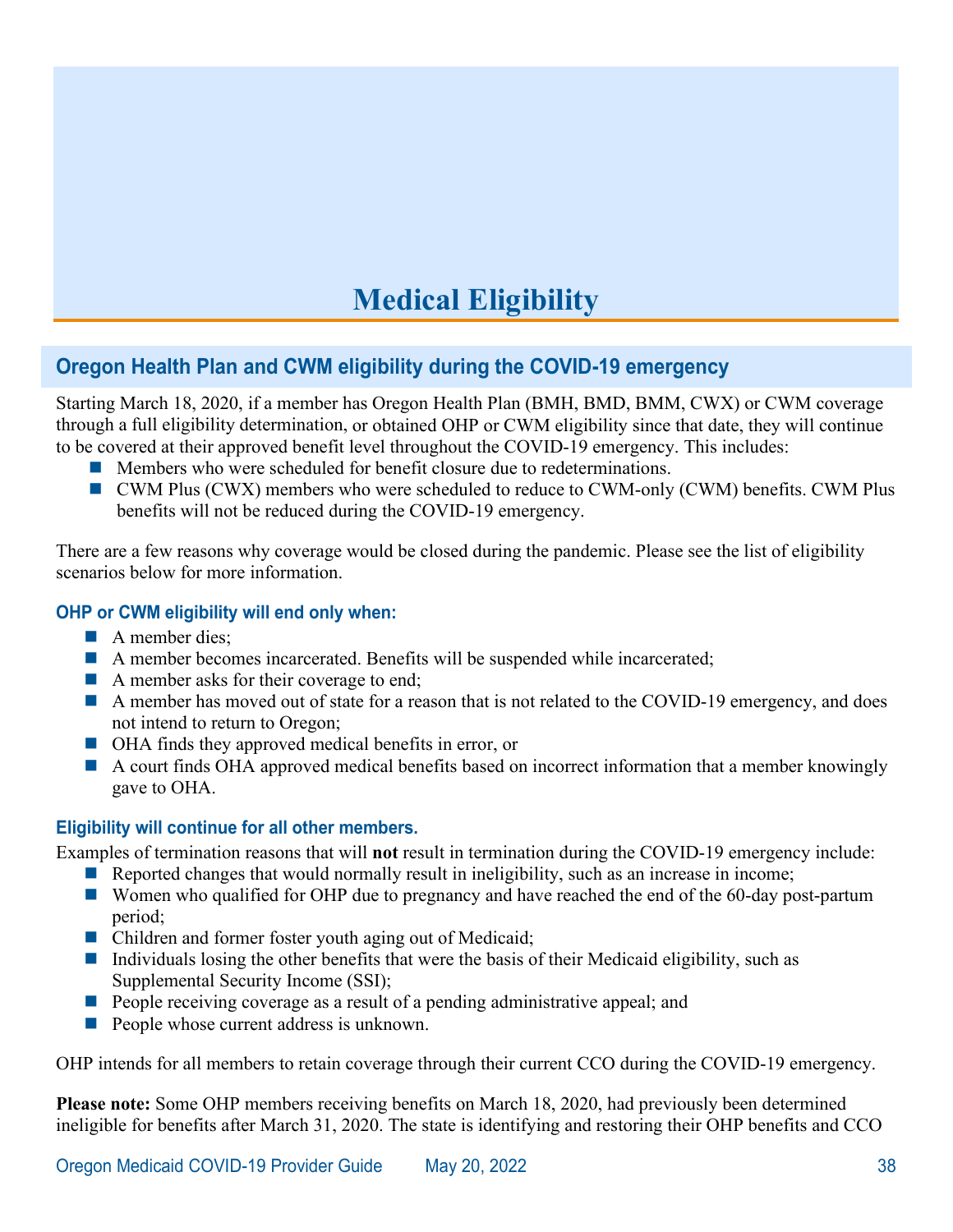# <span id="page-41-0"></span>**Hospital Presumptive Eligibility**

During the COVID-19 emergency, applicants may apply for temporary OHP coverage through Hospital Presumptive Eligibility (HPE) by phone.

- They do **not** need to visit the hospital for a face-to-face interview to apply.
- $\blacksquare$  Hospitals will accept verbal signatures and mail denial or approval notices to the applicant.

ODHS|OHA will honor application and decision forms completed according to the process outlined below.

## **Authorized HPE application processors may conduct verbal determinations as follows:**

- 1. Review all information on the OHP 7260 application verbally with the applicant.
- 2. Ask the applicant whether they agree that the information reviewed is true and accurate as stated; the applicant's answer will act as the verbal signature.
- 3. Put the applicant's name into the signature line with a note that signature was obtained verbally.
- 4. Review the approval or denial notice verbally with the applicant and tell them you will mail the notice to the address provided on the application.

**Follow all other processes as normal,** including entering the HPE end date and full application due date as the end of the month following the determination month; and directing applicants to complete full applications and how to do so. All forms and guidelines are found at [bit.ly/ohp-hpe.](http://bit.ly/ohp-hpe)

# <span id="page-41-1"></span>**Presumptive Eligibility determinations by OHP community partners**

During the COVID-19 emergency, OHP-certified community partners can perform Presumptive Eligibility determinations for temporary OHP coverage as follows:

- Individuals interested in completing Presumptive Eligibility applications must have an active assister ID.
- **Upon completing training, they may enroll applicants using the same forms that hospitals use.**
- $\blacksquare$  The same process changes identified for Hospital Presumptive Eligibility sites apply to community partner sites.

OHA is making these changes to allow maximum flexibility in helping Oregonians to secure critical medical coverage, and to help reduce non-medical public use of hospitals during this time.

To qualify to make Presumptive Eligibility determinations, assisters should complete the two ODHS|OHA prerecorded trainings and post-training quiz at [bit.ly/ohp-hpe.](http://bit.ly/ohp-hpe) Once this is done, they are considered qualified and may use the new process. Whenever possible, applicants should complete a full OHP application via the ONE Applicant Portal before using this new PE process.

# <span id="page-41-2"></span>**Temporary expansion of CWM-only (CWM) coverage**

During the COVID-19 emergency, the CWM emergency benefit will include all services for the diagnosis and treatment of COVID-19. COVID-19 vaccine administration is also covered when the diagnosis code Z23 (Encounter for immunization) is used for billing. It will also cover flu vaccinations.

**This coverage is not limited to emergency rooms and hospitals.** OHA can reimburse providers for COVID-19-related services regardless of service location. Coverage includes non-emergency settings such as medical offices, urgent care and pharmacies.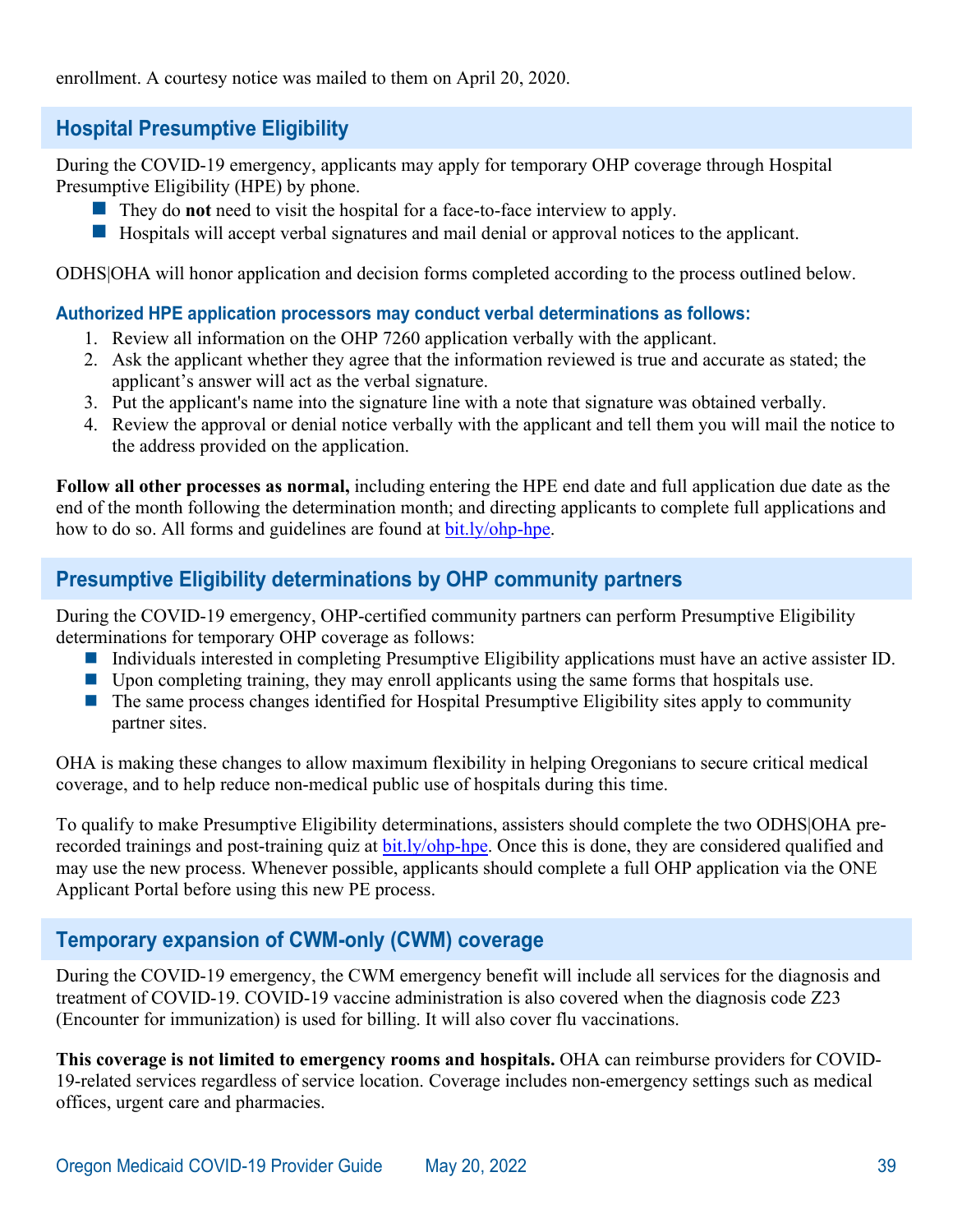Providers can bill OHA for COVID-19-related services provided on or after **Feb. 1, 2020.** Providers can bill for flu vaccinations on or after **Nov. 4, 2021.** 

<span id="page-42-0"></span>Post-COVID (also known as "long COVID" treatment is not included in the CWM benefit.

## **References**

## **Federal legislation**

The [Family First Coronavirus Response Act](https://www.congress.gov/116/plaws/publ127/PLAW-116publ127.pdf) (HR6201) authorizes these changes, effective 3/18/2020:

- **Expands access to Medicaid for those who are uninsured or at risk of losing Medicaid eligibility;** 
	- Adjusts eligibility and methodology for Medicaid;
	- Covers testing for COVID-19; and
	- Increases the Medicaid Federal Medical Assistance Percentage (FMAP).

The [2020 Coronavirus Aid, Relief, and Economic Security \(CARES\) Act](https://www.congress.gov/116/bills/hr748/BILLS-116hr748eas.pdf) (HR748):

- **Authorizes the federal government to send stimulus checks to help families during the COVID-19** emergency;
- **Increases unemployment payments; and**
- **Prohibits states from counting these payments when determining Medicaid eligibility.**

#### **Oregon Administrative Rules**

[410-200-0520](https://secure.sos.state.or.us/oard/view.action?ruleNumber=410-200-0520) Temporary Eligibility Policy Changes Related to the COVID-19 Emergency Period

#### **Previous guidance**

This section incorporates and supersedes the following guidance:

- [CWM coverage of COVID-19 home tests and flu vaccinations during the COVID-19 public health](https://www.oregon.gov/oha/HSD/OHP/Announcements/CAWEM-Coverage1121.pdf)  [emergency](https://www.oregon.gov/oha/HSD/OHP/Announcements/CAWEM-Coverage1121.pdf) (11/4/2021)
- [Temporary expansion of CWM-only \(CWM\) coverage](https://www.oregon.gov/oha/HSD/OHP/Announcements/Temporary%20expansion%20of%20CAWEM-only%20coverage%20during%20the%20COVID-19%20emergency.pdf) (5/5/2020)
- [Oregon Health Plan eligibility during COVID-19 emergency](https://www.oregon.gov/oha/HSD/OHP/Tools/Oregon%20Health%20Plan%20eligibility%20during%20COVID-19%20emergency.pdf) (3/31/2020)
- [Changes to Hospital Presumptive Eligibility processes, effective immediately](https://www-auth.oregon.egov.com/oha/HSD/OHP/Announcements/Changes%20to%20Hospital%20Presumptive%20Eligibility%20processes%2C%20effective%20immediately.pdf) (3/24/2020)
- [Community partners can now qualify to perform Presumptive Eligibility determinations](https://www-auth.oregon.egov.com/oha/HSD/OHP/Announcements/Community%20partners%20can%20now%20qualify%20to%20perform%20Presumptive%20Eligibility%20determinations.pdf) (4/2/2020)

# <span id="page-42-1"></span>**Rules superseded by OAR 410-120-0011 during the COVID-19 emergency**

 $410-120-1210(4)(d)(C)(i)$  CWM coverage limitations

 $410-120-1210(4)(d)(D)(iv)$  Exclusion of preventive care from CWM benefit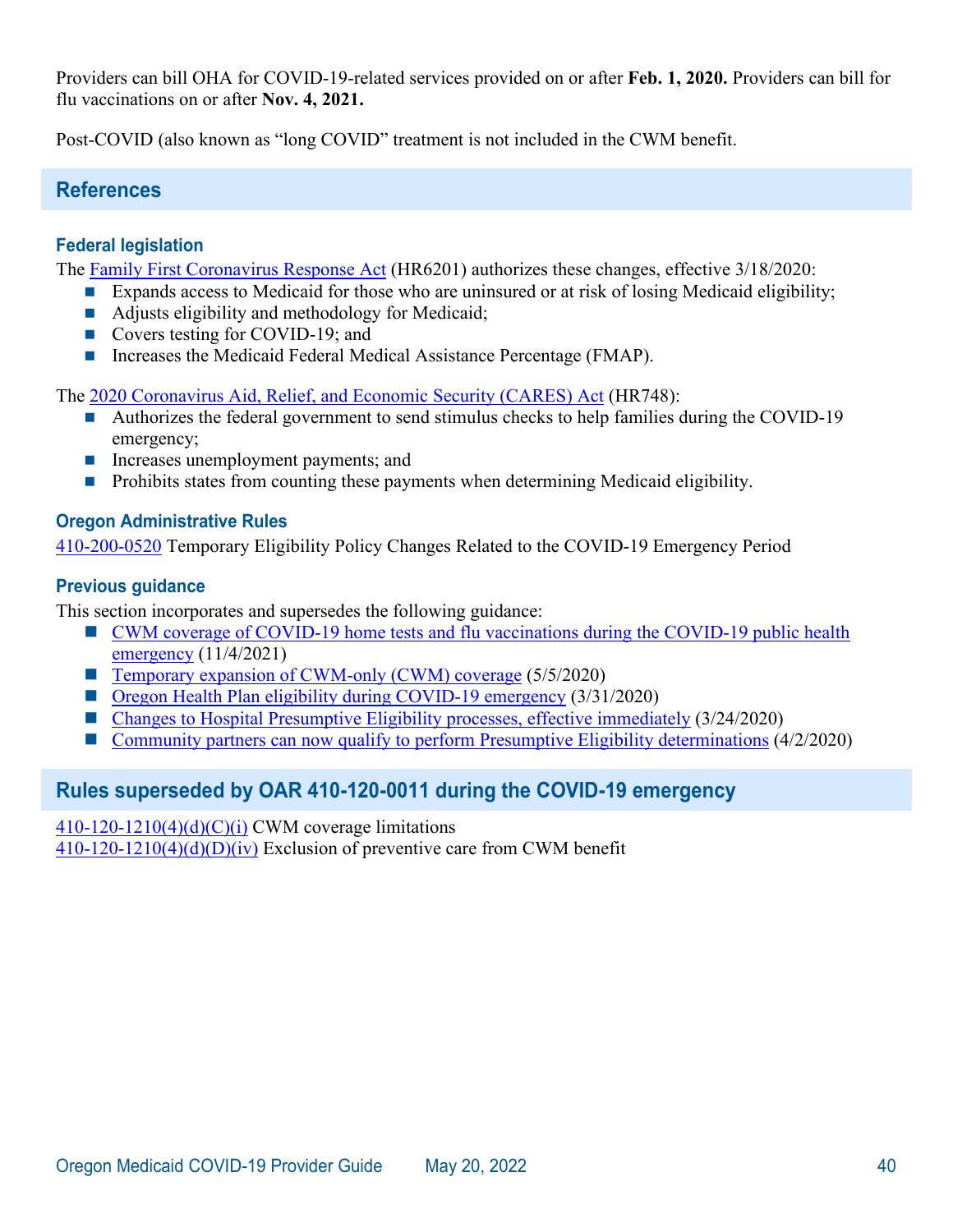# **Prior Authorization**

<span id="page-43-0"></span>Fee-for-service guidance is listed below. Please review this guide, notices received from OHA, and the [OHP](http://www.oregon.gov/OHA/HSD/OHP/Pages/PA.aspx) [Prior Authorization page.](http://www.oregon.gov/OHA/HSD/OHP/Pages/PA.aspx) If you still have questions or concerns, call the Provider Services Unit at 1-800-336- 6016.

<span id="page-43-1"></span>For CCO guidance, [please contact the CCO.](http://www.oregon.gov/OHA/HSD/OHP/Pages/Coordinated-Care-Organizations.aspx)

# **Extension of approved prior authorization requests**

If you received approval from OHA for physical health prior authorization requests but have been unable to provide the approved services due to the COVID-19 emergency, you can ask OHA to extend the end date of the approval. To do this:

- Fax a request to 503-378-5814 using the [EDMS Coversheet.](https://apps.state.or.us/Forms/Served/me3970.pdf) Mark the "Prior Authorization" box. In the "Justification" section, list your requested end date and the reason for the extension. In the "Documentation Identification Numbers" section, enter the 9-digit Prior Authorization Number of the approval you want to extend. **OR**
- Update the existing approval through the Provider Web Portal at [https://www.or-medicaid.gov.](https://www.or-medicaid.gov/) In the "Attachments" section, upload a memo that lists your requested new end date and the reason for the extension.

The Provider Clinical Support Unit will review all extension requests on a case-by-case basis and approve extensions for medically necessary and appropriate services.

# <span id="page-43-2"></span>**Urgent requests**

The process has not changed. If waiting for approval of a prior authorization request is inhibiting a patient from being discharged or there is another immediate need for equipment or supplies, mark the request as "Urgent" (72 hours) or "Immediate" (24 hours). To do this:

- Mark the "Urgent" or "Immediate" box on the [EDMS Cover Sheet.](https://apps.state.or.us/Forms/Served/me3971.pdf) OR
- Select URG or IMM on your Provider Web Portal request. Call the PA Hotline at 1-800-336-6016 to make sure your request was received as an urgent or immediate request.

OHA responds to urgent or immediate requests daily. To follow up on any urgent or immediate PA request, please call the PA Hotline at 1-800-336-6016.

## <span id="page-43-3"></span>**Extended State Fair Hearing requests and appeal timelines**

When a prior authorization is denied, OHP members may have up to an additional 120 days to request a State Fair Hearing (or Contested Case Hearing). This gives OHP members up to 240 days to ask OHA for a hearing.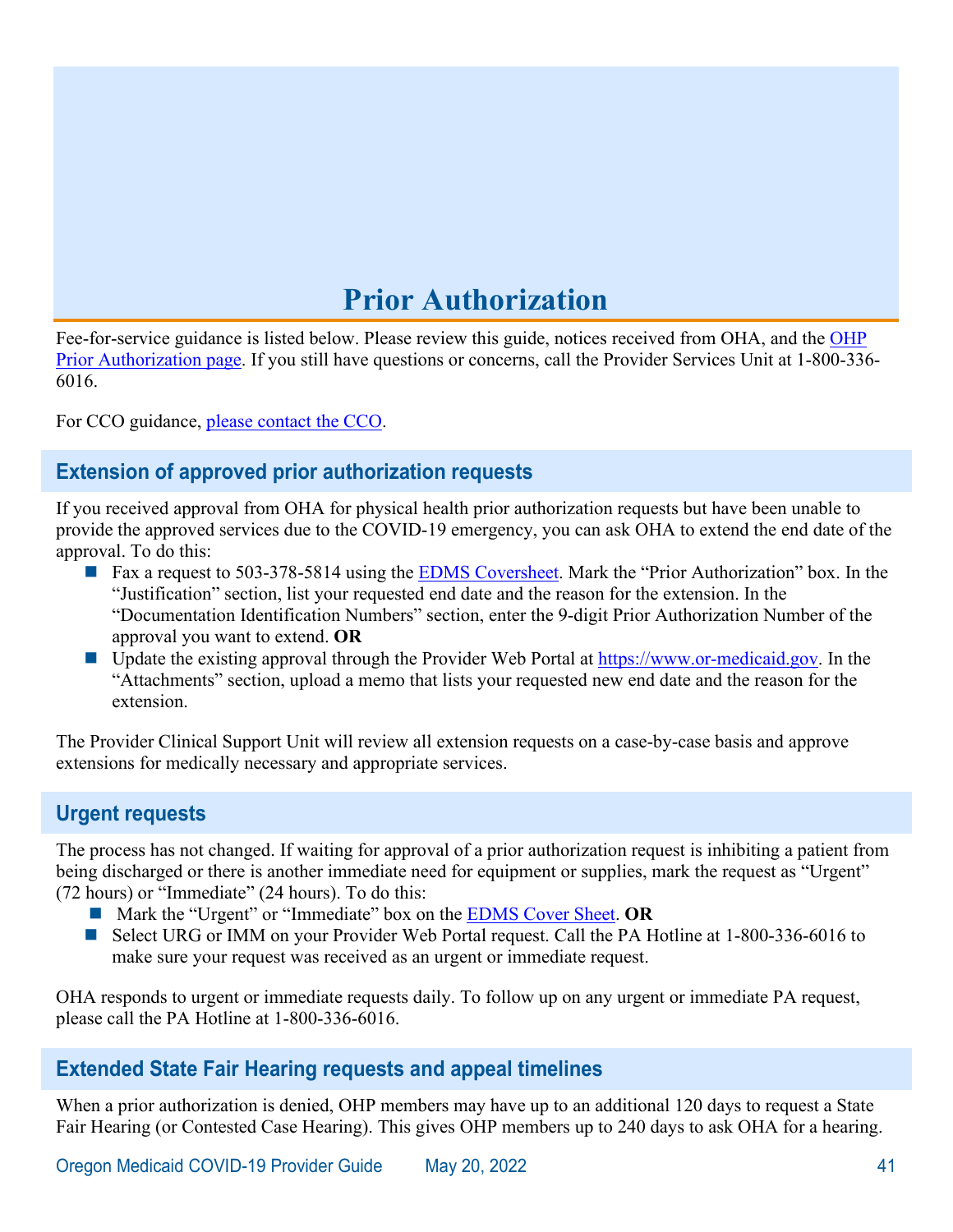This temporary extension is effective March 1, 2020, and will end upon termination of the COVID-19 public health emergency.

For services denied by the CCO, CCO members must still ask their CCO for an appeal **before** asking OHA for a hearing.

During the COVID-19 emergency, CCOs will inform members about these extended timeframes by:

- Including information about the extension in member notices, including Notices of Benefit Denial and Notices of Appeal Resolution (Notices); and
- Sending correction letters to members who received Notices that contained only the pre-emergency hearing request timeframes.

<span id="page-44-0"></span>OHA is also informing fee-for-service members and providers about the change.

# **Extended deadline for submitting initial out-of-hospital birth requests**

While OHA still encourages providers to submit requests as early in the pregnancy as possible, OAR [410-130-](https://secure.sos.state.or.us/oard/view.action?ruleNumber=410-130-0200) [0200](https://secure.sos.state.or.us/oard/view.action?ruleNumber=410-130-0200) allows out-of-hospital birth providers an additional 7 weeks to submit prior authorization requests during the COVID-19 emergency.

- $\blacksquare$  The original rule required providers to submit requests no later than 27 weeks, 6 days of gestation.
- Effective March 23, 2020, the rule allowed providers to submit requests no later than **34 weeks** of gestation.
- Effective Sept. 3, 2021, the rule allows providers to submit requests no later than **38 weeks** of gestation.

<span id="page-44-1"></span>This extension is intended to reduce potential exposure to COVID-19 for both the mother and newborn.

## **References**

#### **Oregon Administrative Rules**

[410-130-0200](https://secure.sos.state.or.us/oard/view.action?ruleNumber=410-130-0200) Prior Authorization [410-130-0240](https://secure.sos.state.or.us/oard/view.action?ruleNumber=410-130-0240) Medical Services

## <span id="page-44-2"></span>**Rules superseded by OAR 410-120-0011 during the COVID-19 emergency**

 $410-120-1860(4)(b)(A)$  60-day deadline for FFS clients [410-141-3900\(2\)\(a\)](https://secure.sos.state.or.us/oard/view.action?ruleNumber=410-141-3900) 120-day deadline for CCO members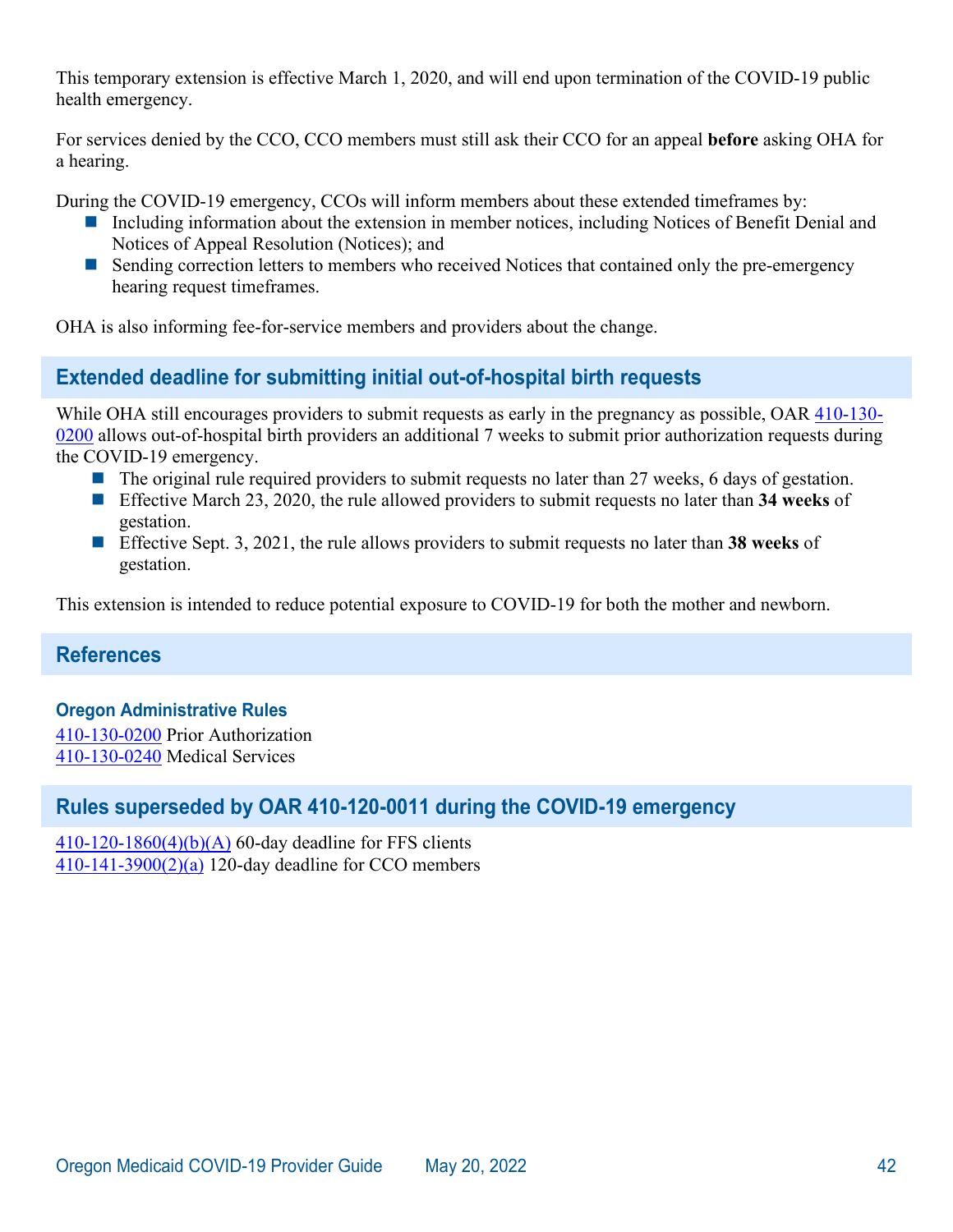# **Billing OHA**

<span id="page-45-0"></span>Fee-for-service billing guidance is listed below. This information applies to health care providers enrolled with OHA as fee-for-service OHP providers. Please review this guide, notices received from OHA, and the [OHP](http://www.oregon.gov/OHA/HSD/OHP/pages/billing.aspx)  [Billing Tips page.](http://www.oregon.gov/OHA/HSD/OHP/pages/billing.aspx) If you still have questions or concerns, call the Provider Services Unit at 1-800-336-6016.

For COVID-19 vaccine administration:

- **Providers must be enrolled as both [a fee-for-service OHP provider](#page-13-0) and as a [COVID-19 vaccine provider](#page-13-1)** through OHA's Immunization Program.
- OHA has implemented a ["No Wrong Door" policy](file://dhs.sdc.pvt/HSB/OHA%20Communications/HSD/2021/Medicaid%20Operations/2021-05-07%20COVID%20Guide/No_Wrong_Door#_) to ensure access for CCO members who present at any OHP-enrolled COVID-19 provider location to receive a vaccine. This means providers not contracted with the member's CCO may bill OHA for the vaccine administration.

For Medicare members, bill the member's Medicare plan for the services Medicare covers, and list OHA or the member's CCO as secondary. If only OHA covers the service, bill OHA or the member's CCO.

<span id="page-45-1"></span>For CCO billing guidance, [please contact the CCO.](http://www.oregon.gov/OHA/HSD/OHP/Pages/Coordinated-Care-Organizations.aspx)

# **Dental claims**

#### **COVID-19 vaccine administration**

OHP-enrolled COVID-19 vaccine providers may submit claims in the professional claim (CMS-1500 or 837P) format. [See details below.](#page-46-1)

Dentists billing OHA for vaccine administration are subject to [OAR 410-123-1262.](https://secure.sos.state.or.us/oard/view.action?ruleNumber=410-123-1262)

#### **Interpreter services**

Use CDT code D9990. The administrative add-on rate is \$60 per date of service.

#### **Teledentistry**

Use Place of Service 02 regardless of whether the connection is by video with audio or regular telephone. Each service delivered via teledentistry will have two line items:

- D9995 (teledentistry)
- $\blacksquare$  The code for the procedure delivered via teledentistry. List the fee on this line.

No modifier is required, as modifiers are not used on dental claims.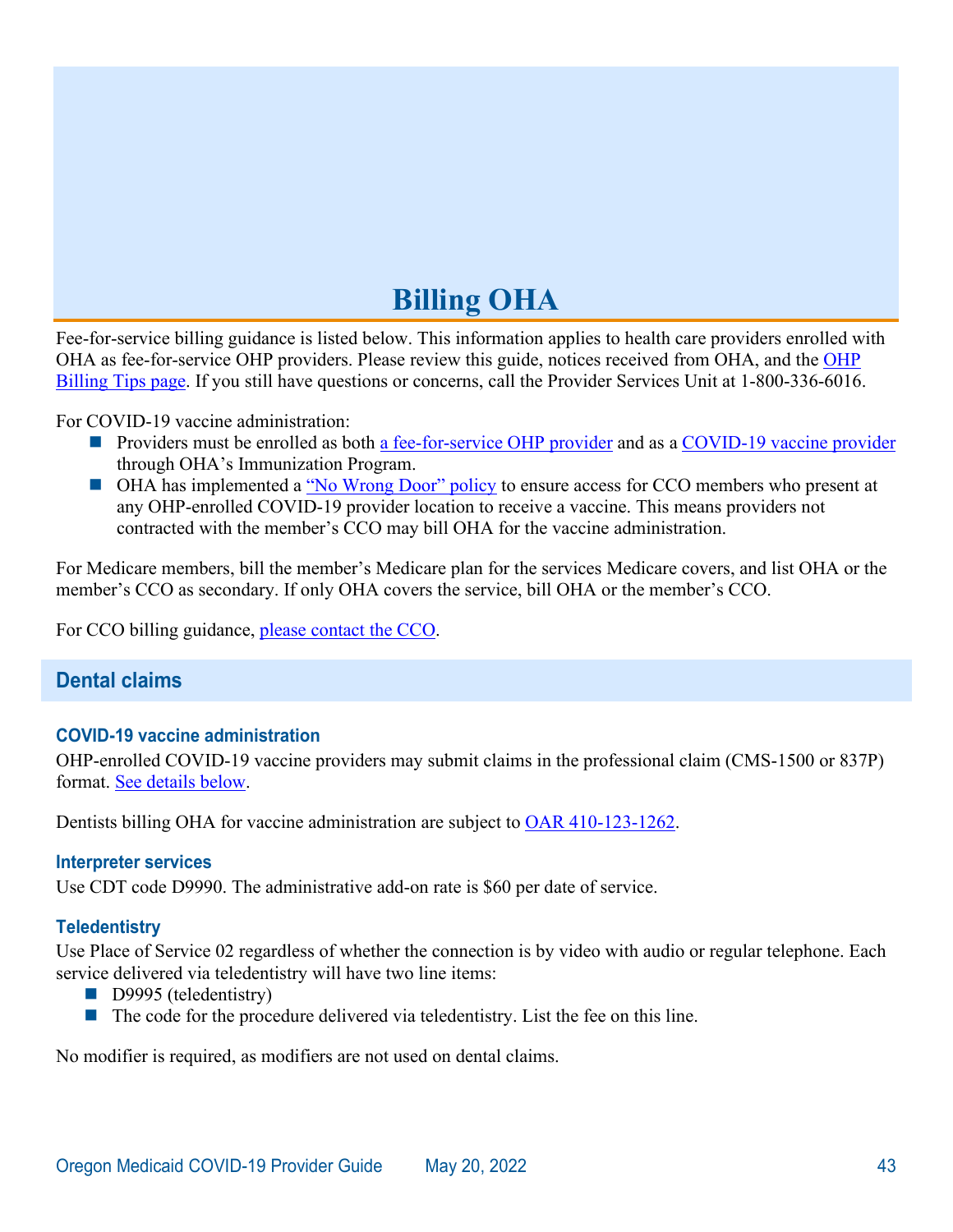# <span id="page-46-0"></span>**Physical and behavioral health claims**

#### **Catastrophe-related coding**

To ensure appropriate payment, please use the following codes on all claims related to COVID-19:

- **Professional claims: Enter modifier CR (Catastrophe/Disaster)**
- Institutional claims: Enter Condition Code DR (Disaster-Related)

This includes:

- The reason for a telehealth/telemedicine visit is for prevention of COVID-19 exposure (provider or patient). Prevention measures include physical distancing, limiting non-essential travel, and prioritizing personal protective equipment for essential health services. There is no requirement for either the patient or provider to have an actual or suspected COVID-19 diagnosis.
- Any assessment/treatment of COVID-19 (suspected or actual)

Please report these codes **in addition to** any other codes required by [your program-specific rules and guidelines](http://bit.ly/ohp-rules)  [for the services billed.](http://bit.ly/ohp-rules) This will allow OHA to capture and report all COVID-19 spending and services to CMS.

Providers can use these codes to bill for qualified COVID-19-related services provided on or after **Feb. 1, 2020. Do not include** this coding on claims for telehealth/telemedicine services that would have been rendered absent the COVID-19 emergency. Examples may include:

- $\blacksquare$  Weekly psychiatric service that has been regularly delivered by a behavioral specialist via telehealth/telemedicine;
- Routine telehealth/telemedicine visits conducted by RHCs for rural patients;
- Any telehealth/telemedicine services that would otherwise be routine, non-emergent telehealth/ telemedicine visits.

#### <span id="page-46-1"></span>**COVID-19 vaccine counseling**

To bill for counseling provided separately from the vaccine administration visit, use the E/M code appropriate for the time spent counseling. Modifier 22 is not allowed with E/M codes.

#### **COVID-19 vaccine administration**

OHP-enrolled COVID-19 vaccine providers may bill for the vaccine administration, not the serum (also listed below for clarity).

- Use diagnosis code Z23 (Encounter for immunization) for billing.
- $\blacksquare$  OHA updated rates on 3/16/2021. OHP will work with you to adjust claims if you were paid the wrong rate on 3/15/2021.

To bill for counseling provided during the administration visit that exceeds 20 minutes, add modifier 22.

#### **Ages 5 to 11 years**

| Code  | <b>Description</b>                                                | <b>Effective</b> | Rate    |
|-------|-------------------------------------------------------------------|------------------|---------|
| 91307 | Pfizer-BioNTech Vaccine Pediatric (federally<br>supplied product) | 11/2/2021        | N/A     |
| 0071A | Pfizer-BioNTech - First Dose                                      | 11/2/2021        | \$40.00 |
| 0072A | Pfizer-BioNTech - Second Dose                                     | 11/2/2021        | \$40.00 |
| 0073A | Pfizer-BioNTech - Pediatric Third Dose                            | 1/3/2022         | \$40.00 |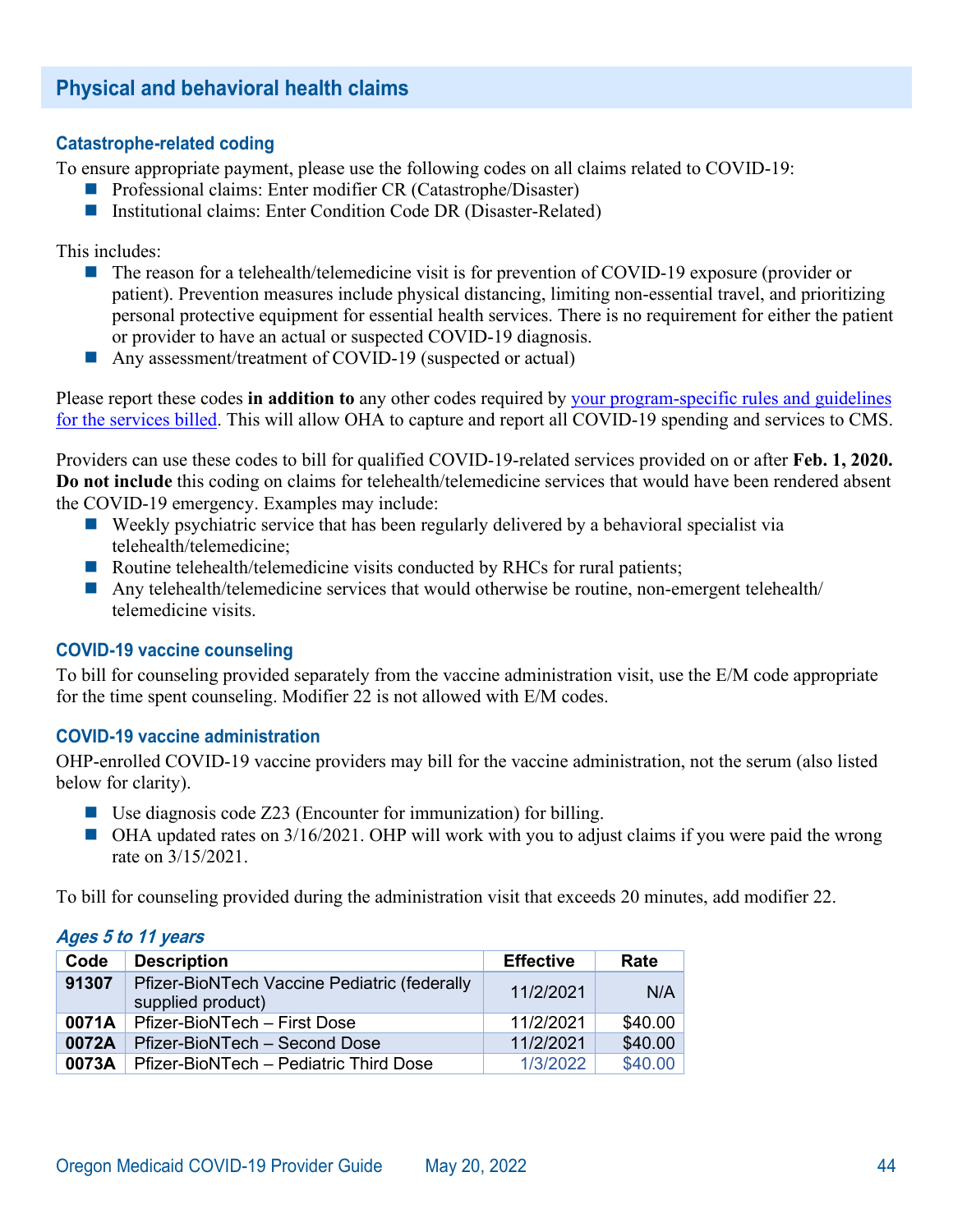# **Ages 12 years and older**

|       |                                                                                                                       |                                    |                |                  |                             | <b>Rates</b>             |
|-------|-----------------------------------------------------------------------------------------------------------------------|------------------------------------|----------------|------------------|-----------------------------|--------------------------|
| Code  | <b>Description</b>                                                                                                    | <b>Include Code on</b><br>Claims?  | <b>Minimum</b> | <b>Effective</b> | <b>Through</b><br>3/14/2021 | On or after<br>3/15/2021 |
| 91300 | <b>Pfizer-BioNTech Vaccine</b>                                                                                        | No. Federally                      | age            |                  |                             |                          |
|       |                                                                                                                       | supplied product                   | 16 years       | 12/13/2020       | N/A                         | N/A                      |
| 91300 | <b>Pfizer-BioNTech Vaccine</b>                                                                                        | No. Federally<br>supplied product  | 12 years       | 5/13/2021        | N/A                         | N/A                      |
| 91305 | <b>Pfizer-BioNTech Vaccine</b>                                                                                        | No. Federally                      | <b>TBD</b>     | <b>TBD</b>       | N/A                         | \$40.00                  |
|       | (Ready to Use)                                                                                                        | supplied product                   |                |                  |                             |                          |
| 0001A | Pfizer-BioNTech - First<br>Dose                                                                                       | Yes. Add modifier<br><b>CR</b>     | 16 years       | 12/13/2020       | \$16.94                     | \$40.00                  |
| 0001A | Pfizer-BioNTech - First<br>Dose                                                                                       | Yes. Add modifier<br><b>CR</b>     |                | 5/13/2021        |                             | \$40.00                  |
| 0051A | Pfizer-BioNTech - First<br>Dose (preservative free,<br>30 mcg/0.3 mL dosage,<br>tris-sucrose formulation)             | Yes. Add modifier<br><b>CR</b>     | 12 years       | 10/29/2021       | N/A                         | \$40.00                  |
| 0002A | Pfizer-BioNTech-<br><b>Second Dose</b>                                                                                | Yes. Add modifier<br><b>CR</b>     | 16 years       | 12/13/2020       | \$28.39                     | \$40.00                  |
| 0002A | Pfizer-BioNTech-<br><b>Second Dose</b>                                                                                | Yes. Add modifier<br><b>CR</b>     | 12 years       | 5/13/2021        | N/A                         | \$40.00                  |
| 0052A | Pfizer-BioNTech-<br><b>Second Dose</b><br>(preservative free, 30)<br>mcg/0.3 mL dosage, tris-<br>sucrose formulation) | Yes. Add modifier<br><b>CR</b>     | 12 years       | 10/29/2021       | N/A                         | \$40.00                  |
| 0003A | Pfizer-BioNTech - Third<br>Dose                                                                                       | Yes. Add modifier<br><b>CR</b>     | 12 years       | 8/12/2021        | N/A                         | \$40.00                  |
| 0053A | Pfizer-BioNTech - Third<br>Dose<br>(preservative free, 30<br>mcg/0.3 mL dosage, tris-<br>sucrose formulation)         | Yes. Add modifier<br><b>CR</b>     | 12 years       | 10/29/2021       | N/A                         | \$40.00                  |
| 0004A | Pfizer-BioNTech-<br><b>Booster Dose</b>                                                                               | Yes. Add modifier<br><b>CR</b>     | 18 years       | 9/22/2021        | N/A                         | \$40.00                  |
| 0004A | Pfizer-BioNTech-<br><b>Booster Dose</b>                                                                               | Yes. Add modifier<br><b>CR</b>     | 16 years       | 12/09/2021       | N/A                         | \$40.00                  |
| 0004A | Pfizer-BioNTech-<br><b>Booster Dose</b>                                                                               | Yes. Add modifier<br><b>CR</b>     | 12 years       | 1/5/2022         | N/A                         | \$40.00                  |
| 0054A | Pfizer-BioNTech-<br><b>Booster Dose</b><br>(preservative free, 30<br>mcg/0.3 mL dosage, tris-<br>sucrose formulation) | Yes. Add modifier<br><b>CR</b>     | 12 years       | 10/29/2021       | N/A                         | \$40.00                  |
| 91301 | Moderna Vaccine                                                                                                       | No. Federally<br>supplied product. | 18 years       | 12/18/2020       | N/A                         | N/A                      |
| 0011A | Moderna - First Dose                                                                                                  | Yes. Add modifier<br><b>CR</b>     | 18 years       | 12/18/2020       | \$16.94                     | \$40.00                  |
| 0012A | Moderna - Second Dose                                                                                                 | Yes. Add modifier<br><b>CR</b>     | 18 years       | 12/18/2020       | \$28.39                     | \$40.00                  |
| 0013A | Moderna - Third Dose                                                                                                  | Yes. Add modifier<br><b>CR</b>     | 18 years       | 8/12/2021        | N/A                         | \$40.00                  |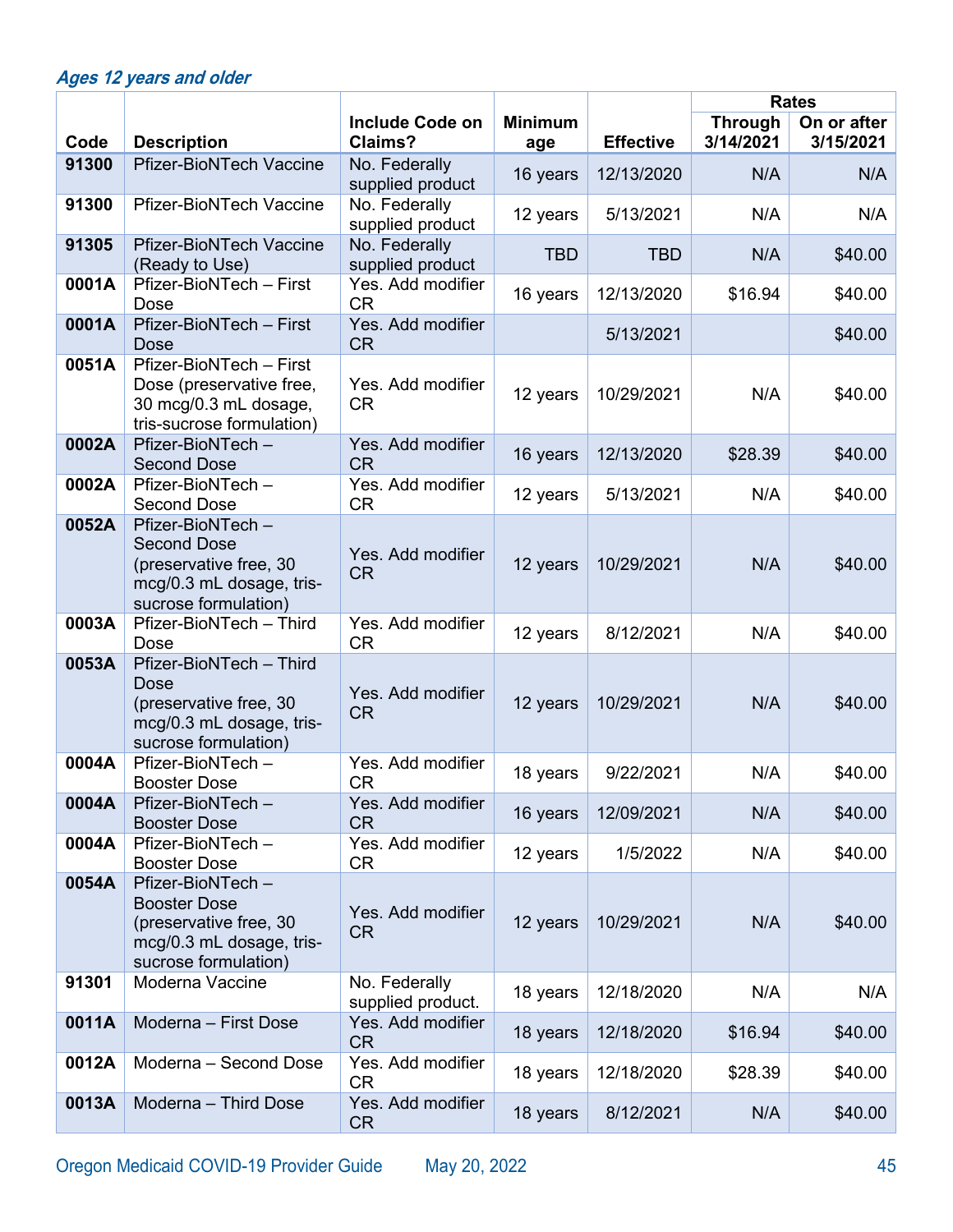|       |                                               |                                    |                       |                  | <b>Rates</b>                |                          |
|-------|-----------------------------------------------|------------------------------------|-----------------------|------------------|-----------------------------|--------------------------|
| Code  | <b>Description</b>                            | <b>Include Code on</b><br>Claims?  | <b>Minimum</b><br>age | <b>Effective</b> | <b>Through</b><br>3/14/2021 | On or after<br>3/15/2021 |
| 0064A | Moderna - Booster Dose                        | Yes. Add modifier<br>CR            | 18 years              | 10/21/2021       | N/A                         | \$40.00                  |
| 91303 | Johnson & Johnson -<br>Janssen Vaccine        | No. Federally<br>supplied product. | 18 years              | 2/28/2021        | N/A                         | N/A                      |
| 0031A | Johnson & Johnson -<br>Janssen – Single Dose  | Yes. Add modifier<br>CR.           | 18 years              | 2/28/2021        | \$28.39                     | \$40.00                  |
| 0034A | Johnson & Johnson -<br>Janssen - Booster Dose | Yes. Add modifier<br><b>CR</b>     | 18 years              | 10/21/2021       | N/A                         | \$40.00                  |

#### **For in-home vaccine administration:**

When billing OHA for FFS in-home COVID-19 vaccine administrations, bill for the \$35.50 fee as follows:

- **Procedure code:** Use M0201 (COVID-19 vaccine administration inside a patient's home; reported only once per home per date of service).
- **Place of Service code:** Use 04 (Homeless Shelter), 12 (Home), 13 (Assisted Living Facility, 14 (Group) Home), or 16 (Temporary Housing).

#### **For APCM clinics paid at the PPS encounter rate:**

For COVID-19 vaccine administrations provided at a primary care medical visit, add the U1 modifier on FFS claims. This will allow OHA to pay for the vaccine administration at the PPS rate rather than zero pay. [Other](https://www.oregon.gov/oha/HSD/OHP/Tools/APM%20Carved-out%20Services%20Overview.pdf)  [services excluded from the APCM program](https://www.oregon.gov/oha/HSD/OHP/Tools/APM%20Carved-out%20Services%20Overview.pdf) may also be paid at the PPS rate.

#### **For hospital inpatient claims:**

Split bill as an outpatient service as follows:

- $\blacksquare$  Type of Bill: 131
- Statement Covers Period (From and To Dates): Use the discharge date of the inpatient claim.
- Condition Code: DR (Disaster-Related)
- Revenue Code: 771

#### **For vaccine administration by non-OHP providers**

Given the wide array of staffing models for vaccination sites, OHA recognizes the need for flexibility and relaxing administrative burdens. Therefore, OHA will allow vaccine administrations performed by non-enrolled providers to be billed under the supervising pharmacist or medical provider's Oregon Medicaid ID number.

This flexibility applies to sites with supervising pharmacists and other licensed professionals who are authorized to administer the COVID-19 vaccine **and** actively enrolled with OHP. For example:

- $\blacksquare$  For traveling pharmacists who are not enrolled with OHP, the rendering provider should be the OHPenrolled supervising pharmacist.
- For individuals who are not independently enrollable (e.g., EMTs, RNs, National Guard members), the rendering provider should be the OHP-enrolled supervising medical practitioner.

Additionally, any enrolled Licensed Health Care Professional (LHCP) can provide vaccinations when it is within their scope of practice. These include physicians, osteopaths, podiatrists, chiropractors, certified nurse practitioners, physician assistants, naturopathic physicians, dentists, nurses under the supervision of an LHCP, and pharmacists. Other types not listed may be able to vaccinate if they are supervised by existing licensed practitioners and perform services within the licensed practitioner's scope of practice.

#### **Interpreter services**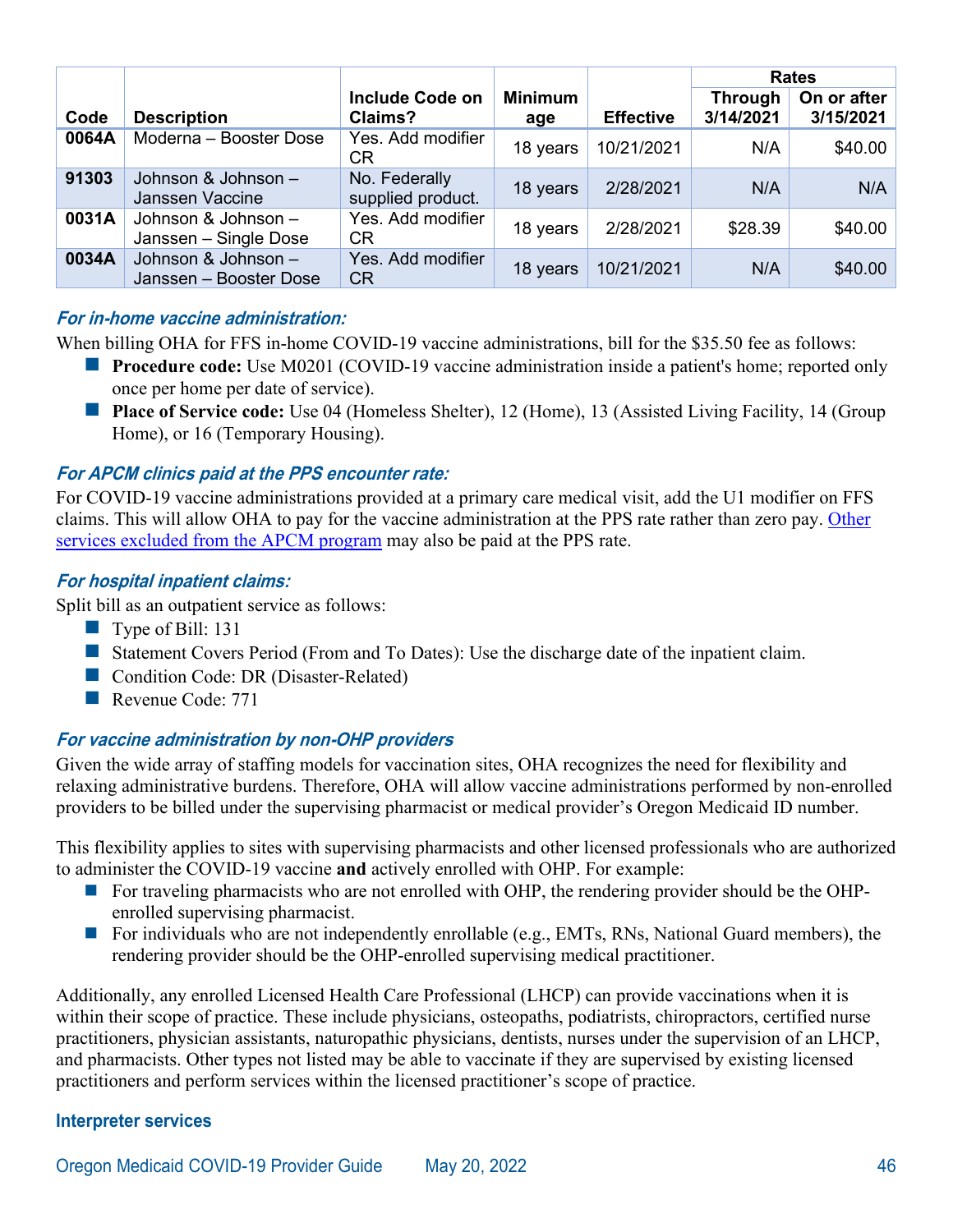Use HCPCS code T1013. The administrative add-on rate is \$60 per date of service.

#### **Monoclonal antibody administration**

**For injection/infusion and monitoring services:** Bill the usual and customary rate with the appropriate procedure code listed below.

- OHA's reimbursement is at a per-service rate. Multiple units are not allowed.
- $\blacksquare$  The appropriate NDC may be listed but is not required.

#### **For drug products:**

- Only bill for drugs purchased on the market. Include the NDC.
- Do not bill for drugs distributed to you at no cost through the federal HHS allocation.

# **Products listed with a rate of "N/A" are not currently available on the market and not eligible for billing.**

[Visit the CDC website](https://www.cms.gov/medicare/covid-19/monoclonal-antibody-covid-19-infusion) for information on current availability and Emergency Use Authorizations.

- For professional billing (free-standing infusion centers, clinics and non-hospital settings), rates are listed below.
- **For institutional billing (hospital-based infusion centers), the outpatient hospital reimbursement for the** administration is APC (OPPS).

#### **Drugs**

| Code  | <b>Description</b>                                                                                                                                                                                                                                                                                       | <b>Effective Date(s)</b>     | Rate   |
|-------|----------------------------------------------------------------------------------------------------------------------------------------------------------------------------------------------------------------------------------------------------------------------------------------------------------|------------------------------|--------|
| Q0239 | Bamlanivimab, 700 mg                                                                                                                                                                                                                                                                                     | $11/10/2020 -$<br>04/16/2021 | N/A    |
| Q0243 | Casirivimab and imdevimab, 2400 mg                                                                                                                                                                                                                                                                       | 11/21/2020                   | N/A    |
| Q0244 | Casirivimab and imdevimab, 1200 mg                                                                                                                                                                                                                                                                       | 06/03/2021                   | N/A    |
| Q0245 | Bamlanivimab and etesevimab, 2100 mg                                                                                                                                                                                                                                                                     | 02/09/2021                   | N/A    |
| Q0247 | Sotrovimab, 500 mg                                                                                                                                                                                                                                                                                       | 05/26/2021                   | N/A    |
| Q0249 | Tocilizumab, for hospitalized adults and pediatric patients (2)<br>years of age and older) with COVID-19 who are receiving<br>systemic corticosteroids and require supplemental oxygen, non-<br>invasive or invasive mechanical ventilation, or extracorporeal<br>membrane oxygenation (ECMO) only, 1 mg | 06/24/2021                   | \$6.57 |

#### **Subcutaneous injection**

| Code  | <b>Description</b>                                                                                                                                                                                                                                                 | <b>Effective Date(s)</b>     | Rate     |
|-------|--------------------------------------------------------------------------------------------------------------------------------------------------------------------------------------------------------------------------------------------------------------------|------------------------------|----------|
| M0240 | Casirivimab and imdevimab, includes post-administration<br>monitoring, subsequent repeat doses                                                                                                                                                                     | 07/30/2021                   | \$450.00 |
| M0241 | Casirivimab and imdevimab, includes post-administration<br>monitoring in the home or residence, this includes a beneficiary's<br>home that has been made provider-based to the hospital during<br>the COVID-19 public health emergency, subsequent repeat<br>doses | 07/30/2021                   | \$750.00 |
| M0243 | Casirivimab and imdevimab, includes post-administration<br>monitoring                                                                                                                                                                                              | $11/21/2020 -$<br>05/05/2021 | \$309.60 |
| M0243 | Casirivimab and imdevimab, includes post-administration<br>monitoring                                                                                                                                                                                              | 05/06/2021                   | \$450.00 |
| M0244 | Casirivimab and imdevimab, includes post-administration<br>monitoring in the home or residence; this includes a<br>beneficiary's home that has been made provider-based to the<br>hospital during the COVID-19 public health emergency                             | 05/06/2021                   | \$750.00 |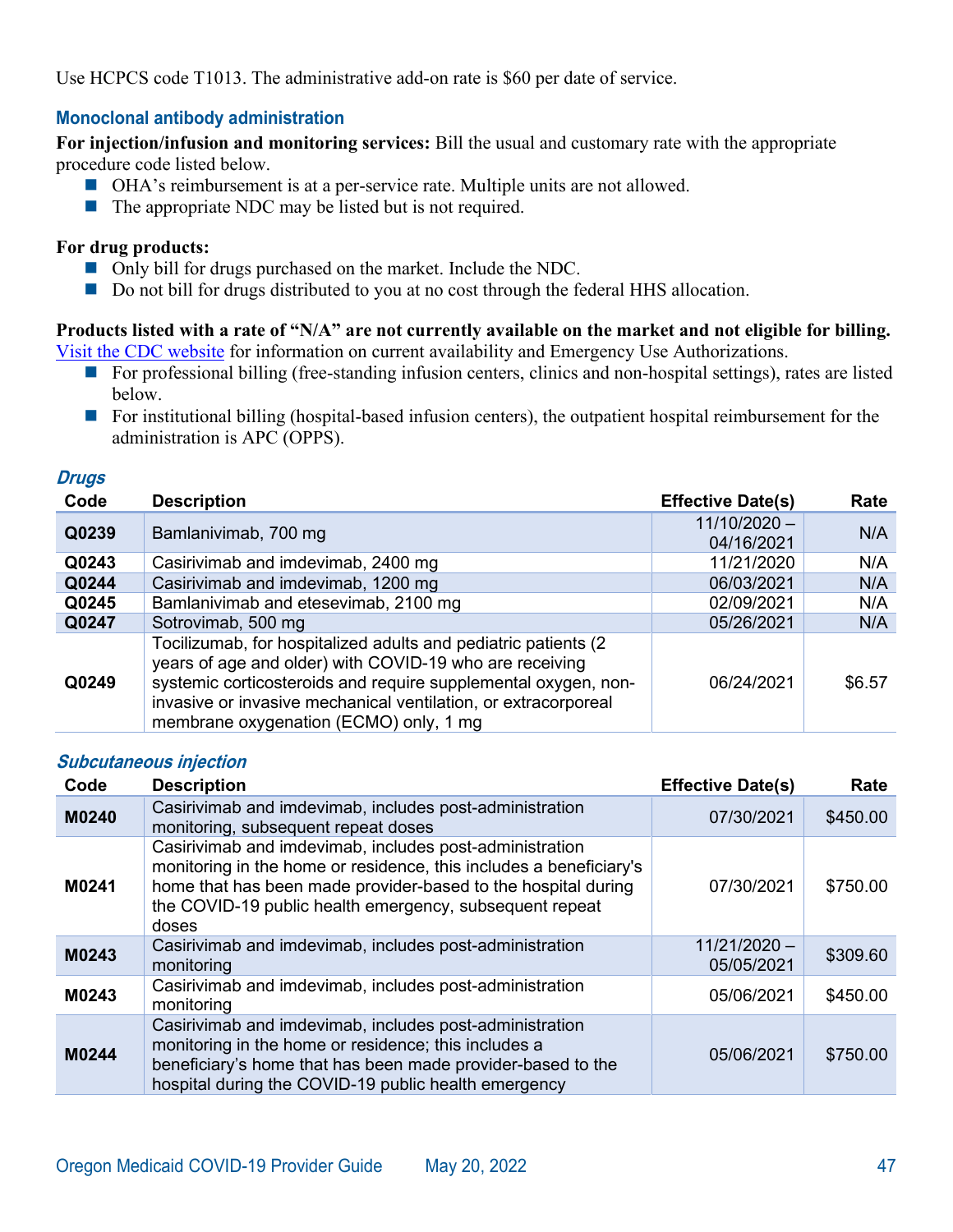#### **Intravenous infusion**

| Code  | <b>Description</b>                                                                                                                                                                                                                                                                                                                                         | <b>Effective Date(s)</b>     | Rate     |
|-------|------------------------------------------------------------------------------------------------------------------------------------------------------------------------------------------------------------------------------------------------------------------------------------------------------------------------------------------------------------|------------------------------|----------|
| M0239 | Bamlanivimab, includes post-administration monitoring                                                                                                                                                                                                                                                                                                      | $11/10/2020 -$<br>04/16/2021 | \$309.60 |
| M0240 | Casirivimab and imdevimab, includes post-administration<br>monitoring, subsequent repeat doses                                                                                                                                                                                                                                                             | 7/30/2021                    | \$450.00 |
| M0241 | Casirivimab and imdevimab, includes post-administration<br>monitoring in the home or residence, this includes a<br>beneficiary's home that has been made provider-based to the<br>hospital during the COVID-19 public health emergency,<br>subsequent repeat doses                                                                                         | 7/30/2021                    | \$750.00 |
| M0243 | Casirivimab and imdevimab, includes post-administration<br>monitoring                                                                                                                                                                                                                                                                                      | 11/21/2020-<br>05/05/2021    | \$309.60 |
| M0243 | Casirivimab and imdevimab, includes post-administration<br>monitoring                                                                                                                                                                                                                                                                                      | 05/06/2021                   | \$450.00 |
| M0244 | Casirivimab and imdevimab, includes post-administration<br>monitoring in the home or residence; this includes a<br>beneficiary's home that has been made provider-based to the<br>hospital during the COVID-19 public health emergency                                                                                                                     | 05/06/2021                   | \$750.00 |
| M0245 | Bamlanivimab and etesevimab, includes post-administration<br>monitoring                                                                                                                                                                                                                                                                                    | $02/09/2021 -$<br>05/05/2021 | \$309.60 |
| M0245 | Bamlanivimab and etesevimab, includes post-administration<br>monitoring                                                                                                                                                                                                                                                                                    | 05/06/2021                   | \$450.00 |
| M0246 | Bamlanivimab and etesevimab, includes post-administration<br>monitoring in the home or residence; this includes a<br>beneficiary's home that has been made provider-based to the<br>hospital during the COVID-19 public health emergency                                                                                                                   | 05/06/2021                   | \$750.00 |
| M0247 | Sotrovimab, includes post-administration monitoring                                                                                                                                                                                                                                                                                                        | 05/26/2021                   | \$450.00 |
| M0248 | Sotrovimab, includes post-administration monitoring in the home<br>or residence; this includes a beneficiary's home that has been<br>made provider-based to the hospital during the COVID-19 public<br>health emergency                                                                                                                                    | 05/26/2021                   | \$750.00 |
| M0249 | Tocilizumab, for hospitalized adults and pediatric patients (2<br>years of age and older) with COVID-19 who are receiving<br>systemic corticosteroids and require supplemental oxygen, non-<br>invasive or invasive mechanical ventilation, or extracorporeal<br>membrane oxygenation (ECMO) only, includes post-<br>administration monitoring, first dose | 06/24/2021                   | \$450.00 |
| M0250 | Tocilizumab, for hospitalized adults and pediatric patients (2<br>years of age and older) with COVID-19 who are receiving<br>systemic corticosteroids and require supplemental oxygen, non-<br>invasive or invasive mechanical ventilation, or ECMO only,<br>includes post-administration monitoring, second dose                                          | 06/24/2021                   | \$450.00 |

#### **For hospital inpatient claims:**

Split bill as an outpatient service as follows:

- Type of Bill: 131
- Statement Covers Period (From and To Dates): Use the discharge date of the inpatient claim.
- Condition Code: DR (Disaster-Related)
- Revenue Code: 771 (admin)
- Revenue Code: 636 (drug)

# **Post-COVID (also known as "long COVID") treatment**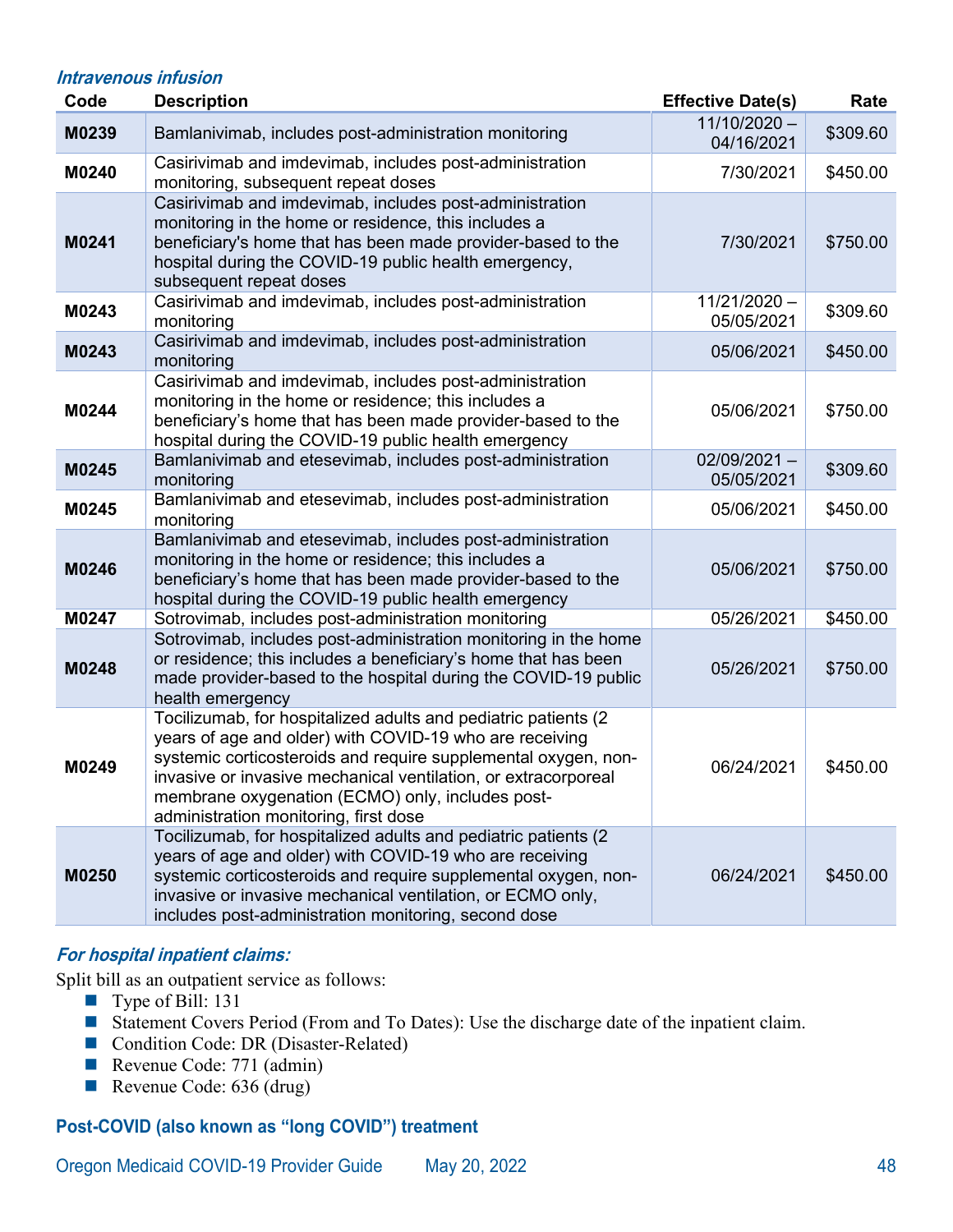When billing for post-COVID treatments, list ICD-10 code U09.9 (Post COVID-19 condition, unspecified) as a secondary diagnosis when the primary condition being treated arose from an earlier COVID-19 infection. OHA will not accept U09.9 as a primary diagnosis.

#### **Telehealth/telemedicine services**

You may bill for these services retroactive to January 1, 2020.

- All telehealth/telemedicine in-person codes should be billed using Place of Service code 02.
- For services delivered by synchronous video and audio:
	- Use modifier 95 for physical health services, in addition to other appropriate modifiers
	- Use modifier GT for behavioral health services, as identified on the [fee-for-service fee schedule.](http://www.oregon.gov/OHA/HSD/OHP/Pages/Fee-Schedule.aspx)
- For services delivered by telephone (when synchronous audio and video is not available to the patient and/or provider), use Place of Service 02 with no other modifier. OHA will pay the non-facility rate for FFS claims using POS 02.

Facilities can bill for telehealth/telemedicine services using Q3014 if treating patient in a health care setting.

#### **For Medicare-Medicaid (dually eligible) members:**

If OHA and Medicare cover the same services via telehealth/telemedicine, bill Medicare first (list OHA or the CCO as secondary).

If OHA covers a service that Medicare does not (such as phone-based or online E/M services), bill OHA or the CCO directly. See OAR [410-120-1280](https://secure.sos.state.or.us/oard/view.action?ruleNumber=410-120-1280) to learn more.

## **Rebilling OHA**

#### **For telephone/online/quick check-in services:**

On May 1, 2020, OHA increased reimbursement for these codes for dates of service on or after March 1, 2020. To receive the increased reimbursement for claims submitted before May 1, please resubmit the claims.

#### **For in-person codes:**

You can bill back to March 13, 2020, when Guideline A5 was revised. If you originally submitted claims for inperson services using telephone/online codes, please resubmit the claims with the appropriate codes.

#### **For claims originally submitted with POS 11:**

OHA will pay the same rate for POS 11 or POS 02 (both non-facility RVU). During the COVID-19 emergency, providers should bill and code all telehealth/telemedicine services (A/V, audio, or online) with POS 02.

# <span id="page-51-0"></span>**Pharmacy claims**

#### **COVID-19 vaccine administration**

OHP-enrolled COVID-19 vaccine providers may bill through point of sale as follows. OHA will pay the fee ("Incentive Amount") listed below. OHA updated rates on 3/16/2021. OHP will work with you to adjust claims if you were paid the wrong rate on 3/15/2021.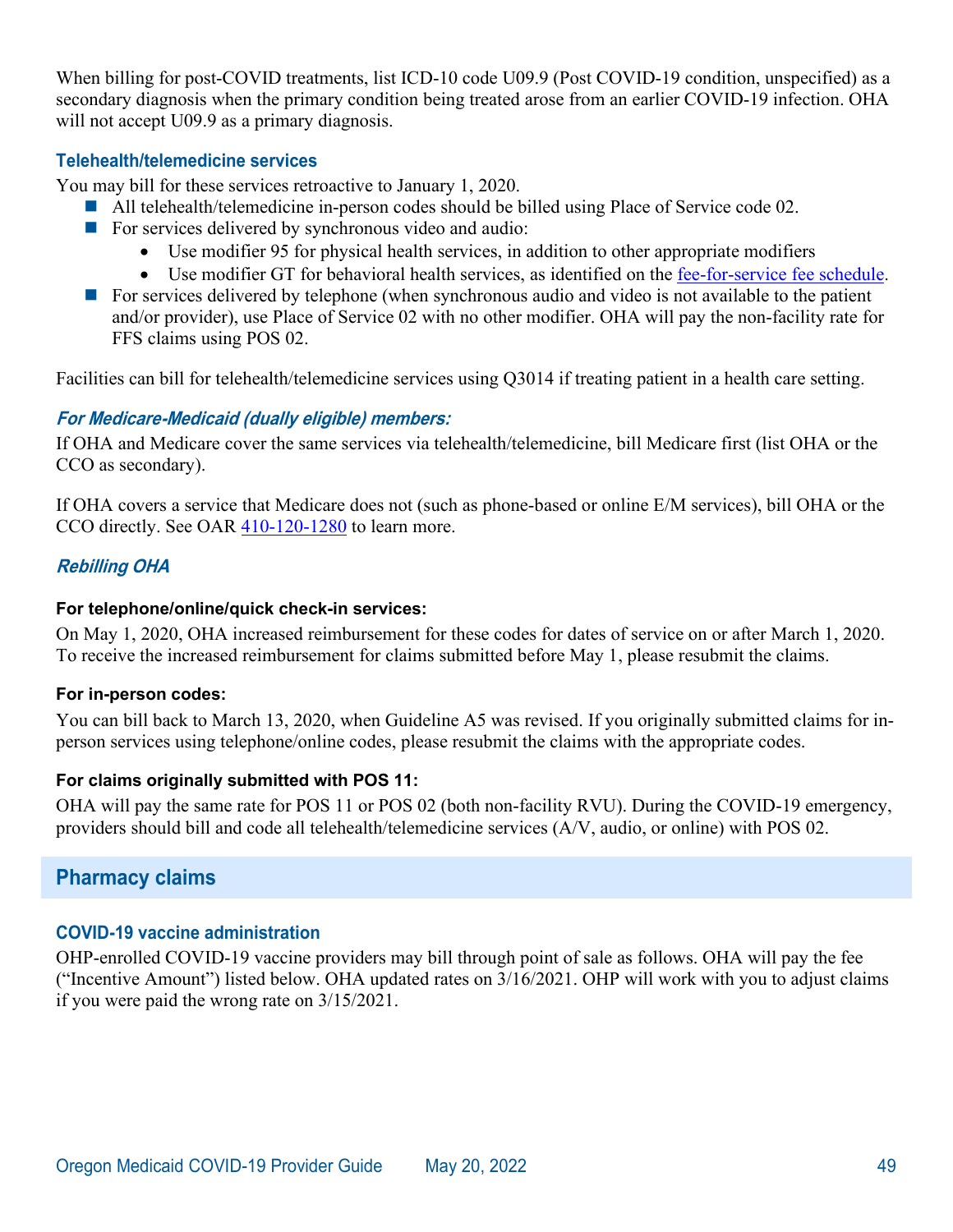|                                                          | <b>Multi-Dose Vaccines</b> |                                                 |                                                                                            |                      |                      |                                      | <b>Single-Dose Vaccines</b>        |  |
|----------------------------------------------------------|----------------------------|-------------------------------------------------|--------------------------------------------------------------------------------------------|----------------------|----------------------|--------------------------------------|------------------------------------|--|
| <b>NCPDP Field</b>                                       | 1 <sup>st</sup> Dose       | <b>Rates through</b><br>3/14/2021<br>$2nd$ Dose | Rates on and after 3/15/2021<br>$2nd$ Dose<br>1 <sup>st</sup> Dose<br>3 <sup>rd</sup> Dose |                      |                      | <b>Rates</b><br>through<br>3/14/2021 | Rates on<br>and after<br>3/15/2021 |  |
| <b>Professional</b><br><b>Service Code</b><br>440-E5     | <b>MA</b>                  | <b>MA</b>                                       | <b>MA</b>                                                                                  | МA                   | <b>MA</b>            | MA                                   | MA                                 |  |
| <b>Service</b><br><b>Clarification</b><br>Code<br>452-DK | 2                          | 6                                               | $\overline{2}$                                                                             | 6                    | 7                    | <leave<br>blank&gt;</leave<br>       | <leave<br>blank&gt;</leave<br>     |  |
| <b>Incentive</b><br>Amount<br>483-E3                     | \$16.94                    | \$28.39                                         | \$40.00                                                                                    | \$40.00              | \$40.00              | \$28.39                              | \$40.00                            |  |
| <b>Basis of Cost</b><br>423-DN                           | 15                         | 15                                              | 15                                                                                         | 15                   | 15                   | 15                                   | 15                                 |  |
| Ingredient<br>Cost<br>409-D9                             | $$0.00$ or<br>\$0.01       | $$0.00$ or<br>\$0.01                            | $$0.00$ or<br>\$0.01                                                                       | $$0.00$ or<br>\$0.01 | $$0.00$ or<br>\$0.01 | $$0.00$ or<br>\$0.01                 | $$0.00$ or<br>\$0.01               |  |

#### **Point of sale override instructions**

These override instructions apply only to these fee-for-service prescriptions covered by the Oregon Health Plan:

- **Physical health drugs covered for chronic conditions for members not enrolled in a CCO, and**
- Mental health drugs for all OHP enrolled members, including CCO members.

#### **Early refills for fee-for-service prescriptions**

For early refills of covered fee-for-service prescriptions, you will need to override the early refill (ER) edit by entering the following information:

| <b>NCPDP Field</b>                                                                 | Code           | <b>Description</b>                                                                                                                                                                     |
|------------------------------------------------------------------------------------|----------------|----------------------------------------------------------------------------------------------------------------------------------------------------------------------------------------|
| <b>Conflict Reason Code</b><br>439-E4                                              | ER             | Overutilization                                                                                                                                                                        |
| <b>Professional Service Code</b><br>(Personal Service Intervention Code)<br>440-E5 | R <sub>0</sub> | Pharmacist consulted (other source)                                                                                                                                                    |
| <b>Result of Service</b><br>(Outcome Code)<br>441-E6                               | 1B             | Filled prescription as is                                                                                                                                                              |
| <b>Submission Clarification Code</b><br>(Intervention Code)<br>420-DK              | 13             | Payer-Recognized Emergency/Disaster Assistance<br>Request<br>This code justifies the early refill due to OHA's<br>recommendation to complete early refills for<br>COVID-19 preparation |

#### **Call the Oregon Pharmacy Call Center to override denials due to delayed prescriber enrollment**

When a fee-for-service prescription denies because the prescriber has not yet enrolled with OHA, the pharmacy may call for a temporary override to process prescriptions written by non-enrolled prescribers.

Whenever possible, please also direct the prescriber to complete the OHP 3113 form at **bit.ly/3113form** and fax it to OHA at 503-378-3074 (Salem).

#### **COVID-19 OTC home test kits**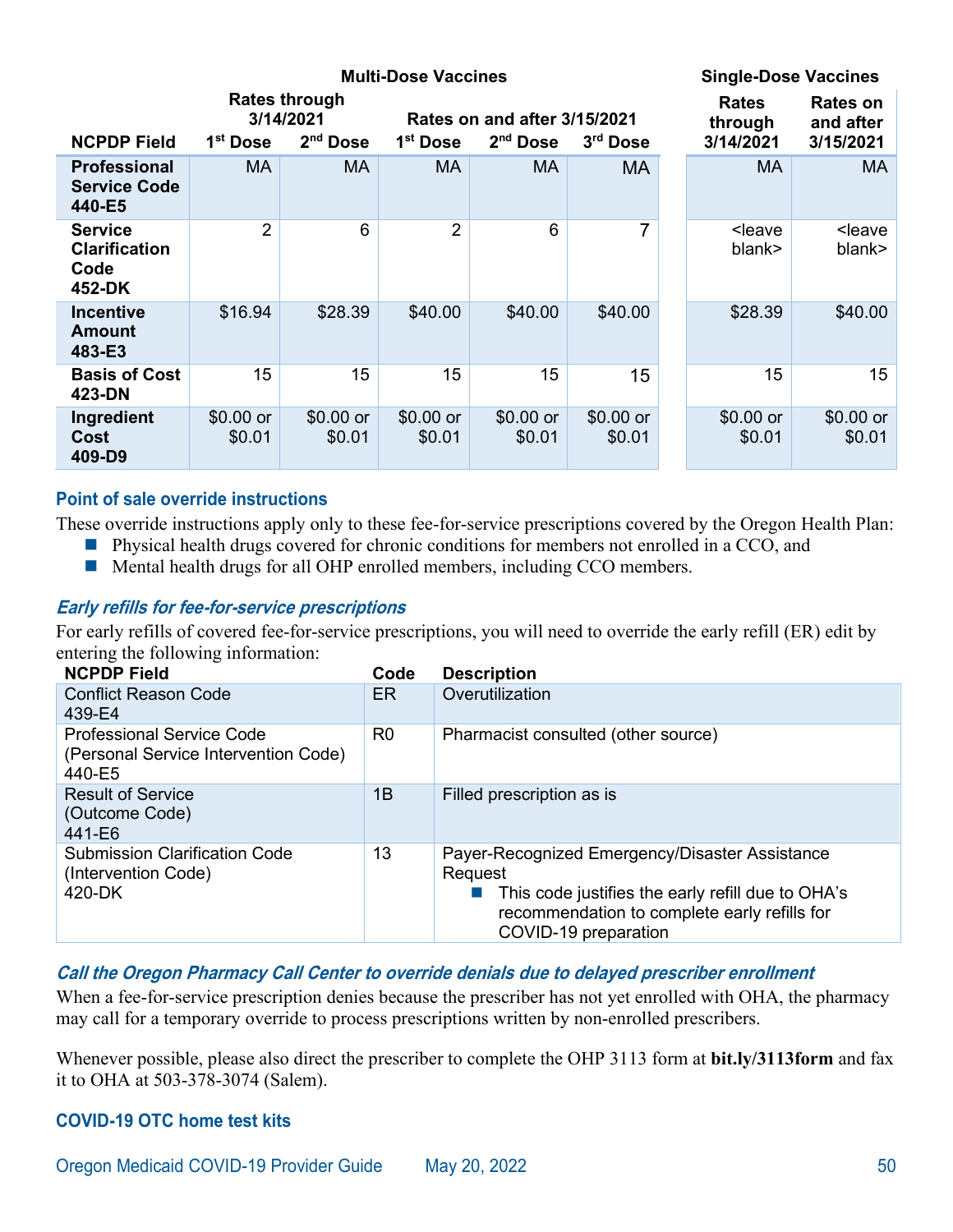Use the pharmacy NPI **or** an enrolled pharmacist's NPI as the prescribing provider in NCPDP data field (111- AM).

#### **Federally supplied oral antiviral medications**

Bill OHA (not the member's CCO) for federally supplied oral antiviral COVID-19 treatments dispensed to OHP and CWM members. OHA will pay the dispensing fee for these medications on a FFS basis for all members, regardless of whether they are enrolled in a CCO. Bill with the appropriate NDC.

# <span id="page-53-0"></span>**Submit claims and documentation electronically**

To help reduce delays during this time, we ask that all providers submit claims and supporting documentation electronically when possible and review existing online resources prior to calling Provider Services.

#### **Electronic billing options**

If you submit more than 40 claims per week, electronic data interchange may be right for you. Your office management software may already be set up for it. To learn more, visit the [Electronic Business Practices page.](http://www.oregon.gov/OHA/HSD/OHP/Pages/EBP.aspx)

Most enrolled Oregon Medicaid providers can use the Provider Web Portal at [https://www.or-medicaid.gov](https://www.or-medicaid.gov/) to:

- Submit fee-for-service claims in real-time 24-hours a day, 7 days a week;
- Create copies of previously submitted claims and edit them for faster billing;
- Submit fee-for-service prior authorization requests and supporting documentation;
- Verify OHP eligibility, CCO enrollment, and Prioritized List coverage; and
- Request direct deposit and submit provider information updates.

All you need is a PIN, an internet connection and current browser. To learn more, visit the Provider Web Portal [page.](http://www.oregon.gov/OHA/HSD/OHP/Pages/Webportal.aspx)

#### **New secure email options**

You can now send the following documents via [secure email to ODHS or OHA:](https://www.oregon.gov/oha/HSD/OHP/Tools/DHS-OHA%20secure%20email%20instructions.pdf)

- Newborn notifications Send to [OHP.Newborns@dhsoha.state.or.us.](mailto:OHP.Newborns@dhsoha.state.or.us) (This mailbox will only be available for the duration of the COVID-19 emergency.)
- License/certification renewals: Send to [Provider.Enrollment@dhsoha.state.or.us.](mailto:provider.enrollment@dhsoha.state.or.us)
- Paper claims that require special handling, administrative review requests, consent forms, OHP **405T forms, OHP 1036 forms and provider appeals for claim reconsideration:** Send to [OHA.FFSOHPClaims@dhsoha.state.or.us.](mailto:OHA.FFSOHPClaims@dhsoha.state.or.us)

#### **When sending documents via secure email to these addresses:**

- Scan and attach documents to the email.
- Please send only one transaction per email.
- For special claims and claim documentation, please follow the instructions in [OHA's fact sheet.](https://www.oregon.gov/oha/HSD/OHP/Tools/Sending%20special%20claims%20and%20documentation%20to%20OHA.pdf)

#### **Online provider resources**

The [OHP for Providers website](http://www.oregon.gov/OHA/HSD/OHP/Pages/Provider-Splash.aspx) and [Keys to Success](https://www.oregon.gov/oha/HSD/OHP/Tools/Keys%20to%20Success%20-%20Partnering%20with%20OHP.pdf) provider guide offer a variety of resources to answer most questions about doing business as an Oregon Medicaid provider. You can also search for resources and frequently asked questions by topic or keyword on the [Tools for Providers page.](http://www.oregon.gov/OHA/HSD/OHP/Pages/Providers.aspx)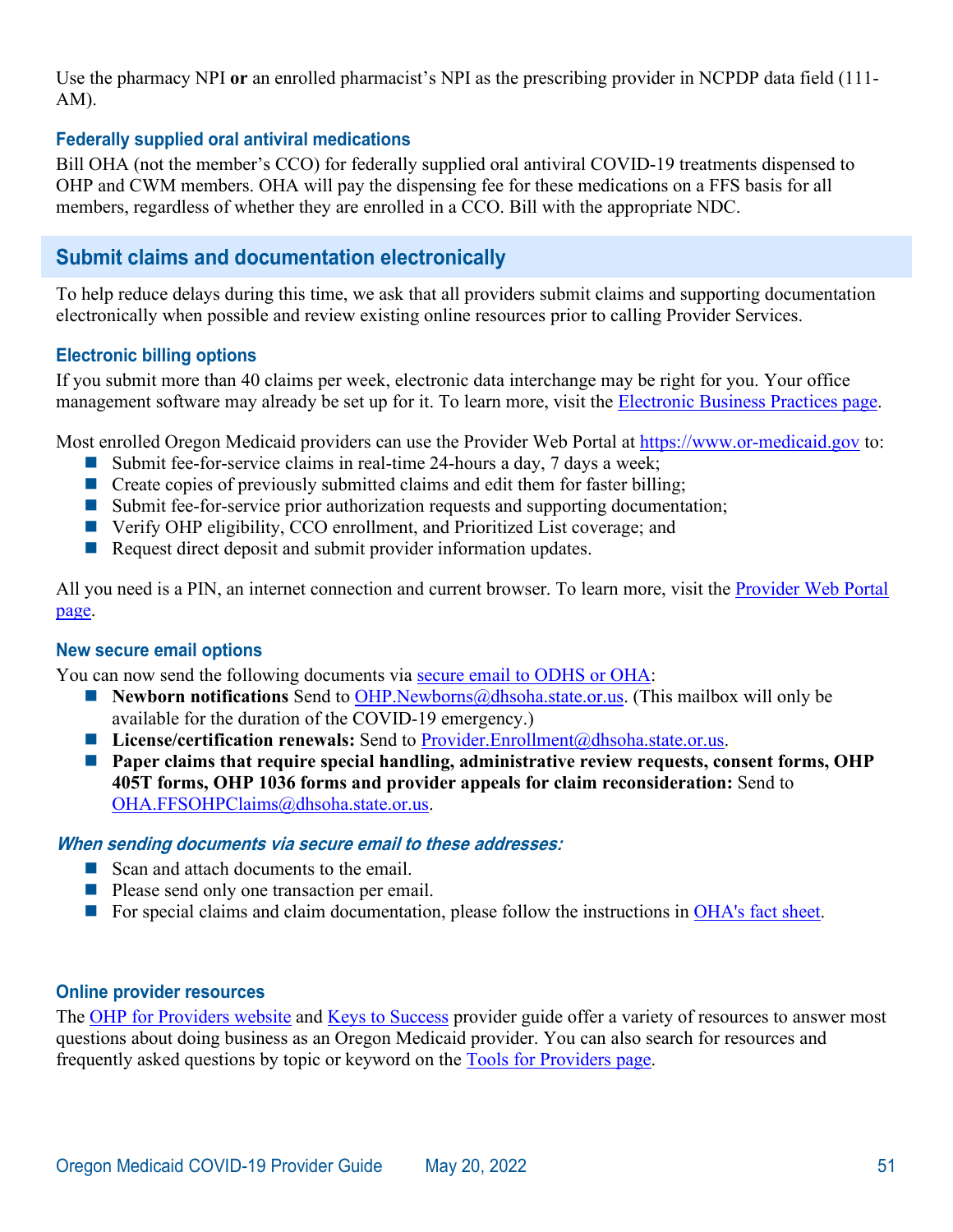# <span id="page-54-0"></span>**Billing clients for non-covered services**

Because they receive Medicaid benefits, OHP clients have special rights under federal and state law. It is against the law for you to require them to pay for any services covered by Medicaid, except when **all** of the following occurs:

- 1. OHA denies your PA request because it does not meet criteria
- 2. You submitted accurate, timely and complete documentation for the prior authorization request
- 3. The client signed a Medicaid-specific Agreement to Pay Form [\(OHP 3165\)](https://aix-xweb1p.state.or.us/es_xweb/DHSforms/Served/oe3165.pdf) that shows they understand the services are not covered, and they agree to pay for them
- 4. You bill only for services provided after the date the client signed the OHP 3165 form

You may not bill the client for more than OHP's usual reimbursement rate for the services. You may not collect a deposit or advance payment from an OHP client. Billing a client in any other circumstance constitutes fraud and may be prosecuted.  $OAR$  410-120-1280(1)(b).

In addition, you may not bill the client:

- For any services OHP would not reimburse if the PA request had been approved.
- If OHA denies your PA request due to lack of complete, accurate, and timely documentation. OAR 410 [120 1280\(1\)\(b\)](https://secure.sos.state.or.us/oard/view.action?ruleNumber=410-120-1280) requires that a "client may not be billed for services or treatments that have been denied due to provider error (e.g., required documentation not submitted, prior authorization not obtained).

# <span id="page-54-1"></span>**References**

## **Oregon Administrative Rules**

[410-120-1280](https://secure.sos.state.or.us/oard/view.action?ruleNumber=410-120-1280) Billing [410-123-1262](https://secure.sos.state.or.us/oard/view.action?ruleNumber=410-123-1262) Dental Administration of Vaccines

## **Previous guidance**

This section incorporates and supersedes billing guidance in the following documents:

- [Fee-for-service coverage of COVID-19 home testing policy update](https://www.oregon.gov/oha/HSD/OHP/Announcements/Pharmacy-Home-Tests-Update1121.pdf)  $(11/19/2021)$
- Suspension of credentialing requirements for COVID-19 vaccination administration providers  $\&$ [requirements for encounter submissions for COVID-19 vaccinations](https://www.oregon.gov/oha/HSD/OHP/Announcements/Credentialing-Encounter-Requirements0321.pdf) (3/12/2021)
- [FQHC/RHC Reimbursement for COVID-19 Vaccine Administration](https://www.oregon.gov/oha/HSD/OHP/Announcements/FQHC-RHC-Vaccine-Reimbursement-0321.pdf) (3/12/2021)
- [OHP pharmacies can now bill COVID-19 vaccine administrations through point of sale](https://www.oregon.gov/oha/HSD/OHP/Announcements/vaccine-pos-billing0221.pdf) (2/5/2021)
- [Add-on fee for interpreter services now open for fee-for-service payment](https://www.oregon.gov/oha/HSD/OHP/Announcements/interpreter-services-fee1220.pdf) (12/31/2020)
- [Questions and answers from April 17 webinar](https://www.oregon.gov/oha/HSD/OHP/Tools/Questions%20and%20answers%20from%20April%2017%20telemedicine%20webinar.pdf) (5/8/2020)
- [Telehealth services provided by OT, PT, and Speech Therapists are covered by OHP](https://www.oregon.gov/oha/HSD/OHP/Announcements/Telehealth%20coverage%20of%20physical%2C%20occupational%20and%20speech%20therapy%20services%20during%20the%20COVID-19%20emergency.pdf) (4/21/2020)
- [OHA Telemedicine Webinar](https://www.oregon.gov/oha/PH/DISEASESCONDITIONS/DISEASESAZ/Emerging%20Respitory%20Infections/COVID-19-OHP-telemedicine-slides-0417.pdf) (4/17/2020)
- [Expanded teledentistry coverage during the COVID-19 emergency](https://www.oregon.gov/oha/HSD/OHP/Announcements/Expanded%20teledentistry%20coverage%20during%20the%20COVID-19%20emergency.pdf) (4/16/2020)
- [Audio-only teledentistry services are also covered during the COVID-19 emergency](https://www.oregon.gov/oha/HSD/OHP/Announcements/Audio-only%20teledentistry%20services%20are%20also%20covered%20during%20the%20COVID-19%20emergency.pdf) (4/7/2020)
- [OHA Telemedicine Webinar](https://www.oregon.gov/oha/HSD/OHP/Tools/Expanded%20Telemedicine%20Webinar%20-%20Slide%20Desk%20-%20April%206%202020.pdf) (4/6/2020)
- [Telemedicine-telehealth billing guidance for Oregon Health Plan fee-for-service providers](https://www.oregon.gov/oha/HSD/OHP/Announcements/Telemedicine-telehealth%20billing%20guidance%20for%20Oregon%20Health%20Plan%20fee-for-service%20providers.pdf) (4/6/2020)
- **APCM** establishing visits via telephone are permitted starting March 23 2020 (4/3/2020)
- $\blacksquare$  [How to bill for COVID-19 services to OHP members effective immediately](https://www.oregon.gov/oha/HSD/OHP/Announcements/How%20to%20bill%20for%20COVID-19%20services%20to%20OHP%20members%20effective%20immediately.pdf) (3/30/2020)
- [Avoid processing delays by submitting claims and prior authorization requests electronically](https://www.oregon.gov/oha/HSD/OHP/Announcements/Avoid%20processing%20delays%20by%20submitting%20claims%20and%20prior%20authorization%20requests%20electronically.pdf) (3/20/2020)
- [COVID-19 and early refills for fee-for-service prescriptions](https://www.oregon.gov/oha/HSD/OHP/Announcements/COVID-19%20and%20early%20refills%20for%20fee-for-service%20prescriptions.pdf) (3/11/2020)
- [Expansion of fee-for-service telemedicine coverage](https://www.oregon.gov/oha/HSD/OHP/Announcements/Expansion%20of%20fee-for-service%20telemedicine%20coverage.pdf) (3/23/2020)
- [Expanded telehealth coverage for behavioral health services](https://www.oregon.gov/oha/HSD/OHP/Announcements/Expanded%20telehealth%20coverage%20for%20behavioral%20health%20services.pdf) (3/20/2020)